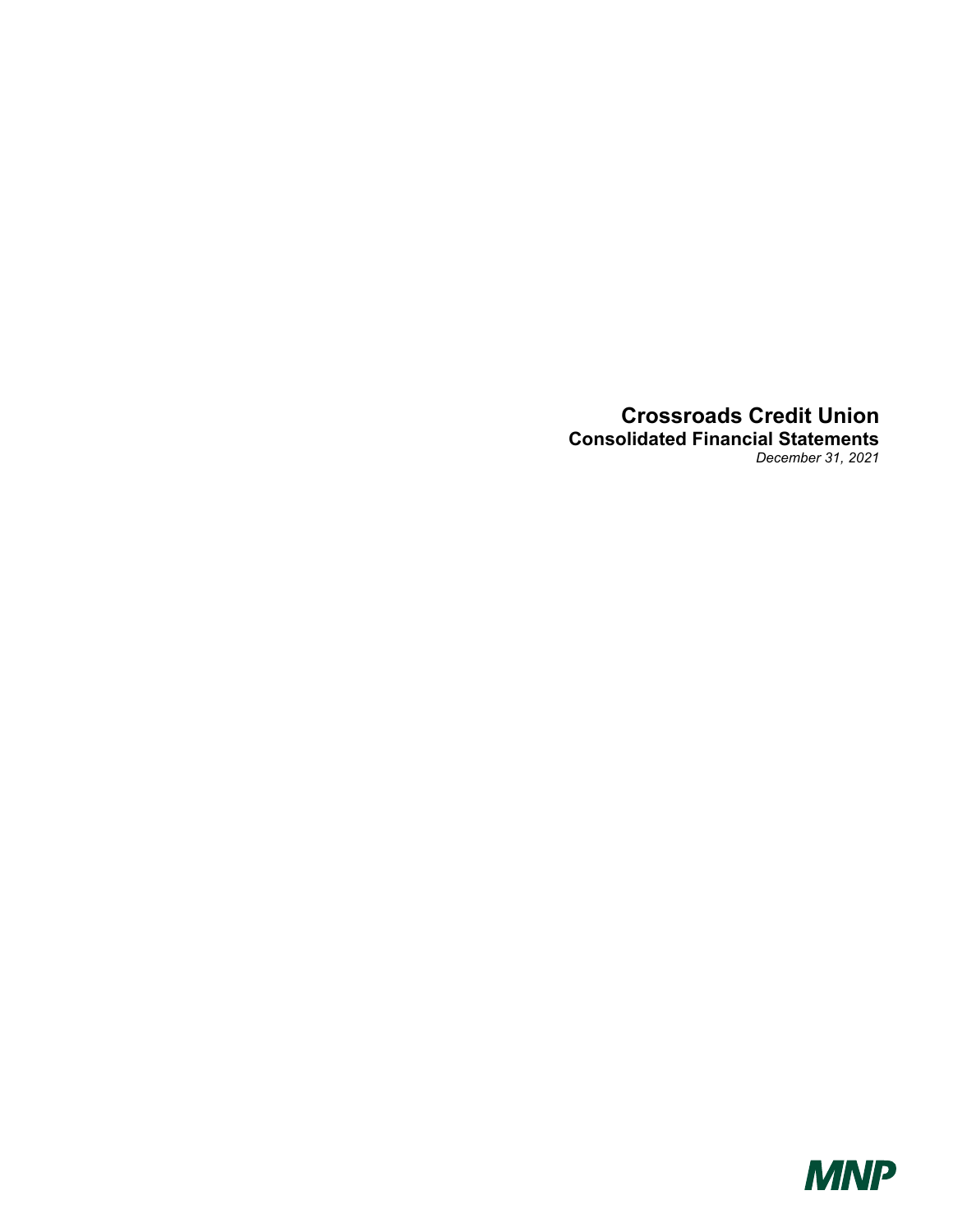# Page

| <b>Management's Responsibility</b>       |  |
|------------------------------------------|--|
| <b>Independent Auditor's Report</b>      |  |
| <b>Consolidated Financial Statements</b> |  |
|                                          |  |
|                                          |  |
|                                          |  |
|                                          |  |
|                                          |  |

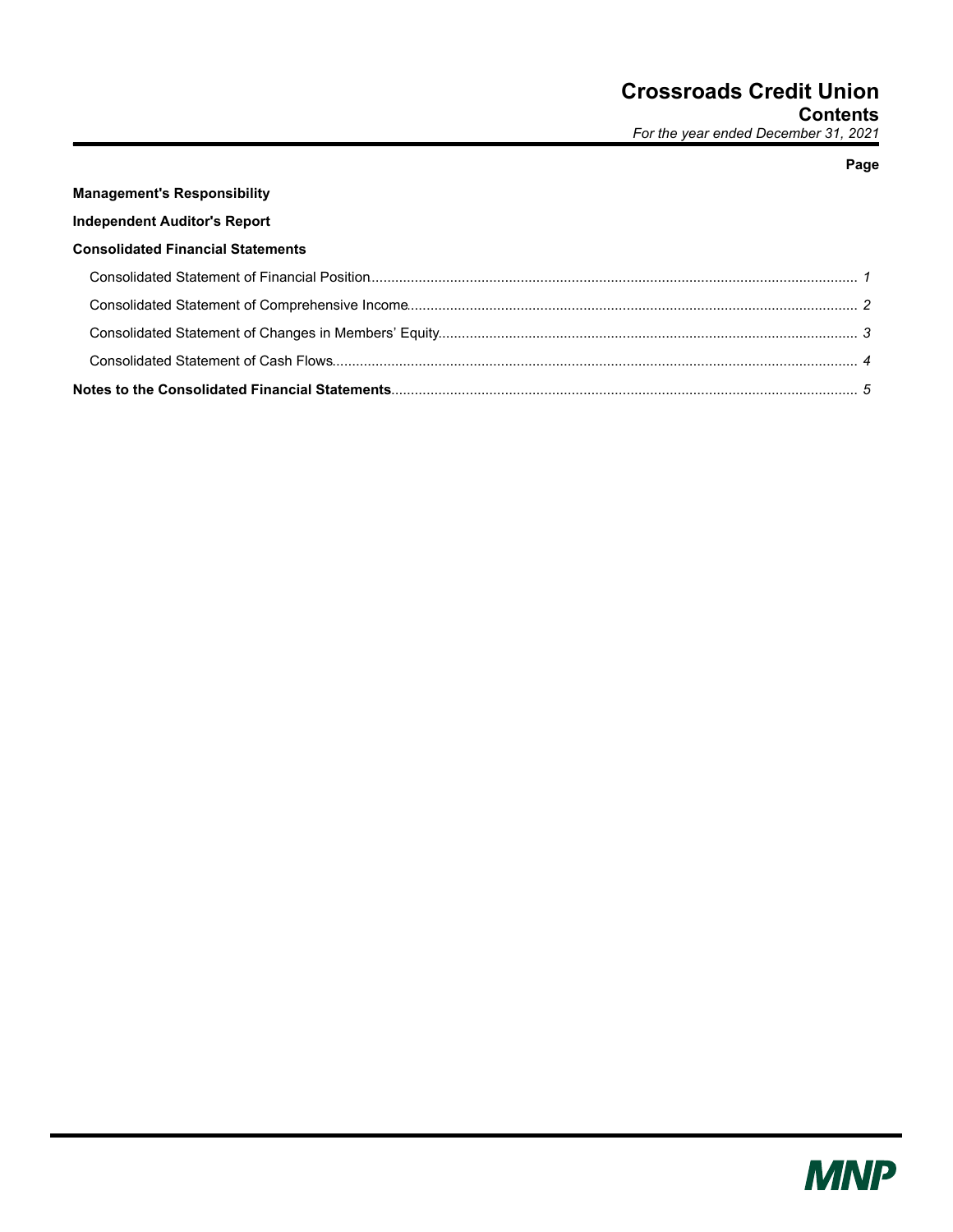To the Members of Crossroads Credit Union:

Management is responsible for the preparation and presentation of the accompanying consolidated financial statements, including responsibility for significant accounting judgments and estimates in accordance with International Financial Reporting Standards and ensuring that all information in the annual report is consistent with the statements. This responsibility includes selecting appropriate accounting principles and methods, and making decisions affecting the measurement of transactions in which objective judgment is required.

In discharging its responsibilities for the integrity and fairness of the consolidated financial statements, management designs and maintains the necessary accounting systems and related internal controls to provide reasonable assurance that transactions are authorized, assets are safeguarded and financial records are properly maintained to provide reliable information for the preparation of consolidated financial statements.

The Board of Directors and Audit and Risk Committee are composed entirely of Directors who are neither management nor employees of the Credit Union. The Board is responsible for overseeing management in the performance of its financial reporting responsibilities, and for approving the financial information included in the annual report. The Audit and Risk Committee has the responsibility of meeting with management, internal auditors, and external auditors to discuss the internal controls over the financial reporting process, auditing matters and financial reporting issues. The Committee is also responsible for recommending the appointment of the Credit Union's external auditors.

MNP LLP is appointed by the members to audit the consolidated financial statements and report directly to them; their report follows. The external auditors have full and free access to, and meet periodically and separately with, both the Committee and management to discuss their audit findings.

February 24, 2022 Chief Executive Officer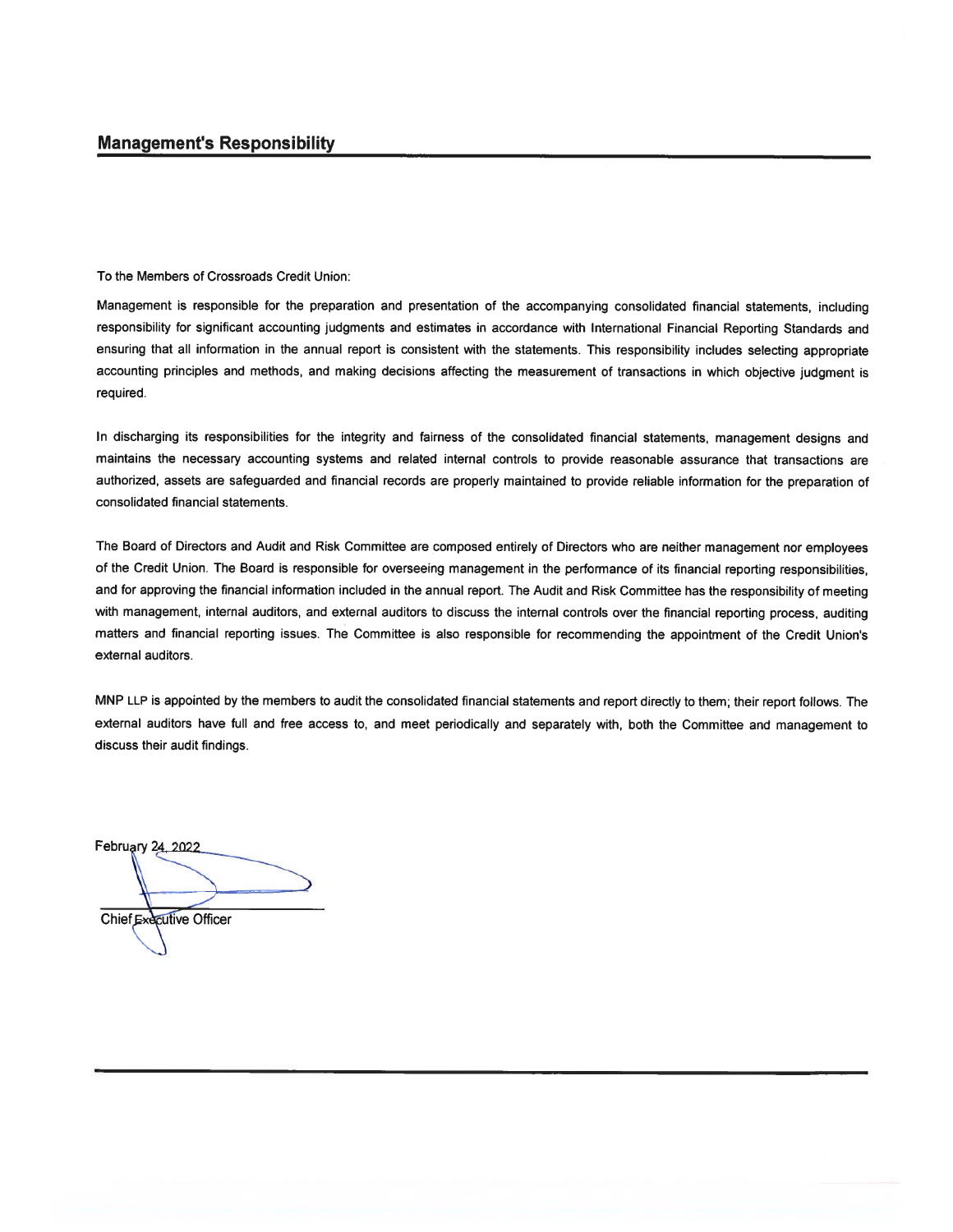

To the Members of Crossroads Credit Union:

#### **Opinion**

We have audited the consolidated financial statements of Crossroads Credit Union (the "Credit Union"), which comprise the consolidated statement of financial position as at December 31, 2021, and the consolidated statements of comprehensive income, changes in members' equity and cash flows for the year then ended, and notes to the consolidated financial statements, including a summary of significant accounting policies.

In our opinion, the accompanying consolidated financial statements present fairly, in all material respects, the consolidated financial position of the Credit Union as at December 31, 2021, and its consolidated financial performance and its consolidated cash flows for the year then ended in accordance with International Financial Reporting Standards.

#### **Basis for Opinion**

We conducted our audit in accordance with Canadian generally accepted auditing standards. Our responsibilities under those standards are further described in the Auditor's Responsibilities for the Audit of the Consolidated Financial Statements section of our report. We are independent of the Credit Union in accordance with the ethical requirements that are relevant to our audit of the consolidated financial statements in Canada, and we have fulfilled our other ethical responsibilities in accordance with these requirements. We believe that the audit evidence we have obtained is sufficient and appropriate to provide a basis for our opinion.

#### **Responsibilities of Management and Those Charged with Governance for the Consolidated Financial Statements**

Management is responsible for the preparation and fair presentation of the consolidated financial statements in accordance with International Financial Reporting Standards, and for such internal control as management determines is necessary to enable the preparation of consolidated financial statements that are free from material misstatement, whether due to fraud or error.

In preparing the consolidated financial statements, management is responsible for assessing the Credit Union's ability to continue as a going concern, disclosing, as applicable, matters related to going concern and using the going concern basis of accounting unless management either intends to liquidate the Credit Union or to cease operations, or has no realistic alternative but to do so.

Those charged with governance are responsible for overseeing the Credit Union's financial reporting process.

#### **Auditor's Responsibilities for the Audit of the Consolidated Financial Statements**

Our objectives are to obtain reasonable assurance about whether the consolidated financial statements as a whole are free from material misstatement, whether due to fraud or error, and to issue an auditor's report that includes our opinion. Reasonable assurance is a high level of assurance, but is not a guarantee that an audit conducted in accordance with Canadian generally accepted auditing standards will always detect a material misstatement when it exists. Misstatements can arise from fraud or error and are considered material if, individually or in the aggregate, they could reasonably be expected to influence the economic decisions of users taken on the basis of these consolidated financial statements.

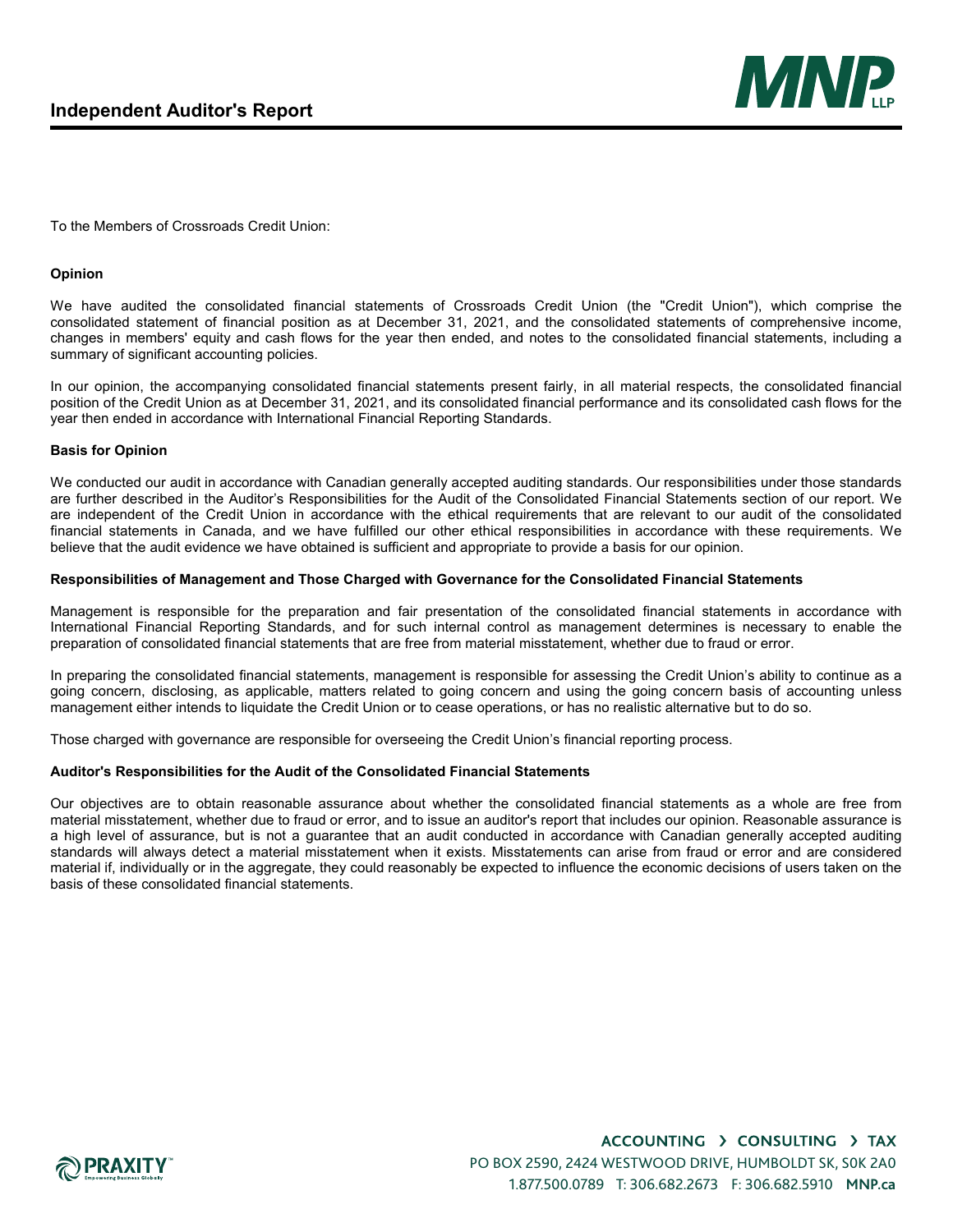As part of an audit in accordance with Canadian generally accepted auditing standards, we exercise professional judgement and maintain professional skepticism throughout the audit. We also:

- Identify and assess the risks of material misstatement of the consolidated financial statements, whether due to fraud or error, design and perform audit procedures responsive to those risks, and obtain audit evidence that is sufficient and appropriate to provide a basis for our opinion. The risk of not detecting a material misstatement resulting from fraud is higher than for one resulting from error, as fraud may involve collusion, forgery, intentional omissions, misrepresentations, or the override of internal control.
- Obtain an understanding of internal control relevant to the audit in order to design audit procedures that are appropriate in the circumstances, but not for the purpose of expressing an opinion on the effectiveness of the Credit Union's internal control.
- Evaluate the appropriateness of accounting policies used and the reasonableness of accounting estimates and related disclosures made by management.
- Conclude on the appropriateness of management's use of the going concern basis of accounting and, based on the audit evidence obtained, whether a material uncertainty exists related to events or conditions that may cast significant doubt on the Credit Union's ability to continue as a going concern. If we conclude that a material uncertainty exists, we are required to draw attention in our auditor's report to the related disclosures in the consolidated financial statements or, if such disclosures are inadequate, to modify our opinion. Our conclusions are based on the audit evidence obtained up to the date of our auditor's report. However, future events or conditions may cause the Credit Union to cease to continue as a going concern.
- Evaluate the overall presentation, structure and content of the consolidated financial statements, including the disclosures, and whether the consolidated financial statements represent the underlying transactions and events in a manner that achieves fair presentation.
- Obtain sufficient appropriate audit evidence regarding the financial information of the entities or business activities within the Group to express an opinion on the consolidated financial statements. We are responsible for the direction, supervision and performance of the group audit. We remain solely responsible for our audit opinion.

We communicate with those charged with governance regarding, among other matters, the planned scope and timing of the audit and significant audit findings, including any significant deficiencies in internal control that we identify during our audit.

Humboldt, Saskatchewan

 $MNP$ LLP

February 24, 2022 Chartered Professional Accountants

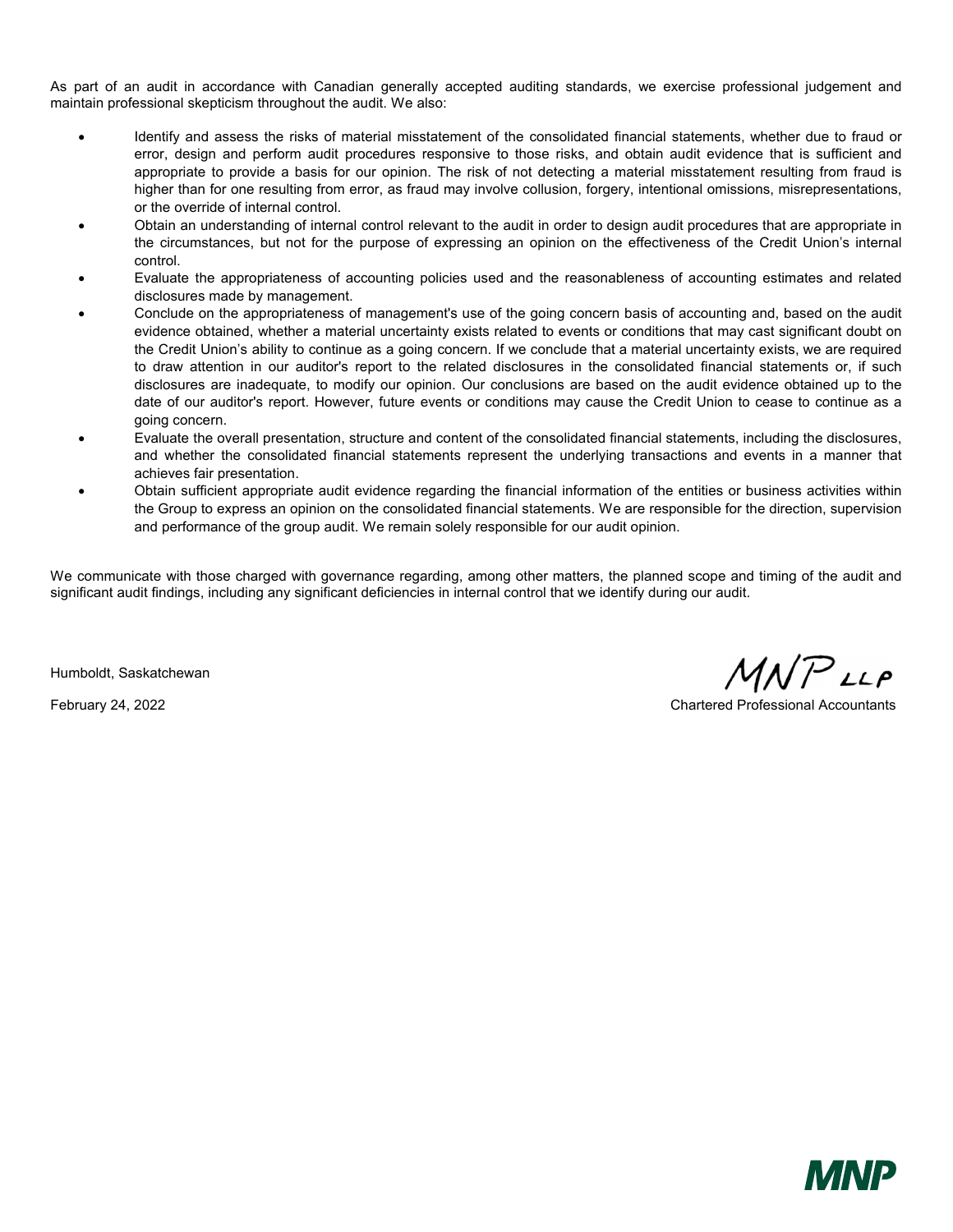# **Crossroads Credit Union**

# **Consolidated Statement of Financial Position**

As at December 31, 2021

|                                        | 2021        | 2020        |
|----------------------------------------|-------------|-------------|
| <b>Assets</b>                          |             |             |
| Cash and cash equivalents (Note 5)     | 20,115,487  |             |
| Investments (Note 6)                   |             | 19,950.783  |
| Member loans receivable (Note 7)       | 87,927,581  | 68.341.526  |
|                                        | 217,600,896 | 212,414,905 |
| Other assets (Note 8)                  | 443,630     | 217.241     |
| Deferred tax asset (Note 14)           | 77,114      | 74.498      |
| Property, plant and equipment (Note 9) | 1,667,541   | 1,750,470   |
| Goodwill (Note 10)                     | 36,000      | 48,000      |
|                                        | 327,868,249 | 302,797,423 |
| <b>Liabilities</b>                     |             |             |
| Member deposits (Note 12)              | 297,756,447 | 274,474,308 |
| Other liabilities (Note 13)            | 424,640     | 564,375     |
| Membership shares (Note 15)            | 32,555      | 32,530      |
|                                        | 298,213,642 | 275,071,213 |

Commitment (Note 20)

# Members' equity

| Retained earnings               | 29,654,607  | 27,726,210  |
|---------------------------------|-------------|-------------|
|                                 | 327,868,249 | 302,797,423 |
| Approved on behalf of the Board |             |             |
|                                 |             |             |

Director

Director

The accompanying notes are an integral part of these financial statements

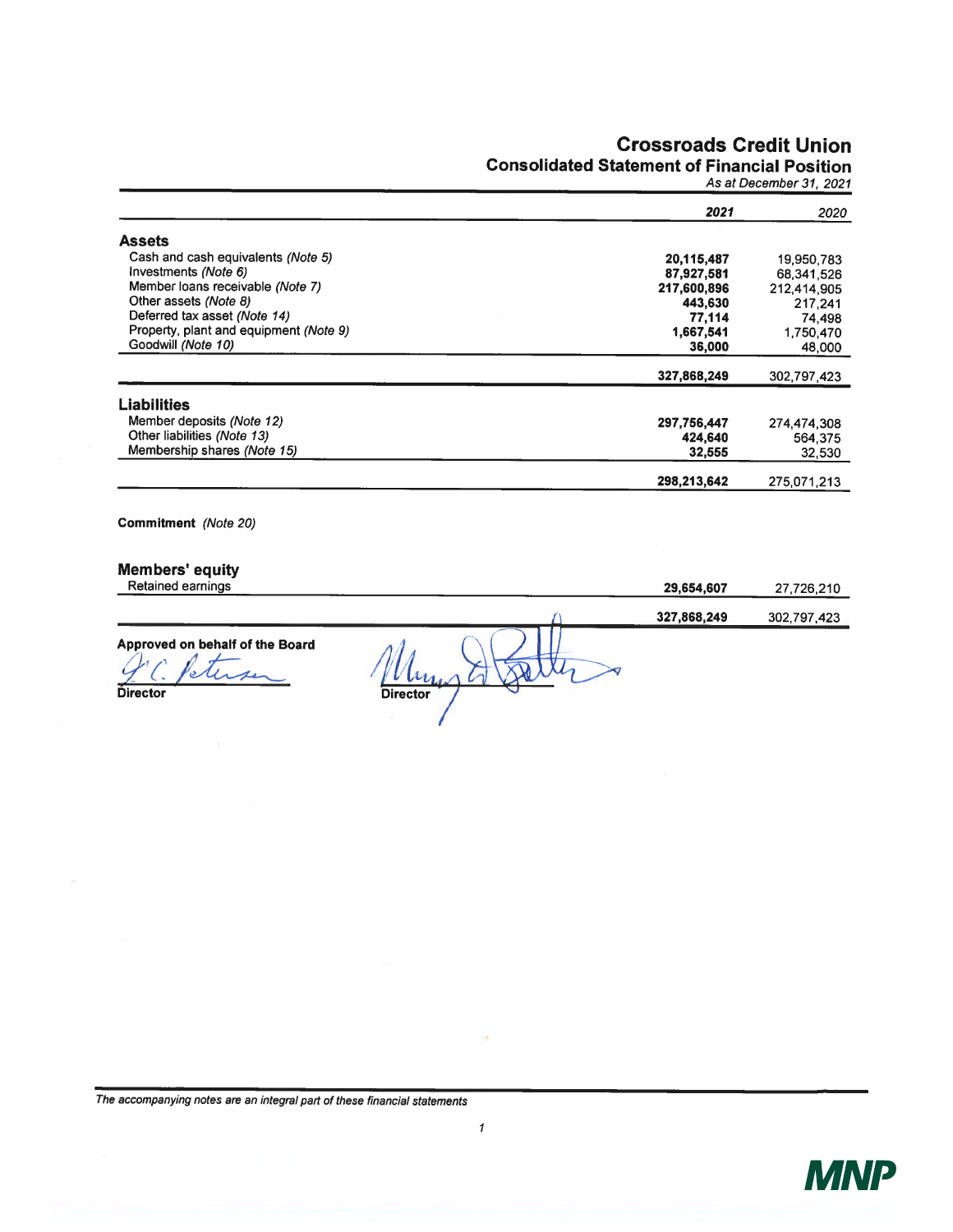# **Crossroads Credit Union**

# **Consolidated Statement of Comprehensive Income**

*For the year ended December 31, 2021*

|                                                               | 2021                 | 2020                 |
|---------------------------------------------------------------|----------------------|----------------------|
| Interest income                                               |                      |                      |
| Member loans                                                  | 8,985,670            | 9,310,174            |
| Investments                                                   | 1,153,002            | 1,137,178            |
|                                                               |                      |                      |
|                                                               | 10,138,672           | 10,447,352           |
| Interest expense                                              |                      |                      |
| Member deposits                                               | 1,950,330            | 2,297,910            |
| Borrowed money                                                | 2,443                | 1,789                |
|                                                               | 1,952,773            | 2,299,699            |
|                                                               |                      |                      |
| Net interest income                                           | 8,185,899            | 8,147,653            |
| Provision for impaired loans (Note 7)                         | 207,671              | 323,780              |
| Net interest income after provision for impaired loans        | 7,978,228            | 7,823,873            |
| <b>Other income</b>                                           | 1,885,782            | 1,698,341            |
| Net interest and other income                                 | 9,864,010            | 9,522,214            |
|                                                               |                      |                      |
| <b>Operating expenses</b><br>Personnel                        |                      |                      |
| Member security                                               | 4,265,697<br>273,642 | 3,952,236<br>247,879 |
|                                                               |                      | 101,933              |
| Organizational<br>Occupancy                                   | 99,458<br>282,350    | 344,386              |
| General business                                              | 2,314,990            | 2,132,280            |
|                                                               |                      |                      |
|                                                               | 7,236,137            | 6,778,714            |
| Income before provision for (recovery of) income taxes        | 2,627,873            | 2,743,500            |
|                                                               |                      |                      |
| Provision for (recovery of) income taxes (Note 14)<br>Current |                      |                      |
| Deferred                                                      | 702,092<br>(2,616)   | 770,205<br>(46, 752) |
|                                                               |                      |                      |
|                                                               | 699,476              | 723,453              |
| <b>Comprehensive income</b>                                   | 1,928,397            | 2,020,047            |

*The accompanying notes are an integral part of these financial statements*

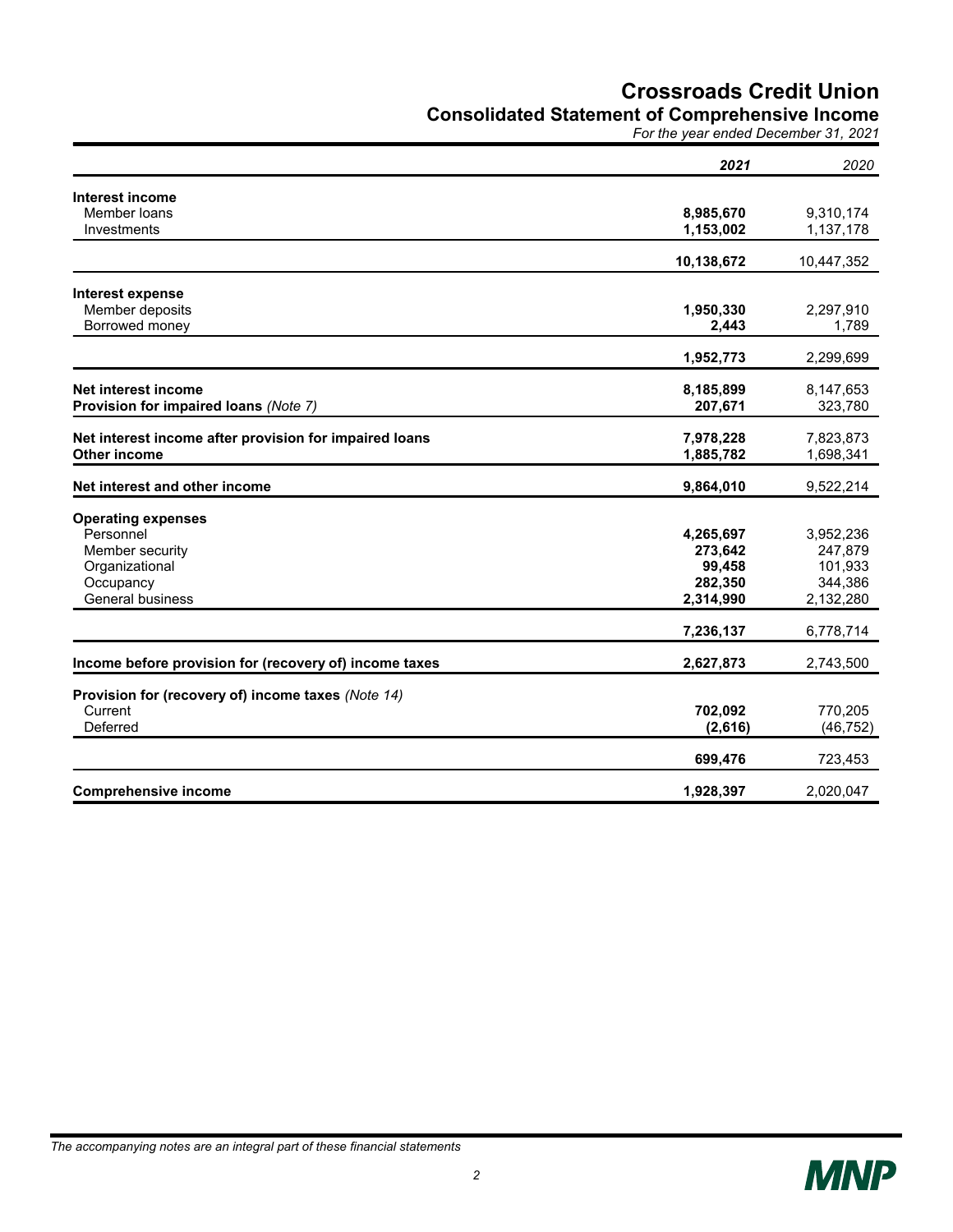# **Crossroads Credit Union Consolidated Statement of Changes in Members' Equity**

*For the year ended December 31, 2021*

|                                  | <b>Retained</b><br>earnings | <b>Total equity</b> |
|----------------------------------|-----------------------------|---------------------|
| <b>Balance December 31, 2019</b> | 25,706,163                  | 25,706,163          |
| Comprehensive income             | 2,020,047                   | 2,020,047           |
| <b>Balance December 31, 2020</b> | 27,726,210                  | 27,726,210          |
| Comprehensive income             | 1,928,397                   | 1,928,397           |
| <b>Balance December 31, 2021</b> | 29,654,607                  | 29,654,607          |

*The accompanying notes are an integral part of these financial statements*

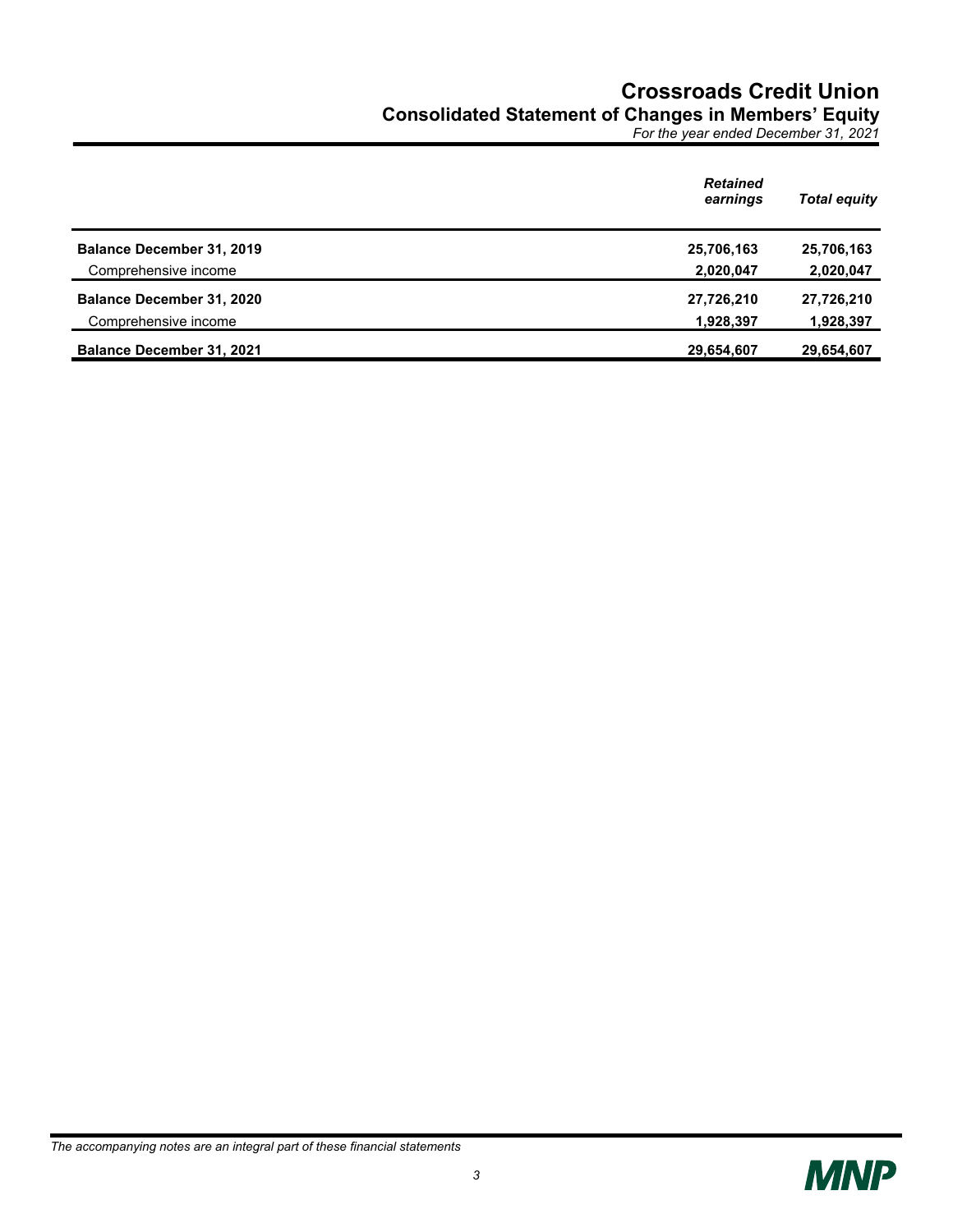# **Crossroads Credit Union**

# **Consolidated Statement of Cash Flows**

*For the year ended December 31, 2021*

|                                                      | 2021           | 2020           |
|------------------------------------------------------|----------------|----------------|
| Cash provided by (used for) the following activities |                |                |
| <b>Operating activities</b>                          |                |                |
| Interest received from members loans                 | 9,040,197      | 9,394,644      |
| Interest received from investments                   | 1,145,230      | 1,223,262      |
| Other income received                                | 1,862,196      | 1,728,239      |
| Interest paid on deposits                            | (2,066,857)    | (2, 189, 910)  |
| Cash paid to suppliers and employees                 | (7, 170, 350)  | (6,810,577)    |
| Interest paid on borrowed money                      | (2, 443)       | (1,789)        |
| Income taxes paid                                    | (921, 387)     | (676, 758)     |
|                                                      | 1,886,586      | 2,667,111      |
| <b>Financing activities</b>                          |                |                |
| Net change in member deposits                        | 23,398,667     | 25,646,600     |
| Net change in membership shares (Note 15)            | 25             | (5)            |
| Net change in equity accounts (Note 15)              |                | (592,080)      |
|                                                      | 23,398,692     | 25,054,515     |
| <b>Investing activities</b>                          |                |                |
| Net change in member loans receivable                | (5,448,189)    | (4,343,231)    |
| Purchases of investments                             | (19, 578, 283) | (13, 280, 610) |
| Purchases of property, plant and equipment (Note 9)  | (94, 102)      | (81, 216)      |
|                                                      | (25, 120, 574) | (17,705,057)   |
| Increase in cash and cash equivalents                | 164,704        | 10,016,569     |
| Cash and cash equivalents, beginning of year         | 19,950,783     | 9,934,214      |
| Cash and cash equivalents, end of year               | 20,115,487     | 19,950,783     |

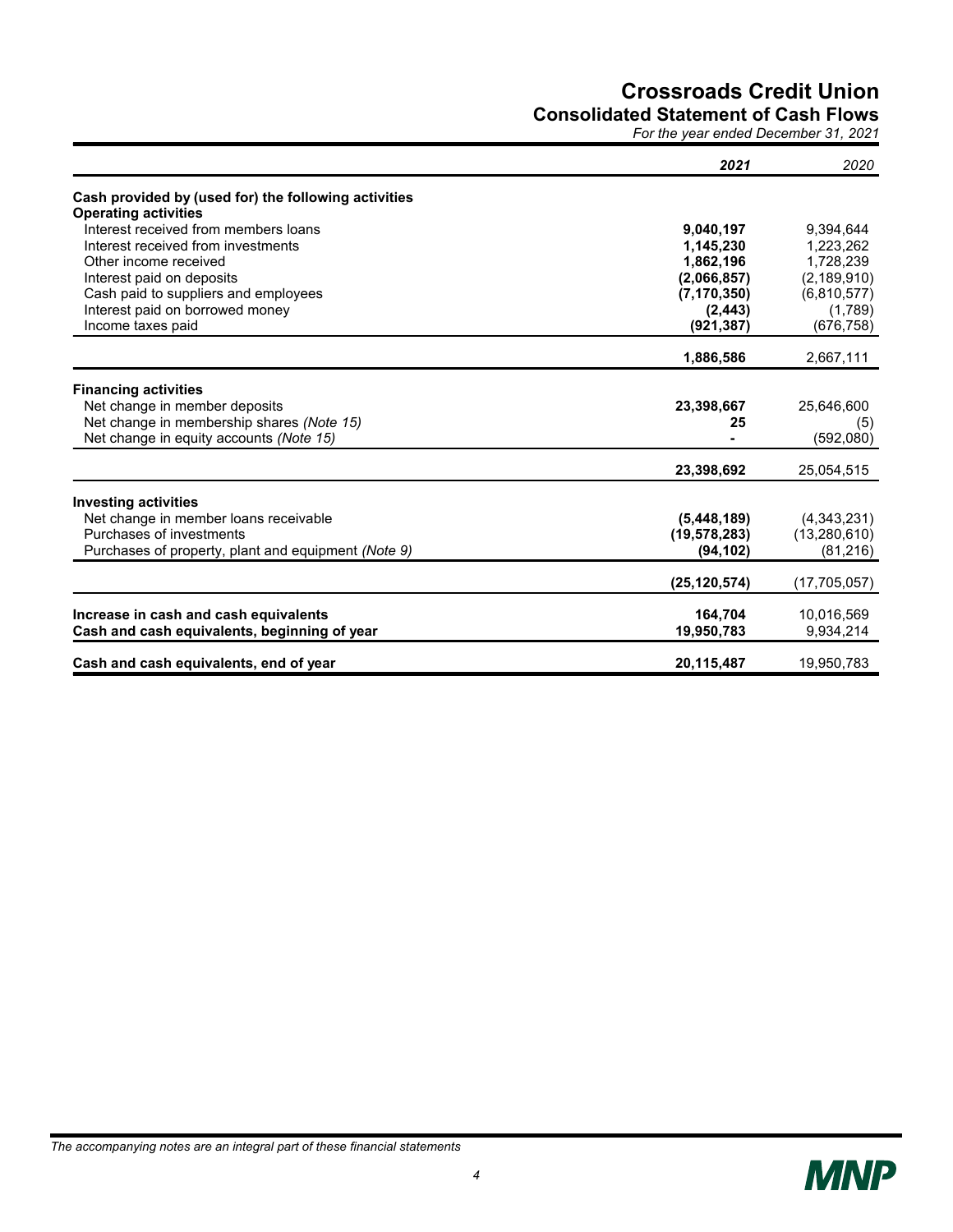## **1. Reporting entity**

Crossroads Credit Union (the "Credit Union") was formed pursuant to the *Credit Union Act 1998* of the Province of Saskatchewan ("the Act") and operates four Credit Union branches.

The Credit Union serves members and non-members in Canora, Preeceville, Sturgis and Wadena, Saskatchewan and their surrounding communities. The address of the Credit Union's registered office is Box 2006, 113 2nd Avenue East, Canora, Saskatchewan.

The consolidated financial statements of the Credit Union as at and for the year ended December 31, 2021 comprise the Credit Union and its wholly owned subsidiary Crossroads Financial Limited. Together, these entities are referred to as Crossroads Credit Union.

The Credit Union operates as one segment principally in personal and commercial banking in Canora, Saskatchewan. Operating branches are similar in terms of products and services provided, methods used to distribute products and services, types of members and the nature of the regulatory environment.

The Credit Union conducts its principal operations through four branches, offering products and services including deposit business, individual lending, and independent business and commercial lending. The deposit business provides a wide range of deposit and investment products and sundry financial services to all members. The lending business provides a variety of credit products and services designed specifically for each particular group of borrowers. Other business comprises business of a corporate nature such as insurance, investment, risk management, asset liability management, treasury operations and revenue and expenses not expressly attributed to the business units.

## *Statement of compliance*

The consolidated financial statements have been prepared in accordance with International Financial Reporting Standards ("IFRSs") and interpretations adopted by the International Accounting Standards Board ("IASB").

The consolidated financial statements were approved by the Board of Directors and authorized for issue on February 24, 2022.

## **2. Change in accounting policies**

## *Standards and Interpretations effective in the current period*

The Credit Union adopted amendments to the following standards, effective January 1, 2021. Adoption of these amendments had no effect on the Credit Union's consolidated financial statements.

- IFRS 7 *Financial Instruments: Disclosure*
- IFRS 9 *Financial Instruments*
- IFRS 16 *Leases*
- IAS 39 *Financial Instruments: Recognition and Measurement (Amendments)*

## **3. Basis of preparation**

#### *Basis of measurement*

The consolidated financial statements have been prepared using the historical cost basis except for the revaluation of certain financial instruments.

#### *Functional and presentation currency*

These consolidated financial statements are presented in Canadian dollars, which is the Credit Union's functional currency.

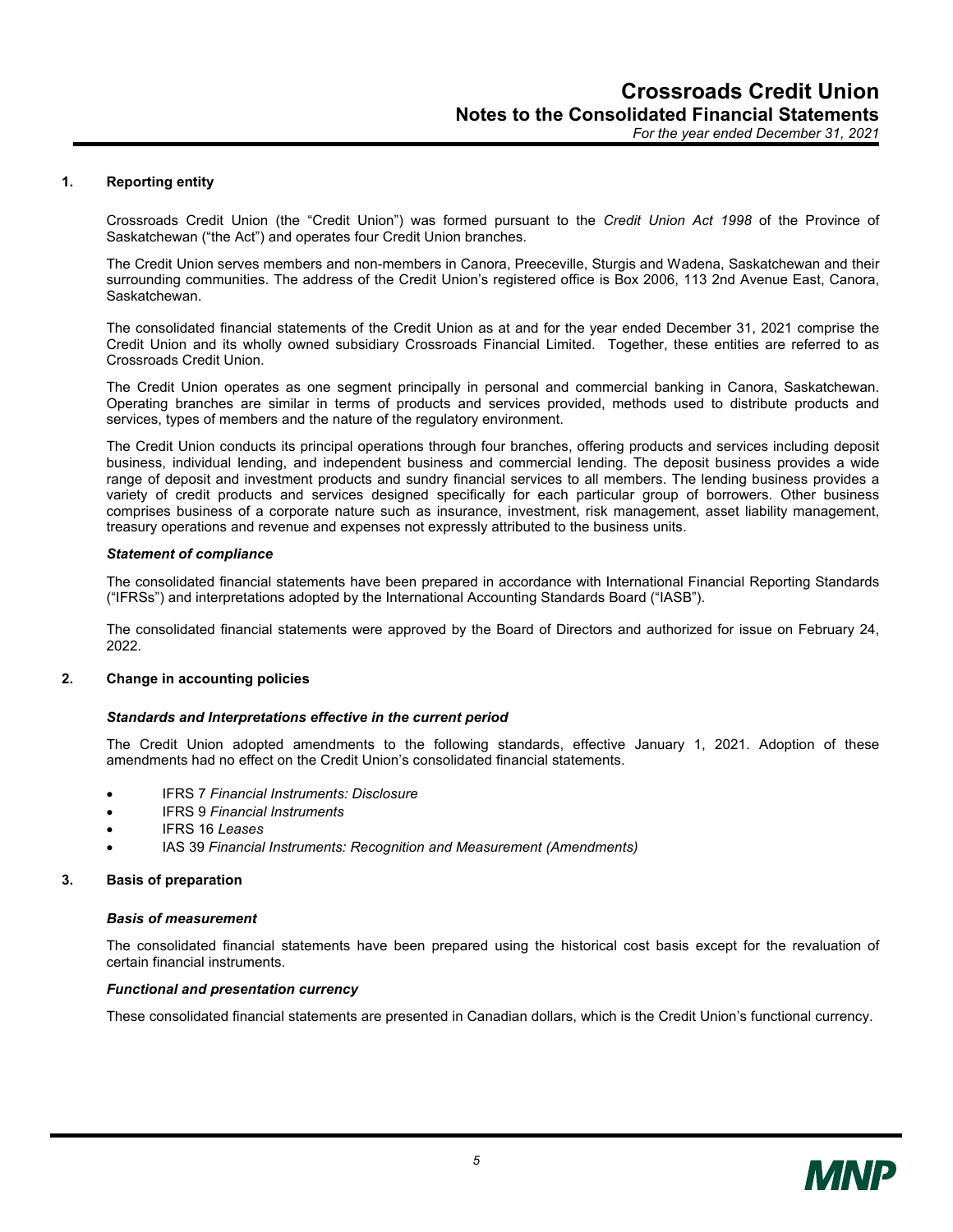# **3. Basis of presentation** *(Continued from previous page)*

#### *Significant accounting judgements, estimates and assumptions*

The preparation of the Credit Union's consolidated financial statements requires management to make judgements, estimates and assumptions that affect the reported amounts of revenues, expenses, assets and liabilities, and the disclosure of contingent liabilities, at the reporting date. However, uncertainties about these assumptions and estimates could result in outcomes that would require a material adjustment to the carrying amount of the asset or liability affected in the future.

The estimates and underlying assumptions are reviewed on an ongoing basis. Revisions to accounting estimates are recognized in comprehensive income in the period in which the estimate is revised if revision affects only that period, or in the period of the revision and future periods if the revision affects both current and future periods.

#### *COVID-19 Pandemic considerations*

The COVID-19 pandemic has continued to evolve and the economic environment in which the Credit Union operates continues to be subject to sustained uncertainty, which could continue to negatively impact the Credit Union's financial results. The overall impact of the pandemic continues to be uncertain and is dependent on the actions taken by Canadian governments, businesses and individuals to limit the spread of COVID-19, as well as government economic response and support efforts. While the Canadian economic recovery has continued, momentum has been volatile amid ongoing uncertainty regarding the extent and duration of the impacts of the COVID-19 pandemic. The full extent of the impact that COVID-19, including government and/or regulatory responses to the outbreak, will have on the Credit Union's results is highly uncertain and difficult to predict at this time. Accordingly, the current environment requires particularly complex judgements and estimates in certain areas, which have a higher level of uncertainty with respect to management's judgements and estimates. The Credit Union continues to closely monitor the changing conditions and their impacts. The Credit Union has detailed policies and internal controls that are intended to ensure that these judgements and estimates are well controlled and independently reviewed, and that policies are consistently applied from period to period and as a result, the Credit Union believes that the estimates of the value of assets and liabilities are appropriate as of December 31, 2021.

The estimate most impacted by the pandemic is the measurement of the allowance for expected credit losses. Information on significant judgements impacted by the COVID-19 pandemic that have the most significant effect on the amounts recognized in the financial statements is described in Note 18 *Financial Instruments*.

Key assumptions concerning the future and other key sources of estimation uncertainty at the reporting date are discussed below.

#### *Key assumptions in determining the allowance for expected credit losses*

At each reporting period, financial assets are assessed to determine whether their credit risk has increased significantly since initial recognition. In determining whether credit risk has significantly increased, management develops a number of assumptions about the following factors which impact the borrowers' ability to meet debt obligations:

- Expected significant increase in unemployment rates, interest rates
- Declining revenues, working capital deficiencies, increases in statement of financial position leverage and liquidity
- Expected or actual changes in internal credit ratings of the borrowers or external credit ratings of the instrument
- The correlation between credit risk on all lending facilities of the same borrower
- Changes in the value of the collateral supporting the obligation or in the quality of third-party guarantees or credit enhancements

Significant judgements, estimates and assumptions are required when calculating the expected credit losses of financial assets. In measuring the 12-month and lifetime expected credit losses, management makes assumptions about prepayments, the timing and extent of missed payments or default events. In addition, management makes assumptions and estimates about the impact that future events may have on the historical data used to measure expected credit losses.

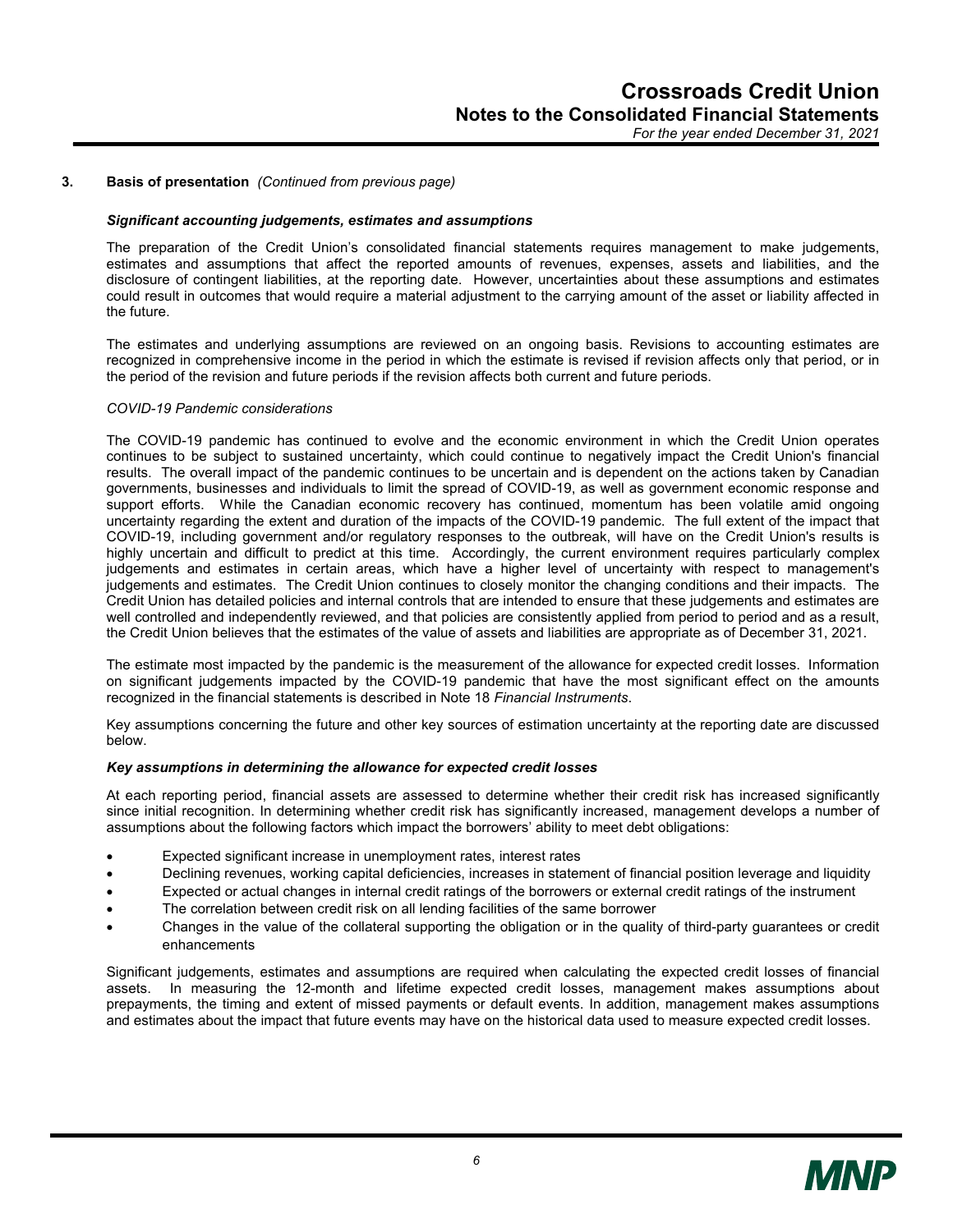# **3. Basis of presentation** *(Continued from previous page)*

In estimating expected credit losses, the Credit Union develops a number of assumptions as follows:

- The period over which the Credit Union is exposed to credit risk, considering for example, prepayments, extension options and demand features
- The probability-weighted outcome, including identification of scenarios that specify the amount and timing of the cash flows for particular outcomes and the estimated probability of those outcomes
- The risk of default occurring on loans during their expected lives and during the next 12 months after the reporting date
- Expected cash short falls including recoveries, costs to recover and the effects of any collateral or other credit enhancements
- Estimates of effective interest rates used in incorporating the time value of money
- Effects of the pandemic on specific sectors to which the Credit Union has credit exposures

The above assumptions are based on historical information and adjusted for current conditions and forecasts of future economic conditions. The Credit Union determines adjustments needed to its historical assumptions by monitoring the correlation of the probability of default and loss rates with the following economic variables:

- Interest rates
- Unemployment rates
- Gross domestic product
- Inflation
- Loan to value ratios
- Housing price indicators

The estimate of expected credit losses reflects an unbiased and probability-weighted amount that is determined by evaluating a range of possible outcomes that are neither best-case nor worse-case scenarios. The Credit Union uses judgement to weight these scenarios.

## *Classification of financial assets*

Classification of financial assets requires management to make judgements regarding the business model under which the Credit Union's financial assets are held and whether contractual cash flows consist solely of payments of principal and interest. Management has determined that the penalty to exercise prepayment features embedded in certain loans made to members do not result in payments that are not solely payments of principal and interest because they represent reasonable additional compensation for early termination of the contract.

## *Fair value of unquoted equity instruments*

The Credit Union has assessed that the fair values of its unquoted equity instruments, SaskCentral shares and Concentra Bank (operating as Wyth Financial) shares approximates its cost based on the terms that the equity investments cannot be transferred, the shares cannot be sold and new shares are issued at par value of all currently held shares.

## *Impairment of non-financial assets*

At each reporting date, the Credit Union assesses whether there are any indicators of impairment for non-financial assets. Non-financial assets that have an indefinite useful life or are not subject to amortization, such as goodwill, are tested annually for impairment or more frequently if impairment indicators exist. Other non-financial assets are tested for impairment if there are indicators that their carrying amounts may not be recoverable.

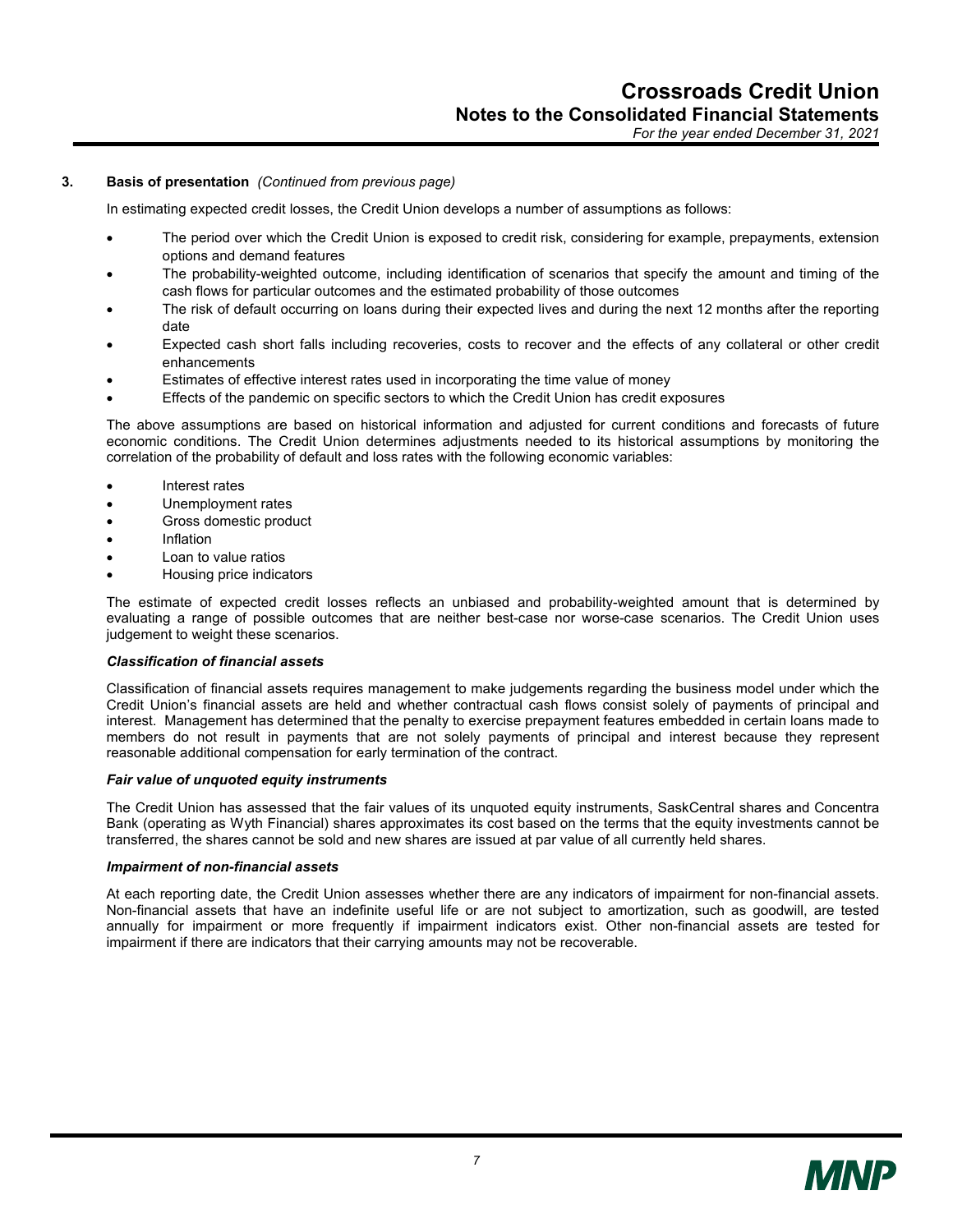## **3. Basis of presentation** *(Continued from previous page)*

#### *Income taxes*

The Credit Union periodically assesses its liabilities and contingencies related to income taxes for all years open to audit based on the latest information available. For matters where it is probable that an adjustment will be made, the Credit Union records its best estimate of the tax liability including the related interest and penalties in the current tax provision. Management believes that they have adequately provided for the probable outcome of these matters; however, the final outcome may result in a materially different outcome than the amount included in the tax liabilities.

#### *Deferred taxes*

The calculation of deferred tax is based on assumptions, which are subject to uncertainty as to timing and which tax rates are expected to apply when temporary differences reverse. Deferred tax recorded is also subject to uncertainty regarding the magnitude of non-capital losses available for carry forward and of the balances in various tax pools as the corporate tax returns have not been prepared as of the date of financial statement preparation. By their nature, these estimates are subject to measurement uncertainty, and the effect on the consolidated financial statements from changes in such estimates in future years could be material. Further details are contained in Note 14.

#### *Useful lives of property, plant and equipment*

Estimates must be utilized in evaluating the useful lives of all property, plant and equipment for calculation of the depreciation for each class of assets. For further discussion of the estimation of useful lives, refer to the heading property, plant and equipment contained in Note 4.

## **4. Summary of significant accounting policies**

The principal accounting policies adopted in the preparation of the consolidated financial statements are set out below. The policies have been consistently applied to all the years presented, unless otherwise stated.

Regulations to the Act specify that certain items are required to be disclosed in the consolidated financial statements which are presented at annual meetings of members. It is management's opinion that the disclosures in these consolidated financial statements and notes comply, in all material respects, with the requirements of the Act. Where necessary, reasonable estimates and interpretations have been made in presenting this information.

## *Basis of consolidation*

The consolidated financial statements incorporate the financial statements of the Credit Union and its subsidiary, Crossroads Financial Limited.

A subsidiary is an entity controlled by the Credit Union. Control is achieved where the Credit Union is exposed, or has rights, to variable returns from its involvement with the investee and it has the ability to affect those returns through its power over the investee. In assessing control, only rights which give the Credit Union the current ability to direct the relevant activities and that the Credit Union has the practical ability to exercise, are considered.

The results of subsidiaries acquired or disposed of during the year are included in these consolidated financial statements from the effective date of acquisition or up to the effective date of disposal, as appropriate.

The consolidated financial statements have been prepared using uniform accounting policies for like transactions and other events in similar circumstances. Where necessary, adjustments are made to the financial statements of subsidiaries to ensure consistency with those used by other members of the group.

Any balances, unrealized gains and losses or income and expenses arising from intra-Company transactions, are eliminated upon consolidation. Unrealized gains arising from transactions with equity accounted investees are eliminated against the investment to the extent of the Credit Union's interest in the investee. Unrealized losses are eliminated in the same manner as unrealized gains, but only to the extent that there is no evidence of impairment.

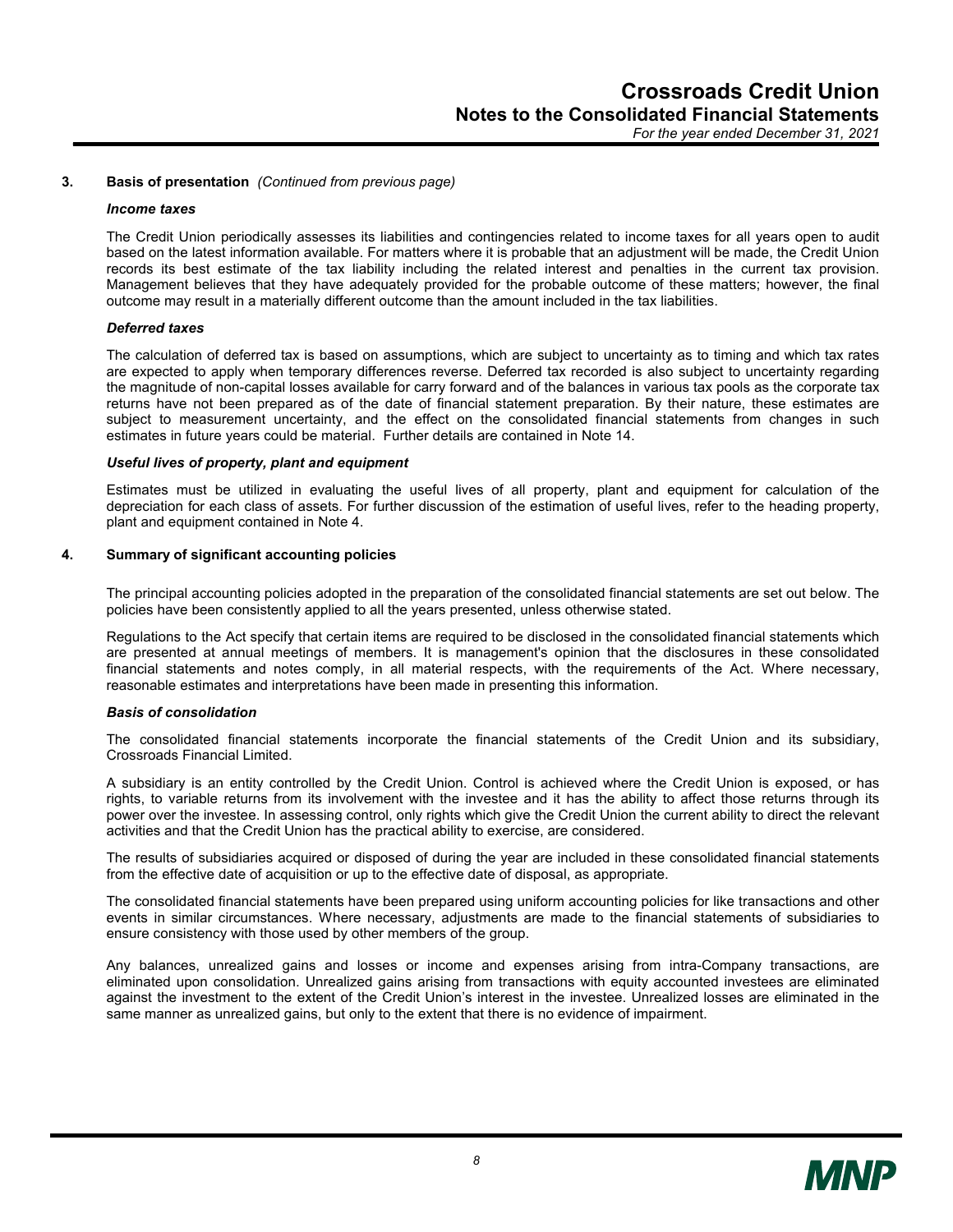#### *Foreign currency translation*

Transactions denominated in foreign currencies are translated into the functional currency of the Credit Union at exchange rates prevailing at the transaction dates (spot exchange rates). Monetary assets and liabilities are retranslated at the exchange rates at the consolidated statement of financial position date. Exchange gains and losses on translation or settlement are recognized in profit or loss for the current period.

Non-monetary items that are measured at historical cost are translated using the exchange rates at the date of the transaction and non-monetary items that are measured at fair value are translated using the exchange rates at the date when the items' fair value was determined. Translation gains and losses are included in comprehensive income.

#### *Revenue recognition*

The following describes the Credit Union's principal activities from which it generates revenue.

#### **Service charge fees, commissions and other revenue**

The Credit Union generates revenue from providing financial services to its members. Revenue is recognized as services are rendered.

The Credit Union does not have an enforceable right to payment until services are rendered and commission revenue earned when the products are sold.

The amount of revenue recognized on these transactions is based on the price specified in the contract.

The Credit Union does not expect to have any contracts where the period between the transfer of the promised goods or services to the member and payment by the member exceeds one year. Consequently, the Credit Union does not adjust any of the transaction prices for the time value of money.

Revenue recognition for items outside the scope of IFRS 15 is included in the financial instruments section of Note 4.

## *Financial instruments*

#### *Financial assets*

## **Recognition and initial measurement**

The Credit Union recognizes financial assets when it becomes party to the contractual provisions of the instrument. Financial assets are measured initially at their fair value plus, in the case of financial assets not subsequently measured at fair value through profit or loss, transaction costs that are directly attributable to their acquisition. Transaction costs attributable to the acquisition of financial assets subsequently measured at fair value through profit or loss are expensed in profit or loss when incurred.

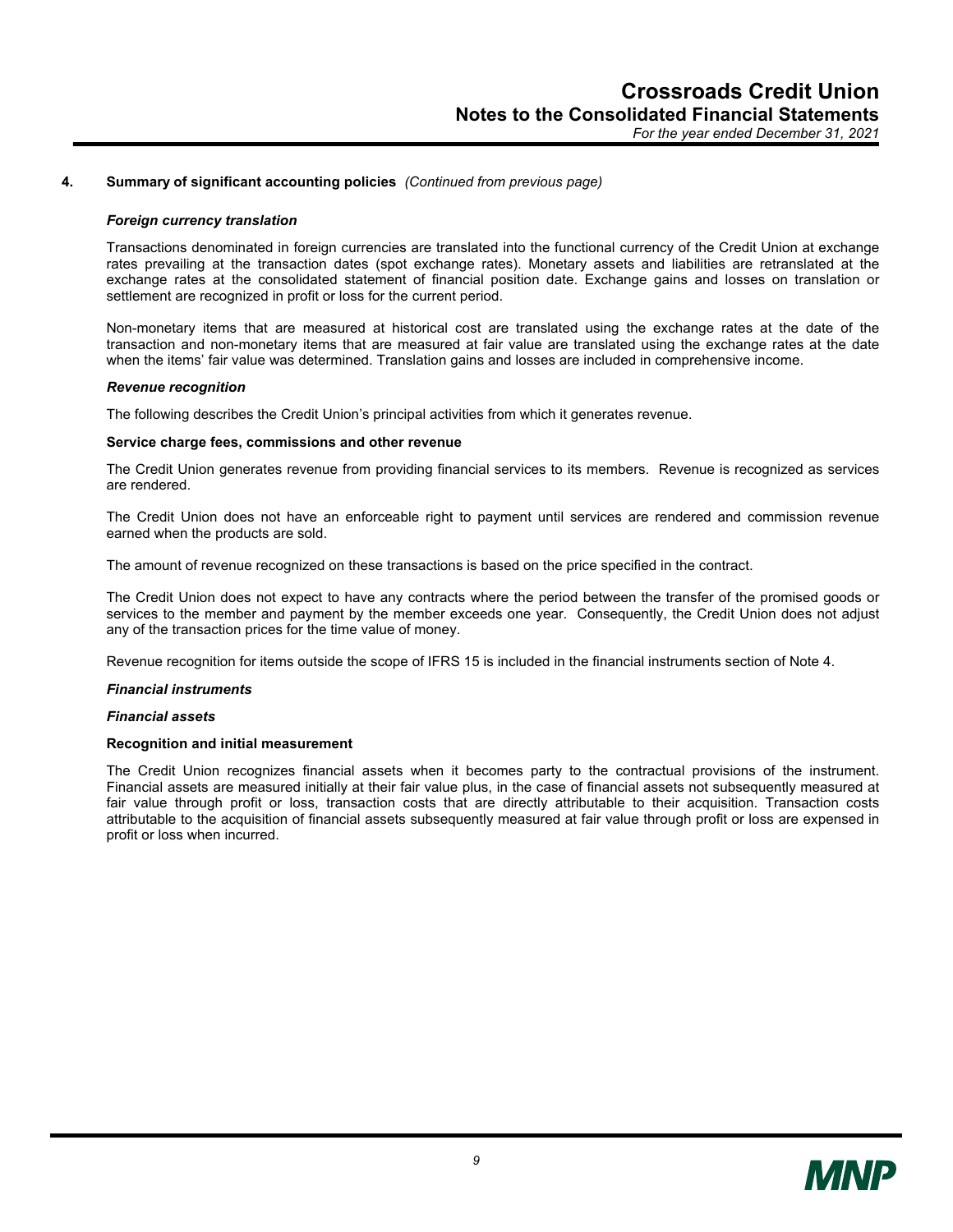## **Classification and subsequent measurement**

On initial recognition, financial assets are classified as subsequently measured at amortized cost, fair value through other comprehensive income ("FVOCI") or fair value through profit or loss ("FVTPL"). The Credit Union determines the classification of its financial assets, together with any embedded derivatives, based on the business model for managing the financial assets and their contractual cash flow characteristics.

Debt instruments are classified as follows:

- Amortized cost Assets that are held for collection of contractual cash flows where those cash flows are solely payments of principal and interest are measured at amortized cost. Interest revenue is calculated using the effective interest method and gains or losses arising from impairment, foreign exchange and derecognition are recognized in comprehensive income. Financial assets measured at amortized cost are comprised of cash equivalents, SaskCentral liquidity deposits, Concentra Bank investments, portfolio investments, member loans receivable and accrued interest thereon, and accounts receivable.
- Fair value through other comprehensive income Assets that are held for collection of contractual cash flows and for selling the financial assets, and for which the contractual cash flows are solely payments of principal and interest, are measured at fair value through other comprehensive income. Interest income calculated using the effective interest method and gains or losses arising from impairment and foreign exchange are recognized in comprehensive income. All other changes in the carrying amount of the financial assets are recognized in other comprehensive income. Upon derecognition, the cumulative gain or loss previously recognized in other comprehensive income is reclassified to comprehensive income. The Credit Union does not hold any financial assets measured at fair value through other comprehensive income.
- Mandatorily at fair value through profit or loss Assets that do not meet the criteria to be measured at amortized cost, or fair value through other comprehensive income, are measured at fair value through profit or loss. All interest income and changes in the financial assets' carrying amount are recognized in comprehensive income. Financial assets mandatorily measured at fair value through profit or loss are comprised of cash.
- Designated at fair value through profit or loss On initial recognition, the Credit Union may irrevocably designate a financial asset to be measured at fair value through profit or loss in order to eliminate or significantly reduce an accounting mismatch that would otherwise arise from measuring assets or liabilities, or recognizing the gains and losses on them, on different bases. All interest income and changes in the financial assets' carrying amount are recognized in comprehensive income. The Credit Union does not hold any financial assets designated to be measured at fair value through profit or loss.

The Credit Union measures all equity investments at fair value. Changes in fair value are recorded in profit or loss. Equity investments measured at fair value through profit or loss are comprised of shares in SaskCentral and Concentra Bank and other investments.

#### *Business model assessment*

The Credit Union assesses the objective of its business model for holding a financial asset at a level of aggregation which best reflects the way the business is managed and information is provided to management. Information considered in this assessment includes stated policies and objectives and how performance of the portfolio is evaluated.

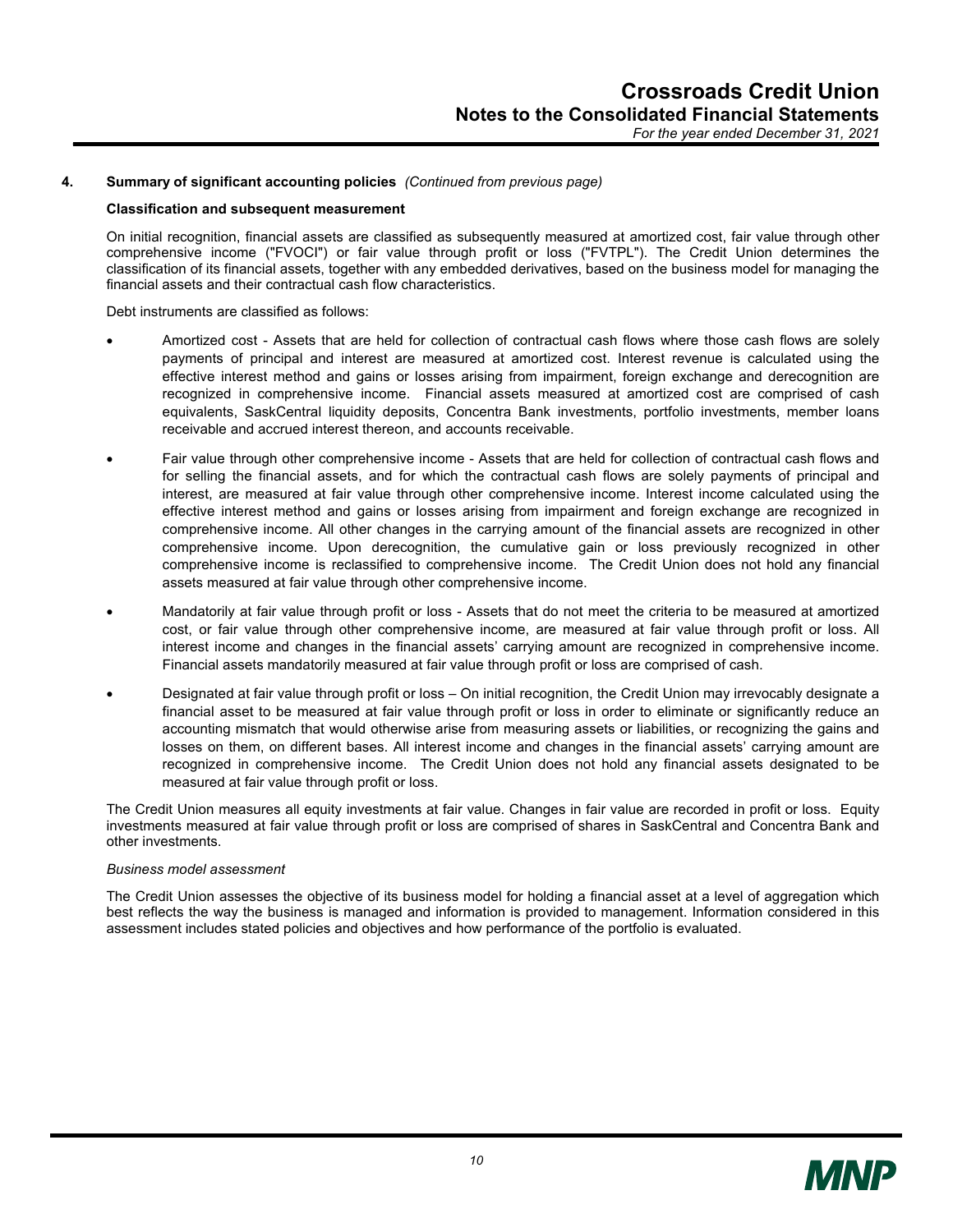#### *Contractual cash flow assessment*

The cash flows of financial assets are assessed as to whether they are solely payments of principal and interest on the basis of their contractual terms. For this purpose, 'principal' is defined as the fair value of the financial asset on initial recognition. 'Interest' is defined as consideration for the time value of money, the credit risk associated with the principal amount outstanding, and other basic lending risks and costs. In performing this assessment, the Credit Union considers factors that would alter the timing and amount of cash flows such as prepayment and extension features, terms that might limit the Credit Union's claim to cash flows, and any features that modify consideration for the time value of money.

#### **Reclassifications**

The Credit Union reclassifies debt instruments only when its business model for managing those financial assets has changed. Reclassifications are applied prospectively from the reclassification date and any previously recognized gains, losses or interest are not restated.

#### **Impairment**

The Credit Union recognizes a loss allowance for the expected credit losses associated with its financial assets, other than debt instruments measured at fair value through profit or loss and equity investments, as well as lease receivables, contract assets, and any financial guarantee contracts and loan commitments not measured at fair value through profit or loss. Expected credit losses are measured to reflect a probability-weighted amount, the time value of money, and reasonable and supportable information regarding past events, current conditions and forecasts of future economic conditions.

For member loans receivable, the Credit Union records a loss allowance equal to the expected credit losses resulting from default events that are possible within the next 12-month period, unless there has been a significant increase in credit risk since initial recognition. For those financial assets for which the Credit Union assessed that a significant increase in credit risk has occurred, the Credit Union records a loss allowance equal to the expected credit losses resulting from all possible default events over the assets' contractual lifetime.

The Credit Union applies the simplified approach for trade receivables and/or contract assets that do not contain a significant financing component. Using the simplified approach, the Credit Union records a loss allowance equal to the expected credit losses resulting from all possible default events over the assets' contractual lifetime.

The Credit Union assesses whether a financial asset is credit-impaired at the reporting date. Regular indicators that a financial instrument is credit-impaired include significant financial difficulties as evidenced through borrowing patterns or observed balances in other accounts, breaches of borrowing contracts such as default events or breaches of borrowing covenants and requests to restructure loan payment schedules. For financial assets assessed as credit-impaired at the reporting date, the Credit Union continues to recognize a loss allowance equal to lifetime expected credit losses.

Loss allowances for expected credit losses are presented in the consolidated statement of financial position as follows:

- For financial assets measured at amortized cost, as a deduction from the gross carrying amount of the financial assets;
- For loan commitments and financial guarantee contracts, as a provision; and
- For facilities with both a drawn and undrawn component where the Credit Union cannot separately identify expected credit losses between the two components, as a deduction from the carrying amount of the drawn component. Any excess of the loss allowance over the carrying amount of the drawn component is presented as a provision.

Financial assets are written off when the Credit Union has no reasonable expectations of recovering all or any portion thereof.

Refer to Note 18 for additional information about the Credit Union's credit risk management process, credit risk exposure and the amounts arising from expected credit losses.

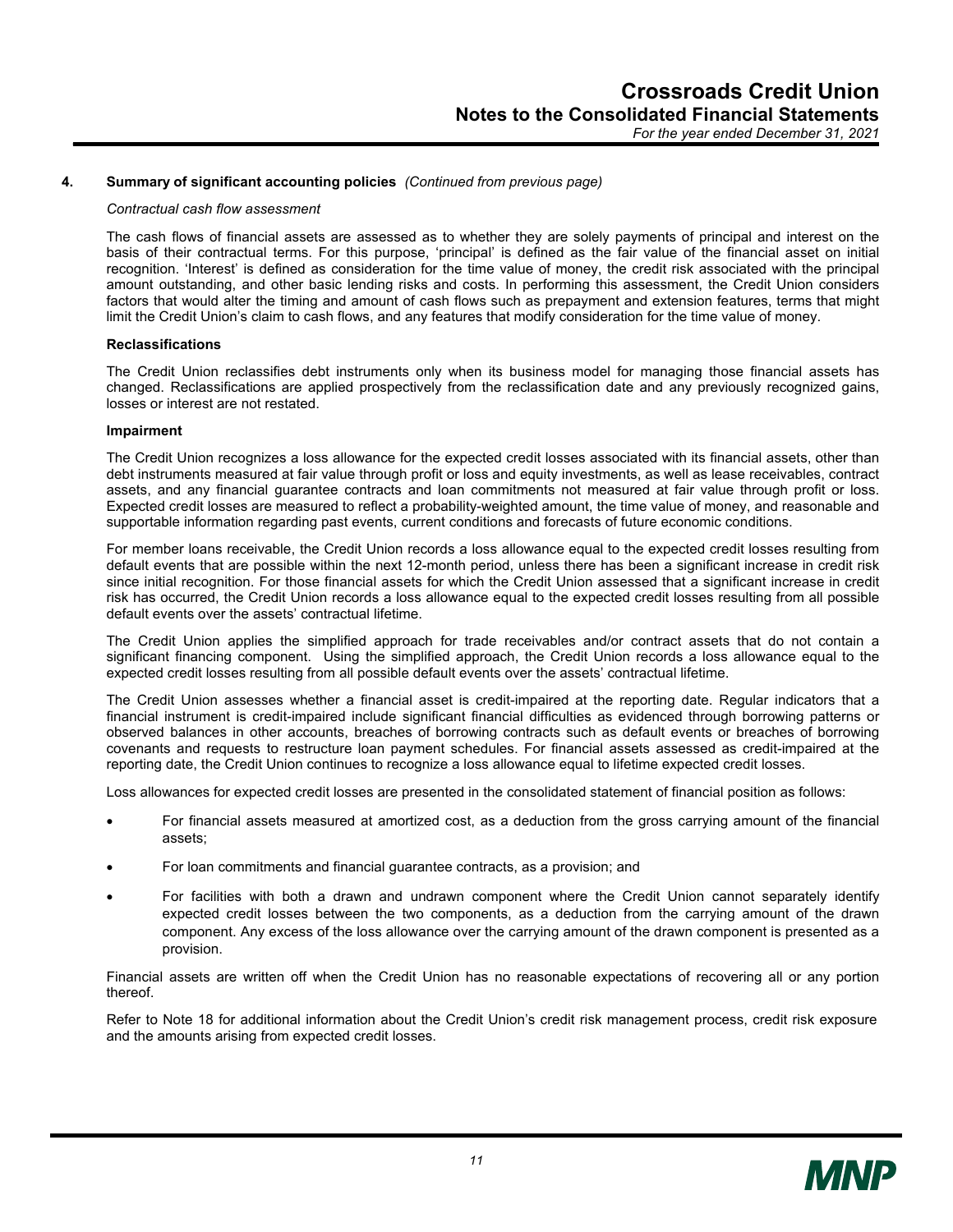# **Derecognition of financial assets**

The Credit Union applies its accounting policies for the derecognition of a financial asset to a part of a financial asset only when:

- The part comprises only specifically identified cash flows from a financial asset;
- The part comprises only a pro-rata share of the cash flows from a financial asset; or
- The part comprises only a pro-rata share of specifically identified cash flows from a financial asset.

In all other situations the Credit Union applies its accounting policies for the derecognition of a financial asset to the entirety of a financial asset.

The Credit Union derecognizes a financial asset when its contractual rights to the cash flows from the financial asset expire, or the financial asset has been transferred under particular circumstances.

For this purpose, a financial asset is transferred if the Credit Union either:

- Transfers the right to receive the contractual cash flows of the financial asset, or;
- Retains the right to receive the contractual cash flows of the financial asset, but assumes an obligation to pay received cash flows in full to one or more third parties without material delay and is prohibited from further selling or transferring the financial asset.

Transferred financial assets are evaluated to determine the extent to which the Credit Union retains the risks and rewards of ownership. When the Credit Union neither transfers nor retains substantially all the risks and rewards of ownership of the financial asset, it evaluates whether it has retained control of the financial asset.

Where substantially all risks and rewards of ownership have been transferred, or risks and rewards have neither been transferred nor retained and control of the financial asset has not been retained, the Credit Union derecognizes the financial asset. At the same time, the Credit Union separately recognizes as assets or liabilities the fair value of any rights and obligations created or retained in the transfer. Any difference between the carrying amount measured at the date of recognition and the consideration received is recognized in comprehensive income. Such transactions include syndications of member loans.

# **Modification of financial assets**

The Credit Union assesses the modification of terms of a financial asset to evaluate whether its contractual rights to the cash flows from that asset have expired in accordance with the Credit Union's derecognition policy.

When the modifications do not result in derecognition of the financial asset, the gross carrying amount of the financial asset is recalculated with any difference between the previous carrying amount and the new carrying amount recognized in comprehensive income. The new gross carrying amount is recalculated as the present value of the modified contractual cash flows discounted at the asset's original effective interest rate.

For the purpose of applying the impairment requirements, at each reporting date subsequent to the modification, the Credit Union continues to assess whether there has been a significant increase in credit risk on the modified financial assets from the date of initial recognition.

# *Financial liabilities*

# **Recognition and initial measurement**

The Credit Union recognizes a financial liability when it becomes party to the contractual provisions of the instrument. At initial recognition, the Credit Union measures financial liabilities at their fair value plus transaction costs that are directly attributable to their issuance, with the exception of financial liabilities subsequently measured at fair value through profit or loss for which transaction costs are immediately recorded in profit or loss.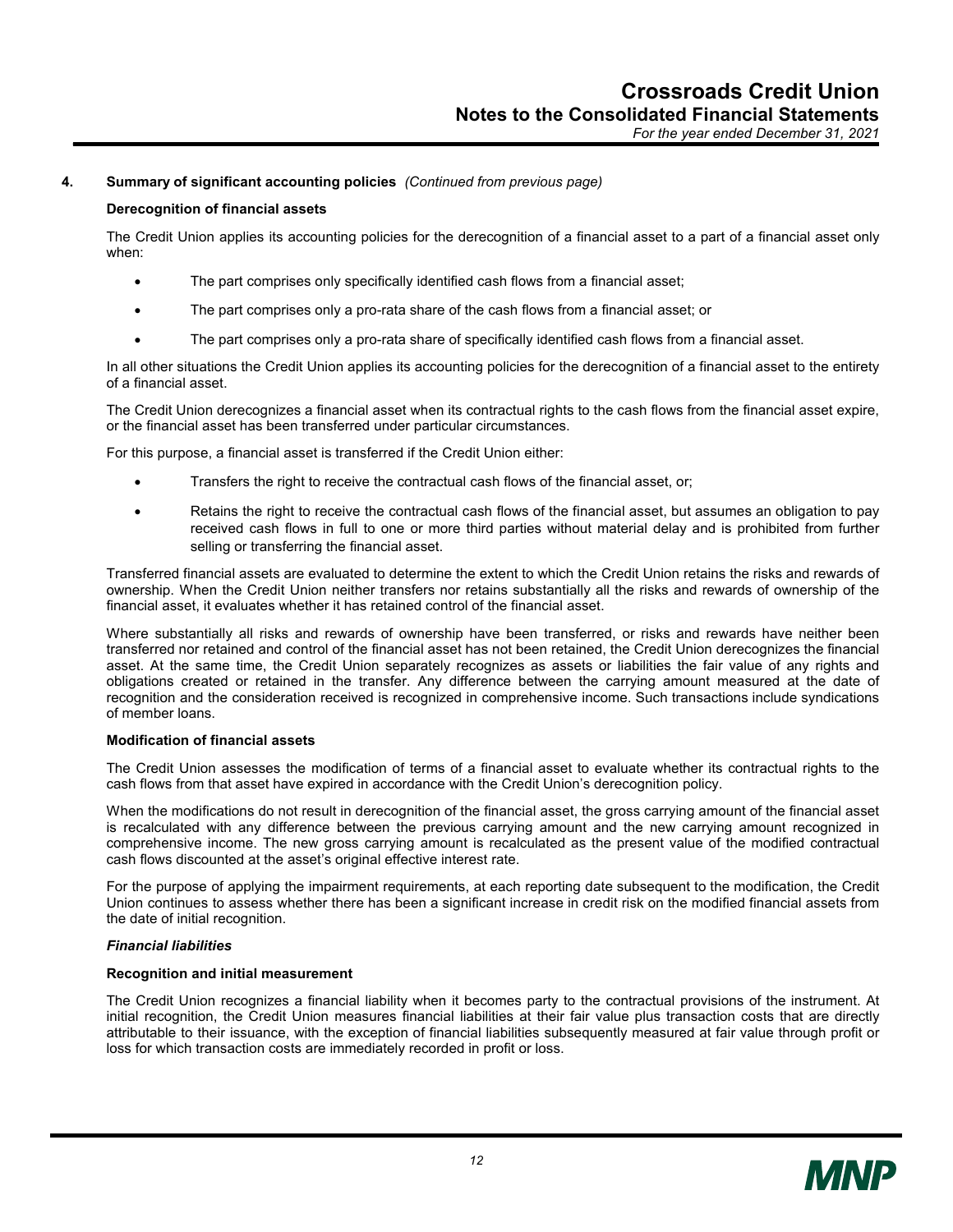#### **Classification and subsequent measurement**

Subsequent to initial recognition, all financial liabilities are measured at amortized cost using the effective interest method.

Interest, gains and losses related to financial liabilities are recognized in comprehensive income.

#### **Derecognition of financial liabilities**

The Credit Union derecognizes a financial liability only when its contractual obligations are discharged, cancelled or expire.

#### **Dividend income**

Dividend income is recorded in profit or loss when the Credit Union's right to receive payments is established, it is probable that the economic benefits associated with the dividend will flow to the Credit Union, and the amount of the dividend can be measured reliably.

#### **Interest**

Interest income and expense are recognized in comprehensive income using the effective interest method.

The 'effective interest rate' is the rate that exactly discounts estimated future cash payments over the expected life of the financial instrument to the gross carrying amount of the financial asset or the amortized cost of the financial liability. The effective interest rate is calculated considering all contractual terms of the financial instruments, except for the expected credit losses of financial assets.

The 'amortized cost' of a financial asset or financial liability is the amount at which the instrument is measured on initial recognition minus principal repayments, plus or minus any cumulative amortization using the effective interest method of any difference between the initial amount and maturity amount and adjusted for any expected credit loss allowance. The 'gross carrying amount' of a financial asset is the amortized cost of a financial asset before adjusting for any expected credit losses.

Interest income and expense is calculated by applying the effective interest rate to the gross carrying amount of the financial asset (when the asset is not credit-impaired) or the amortized cost of the financial liability.

Where a financial asset has become credit-impaired subsequent to initial recognition, interest income is calculated in subsequent periods by applying the effective interest method to the amortized cost of the financial asset. If the asset subsequently ceases to be credit-impaired, calculation of interest income reverts to the gross basis.

## **Offsetting**

Financial assets and financial liabilities are offset, with the net amount presented in the consolidated statement of financial position, when, and only when, the Credit Union has a current and legally enforceable right to set off the recognized amounts and intends either to settle on a net basis or realize the asset and settle the liability simultaneously.

Income and expenses are presented on a net basis only when permitted under IFRS, or when arising from a group of similar transactions if the resulting income and expenses are not material.

## **Collateral**

The Credit Union recognizes the proceeds from the sale of any non-cash collateral that has been pledged to it and a liability measured at fair value for its obligation to return the collateral.

If a debtor defaults under the terms of its contract and is no longer entitled to the return of any collateral, the Credit Union recognizes the collateral as an asset initially measured at fair value or, if it has already sold the collateral, derecognizes its obligation to return the collateral.

#### *Cash and cash equivalents*

Cash and cash equivalents comprise cash on hand, demand deposits and short-term highly liquid investments with original maturities of three months or less that are readily convertible into known amounts of cash and which are subject to an insignificant risk of changes in value. Cash and cash equivalents are shown net of bank overdrafts that are repayable on demand and form an integral part of the Credit Union's cash management system.

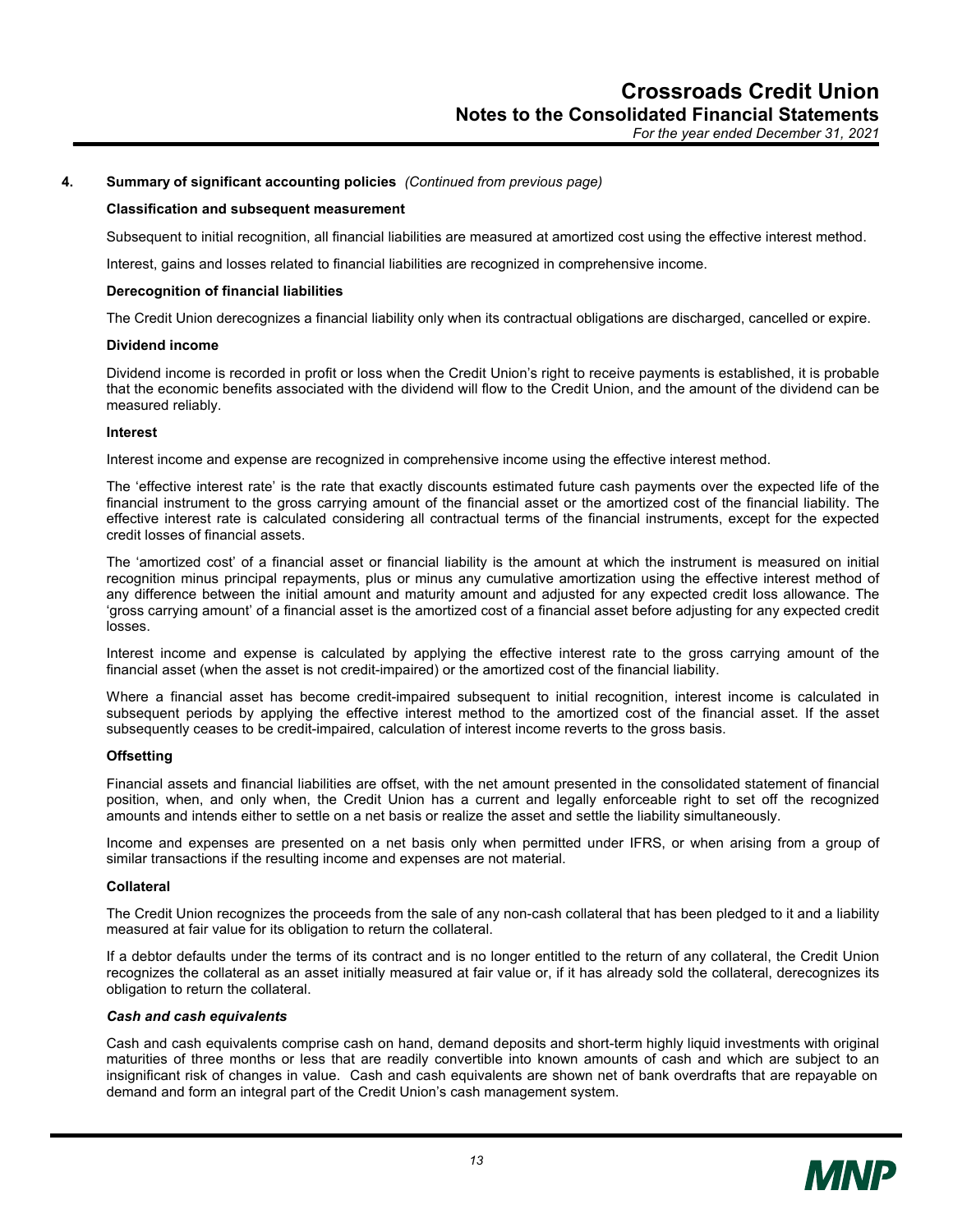#### *Investments*

Each investment is classified into one of the categories described under financial instruments. The classification dictates the accounting treatment for the carrying value and changes in that value.

#### **SaskCentral and Concentra Bank deposits and shares**

SaskCentral and Concentra Bank deposits are measured at amortized cost. Shares are measured at fair value, with adjustments to fair value recognized in profit or loss.

#### **Portfolio investments**

Portfolio investments are measured at amortized cost.

#### *Impairment of non-financial assets*

At the end of each reporting period, the Credit Union reviews the carrying amounts of its tangible and intangible assets to determine whether there is any indication that those assets have suffered an impairment loss. If any such indication exists, the recoverable amount of the asset is estimated in order to determine the extent of the impairment loss (if any). Where it is not possible to estimate the recoverable amount of an individual asset, the Credit Union estimates the recoverable amount of the cash-generating units ("CGU") to which the asset belongs. Where a reasonable and consistent basis of allocation can be identified, corporate assets are also allocated to individual CGU's, or otherwise they are allocated to the smallest group of CGU's for which a reasonable and consistent allocation basis can be identified.

Recoverable amount is the higher of fair value less costs to sell and value in use. In assessing value in use, the estimated future cash flows are discounted to their present value using a pre-tax discount rate that reflects current market assessments of the time value of money and the risks specific to the asset for which the estimates of future cash flows have not been adjusted.

If the recoverable amount of an asset or CGU is estimated to be less than its carrying amount, the carrying amount of the asset or CGU is reduced to its recoverable amount. An impairment loss is recognized immediately in comprehensive income.

Where an impairment loss subsequently reverses, the carrying amount of the asset or CGU is increased to the revised estimate of its recoverable amount, but so that the increased carrying amount does not exceed the carrying amount that would have been determined had no impairment loss been recognized for the asset or CGU in prior years. A reversal of an impairment loss is recognized immediately in comprehensive income.

## *Syndication*

The Credit Union syndicates individual assets with various other financial institutions primarily to manage credit risk, create liquidity and manage regulatory capital for the Credit Union. Syndicated loans transfer substantially all the risks and rewards related to the transferred financial assets and are derecognized from the Credit Union's consolidated statement of financial position. All loans syndicated by the Credit Union are on a fully serviced basis. The Credit Union receives fee income for services provided in the servicing of the transferred financial assets.

## *Foreclosed assets*

Foreclosed assets held for sale are initially recorded at the lower of cost and fair value less costs to sell. Cost comprises the balance of the loan at the date on which the Credit Union obtains title to the asset plus subsequent disbursements related to the asset, less any revenues or lease payments received. Foreclosed assets held for sale are subsequently valued at the lower of their carrying amount and fair value less costs to sell. Foreclosed assets are recorded in member loans receivable as outlined in Note 7.

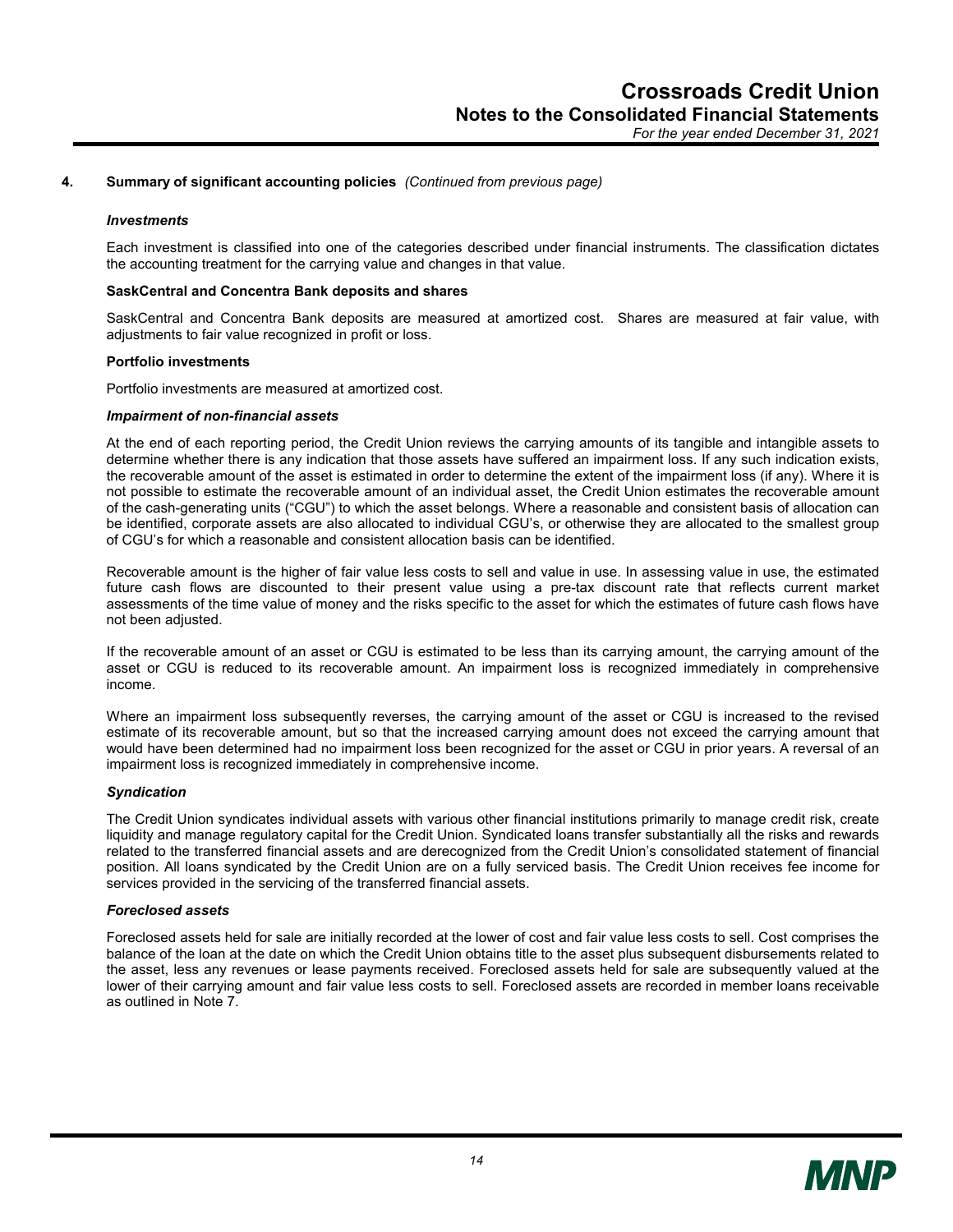# *Leases*

The Credit Union assesses at inception of a contract, whether the contract is, or contains a lease. A contract is, or contains, a lease if the contract conveys the right to control the use of an identified asset for a period of time in exchange for consideration. To assess whether a contract conveys the right to control the use of an identified asset for a period of time, the Credit Union assesses whether the customer has the following through the period of use:

- The right to obtain substantially all of the economic benefits from use of the identified asset; and
- The right to direct the use of the identified asset.

This policy is applied to contracts entered into, or changed, on or after January 1, 2019.

Where the Credit Union is a lessee in a contract that contains a lease component, the Credit Union allocates the consideration in the contract to each lease component on the basis of the relative stand-alone price of the lease component and the aggregate stand-alone price of the non-lease components.

At the lease commencement date, the Credit Union recognizes a right-of-use asset and a lease liability. The right-of-use asset is initially measured at cost. The cost of the right-of-use asset is comprised of the initial amount of the lease liability, any lease payments made at or before the commencement date less any lease incentives received, initial direct costs incurred by the Credit Union, and an estimate of the costs to be incurred by the Credit Union in dismantling and removing the underlying asset and restoring the site on which it is located or restoring the underlying asset to the condition required by the terms and conditions of the lease.

After the commencement date, the Credit Union measures right-of-use assets by applying the cost model, whereby the right-of-use asset is measured at cost less accumulated depreciation and impairment losses and adjusted for any remeasurement of the lease liability. The right-of-use asset is depreciated using the straight-line method from the commencement date to the end of the lease term or the end of the useful life of the right-of-use asset. The estimated useful life of the right-of-use assets are determined on the same basis as those of property, plant and equipment. The determination of the depreciation period is dependent on whether the Credit Union expects that the ownership of the underlying asset will transfer to the Credit Union by the end of the lease term or if the cost of the right-of-use asset reflects that the Credit Union will exercise a purchase option.

The lease liability is initially measured at the present value of the lease payments not paid at the lease commencement date, discounted using the interest rate implicit in the lease or the Credit Union's incremental borrowing rate, if the interest rate implicit in the lease cannot be readily determined. The lease payments included in the measurement of the lease liability comprise of fixed payments (including in-substance fixed payments) less any lease incentives receivable, variable lease payments that depend on an index or rate, amounts expected to be payable by the Credit Union under a residual value guarantee, the exercise price of a purchase option that the Credit Union is reasonably certain to exercise, and payment of penalties for terminating the lease if the lease term reflects the Credit Union exercising an option to terminate the lease. After the commencement date, the Credit Union measures the lease liability at amortized cost using the effective interest method.

The Credit Union remeasures the lease liability when there is a change in the lease term, a change in the Credit Union's assessment of an option to purchase the underlying asset, a change in the Credit Union's estimate of amounts expected to be payable under a residual value guarantee, or a change in future lease payments resulting from a change in an index or a rate used to determine those payments. On remeasurement of the lease liability, a corresponding adjustment is made to the carrying amount of the right-of-use asset, or is recorded in profit or loss if the carrying amount of the right-of-use asset has been reduced to zero.

The Credit Union has elected to not recognize right-of-use assets and lease liabilities for short-term leases and low value leases of office equipment. Short-term leases are leases with a term of twelve months or less. Low value leases are leases where the underlying asset has a new value of \$5,000 USD or less. The Credit Union recognizes the lease payments associated with these leases as an expense on either a straight-line basis over the lease term or another systematic basis if that basis is more representative of the pattern of the lessee's benefit.

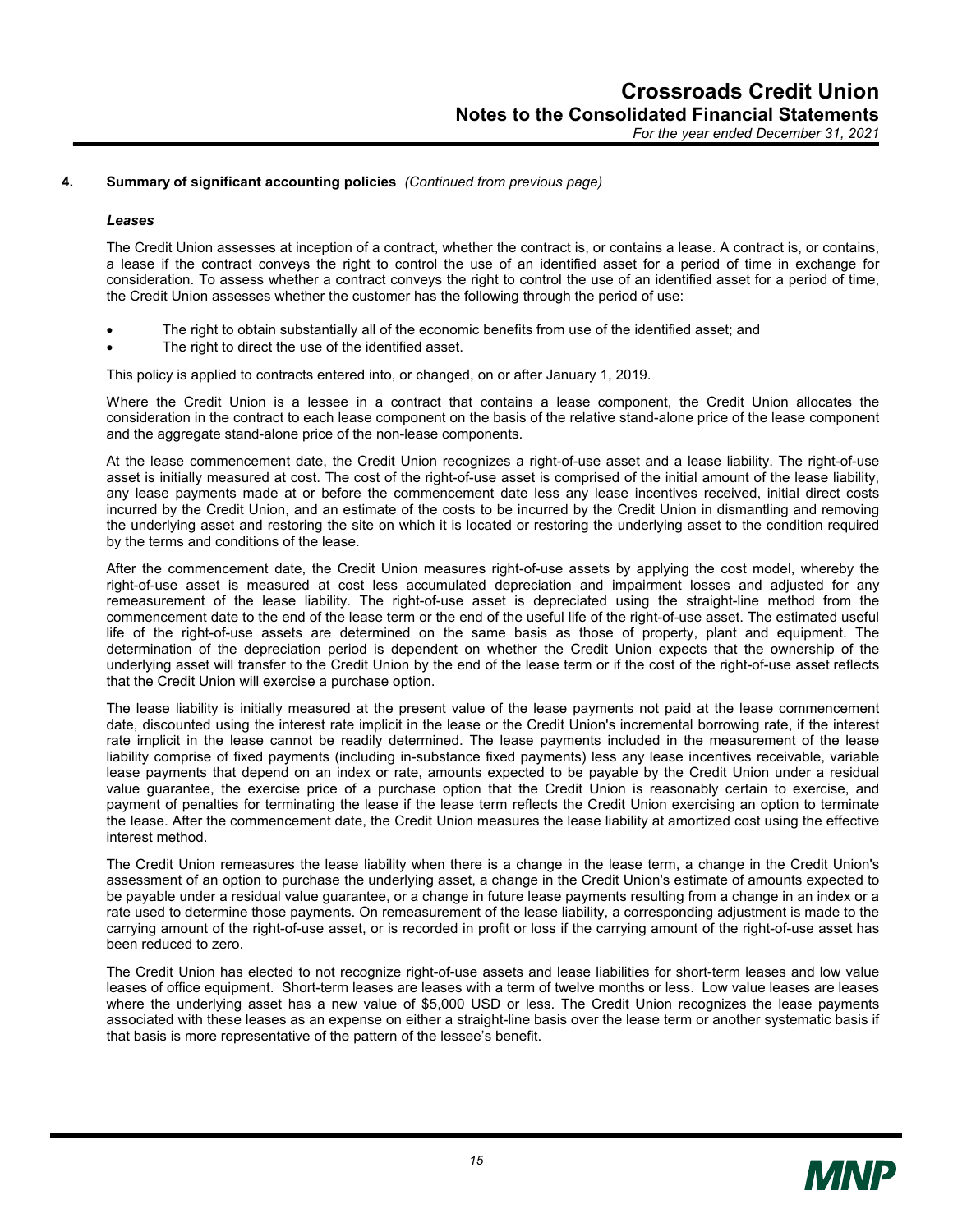#### *Property, plant and equipment*

Property, plant and equipment are stated at cost less accumulated depreciation and impairment losses. Cost includes expenditures that are directly attributable to the acquisition of the asset. When parts of an item of property, plant and equipment have different useful lives, they are accounted for as separate items of property, plant and equipment.

All assets having limited useful lives are depreciated using the straight-line method over their estimated useful lives. Land has an unlimited useful life and is therefore not depreciated. Assets are depreciated from the date of acquisition.

The depreciation rates applicable for each class of asset during the current and comparative period are as follows:

|                         | Years         |
|-------------------------|---------------|
| <b>Buildings</b>        | 10 - 40 years |
| Furniture and equipment | 3 - 10 years  |
| Computer software       | 3 - 10 years  |
| Automotive              | 5 years       |

The residual value, useful life and depreciation method applied to each class of assets are reassessed at each reporting date.

Gains or losses on the disposal of property, plant and equipment are determined as the difference between the net disposal proceeds and the carrying amount of the asset, and recognized in the consolidated statement of comprehensive income as other income or loss, respectively.

## *Goodwill*

Goodwill represents the excess of purchase price over the proportionate share of the fair value of the net identifiable assets.

Goodwill arose from an agreement to acquire a significant portfolio of financial assets and liabilities from another financial institution.

Goodwill was recorded as at the acquisition dates. The Credit Union evaluates the carrying value of goodwill annually to determine if there is any impairment based on the estimates of current and expected undiscounted cash flows from the underlying net assets, taking into consideration operating trends and other relevant factors. The decline in the value of goodwill, if any, will be recorded as an impairment loss in comprehensive income.

#### *Income taxes*

The Credit Union accounts for income taxes using the asset and liability method. Current and deferred taxes are recognized in comprehensive income except to the extent that the tax is recognized either in other comprehensive income or directly in equity. Under this method, the provision for income taxes is based on the tax rates and tax laws that have been enacted or substantively enacted by the end of the reporting period.

Current tax assets and liabilities for the current and prior periods are measured at the amount expected to be recovered from or paid to the taxation authorities.

Deferred tax assets and liabilities are measured at the tax rates that are expected to apply to the period when the assets are realized or the liabilities are settled.

Deferred tax assets and liabilities are recognized where the carrying amount of an asset or liability differs from its tax base, except for taxable temporary differences arising on the initial recognition of goodwill and temporary differences arising on the initial recognition of an asset or liability in a transaction which is not a business combination and at the time of the transaction affects neither accounting or taxable income.

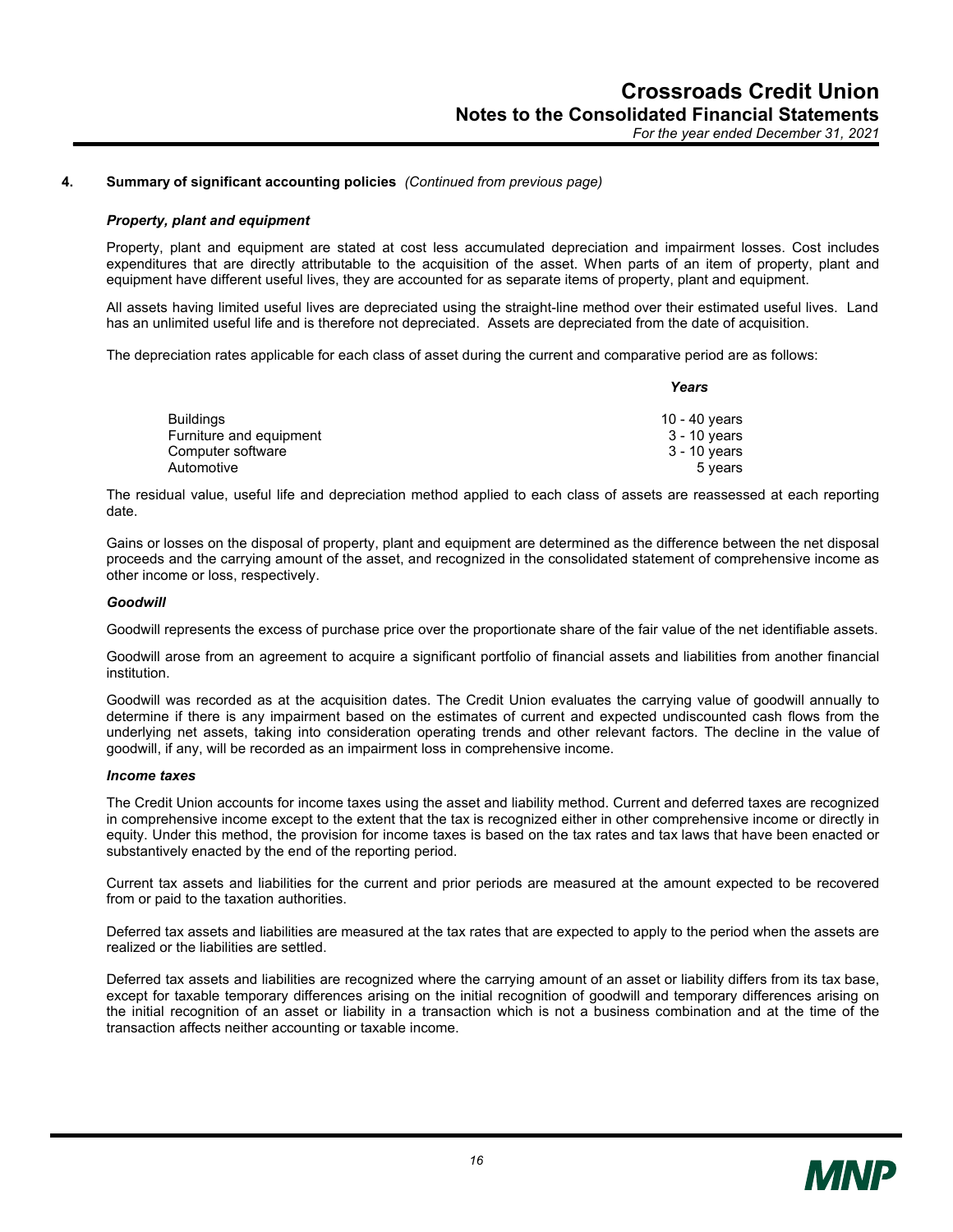Recognition of deferred tax assets for unused tax losses, tax credits and deductible temporary differences is restricted to those instances where it is probable that future taxable profit will be available which allow the deferred tax asset to be utilized. Deferred tax assets are reviewed at each reporting date and are reduced to the extent that it is no longer probable that the related tax benefit will be realized.

## *Employee benefits*

The Credit Union's post employment benefit programs consist of a defined contribution plan.

Credit Union contributions to the defined contribution plan are expensed as incurred. Pension benefits of \$230,950 (2020 – \$210,146) were paid to the defined contribution retirement plan during the year.

## *Membership shares and equity accounts*

Membership shares and equity accounts are classified as liabilities or member equity in accordance with their terms. Shares redeemable at the option of the member, either on demand or on withdrawal from membership, are classified as liabilities. Shares redeemable at the discretion of the Credit Union Board of Directors are classified as equity. Shares redeemable subject to regulatory restrictions are accounted for using the criteria set out in IFRIC 2 *Members' Shares in Cooperative Entities and Similar Instruments*.

## *Government assistance*

The Credit Union recognizes government assistance when there is reasonable assurance that it will comply with the conditions required to qualify for the assistance, and that the assistance will be received. The Credit Union recognizes government assistance as other income.

# *Standards issued but not yet effective*

The Credit Union has not yet applied the following new standards, interpretations and amendments to standards that have been issued as at December 31, 2021 but are not yet effective. Unless otherwise stated, the Credit Union does not plan to early adopt any of these new or amended standards and interpretations.

## *IAS 1 Presentation of Financial Statements*

Amendments to IAS 1, issued in January 2020, provide clarification on the requirements for classifying liabilities as either current or non-current.

The amendments are effective for annual periods beginning on or after January 1, 2023. The Credit Union does not expect these amendments to have a material impact on its consolidated financial statements.

# *IAS 1 Presentation of Financial Statements and IFRS Practice Statement 2 Making Materiality Judgements*

Amendments to IAS 1 and IFRS Practice Statement 2, issued in February 2021, help entities provide accounting policy disclosures that are more useful to primary users of financial statements by replacing the requirement to disclose "significant" accounting policies with a requirement to disclose "material" accounting policies and providing guidance to explain and demonstrate the application of the four-step materiality process to accounting policy disclosures.

The amendments are effective for annual periods beginning on or after January 1, 2023 and are required to be applied prospectively. The Credit Union does not expect these amendments to have a material impact on its consolidated financial statements.

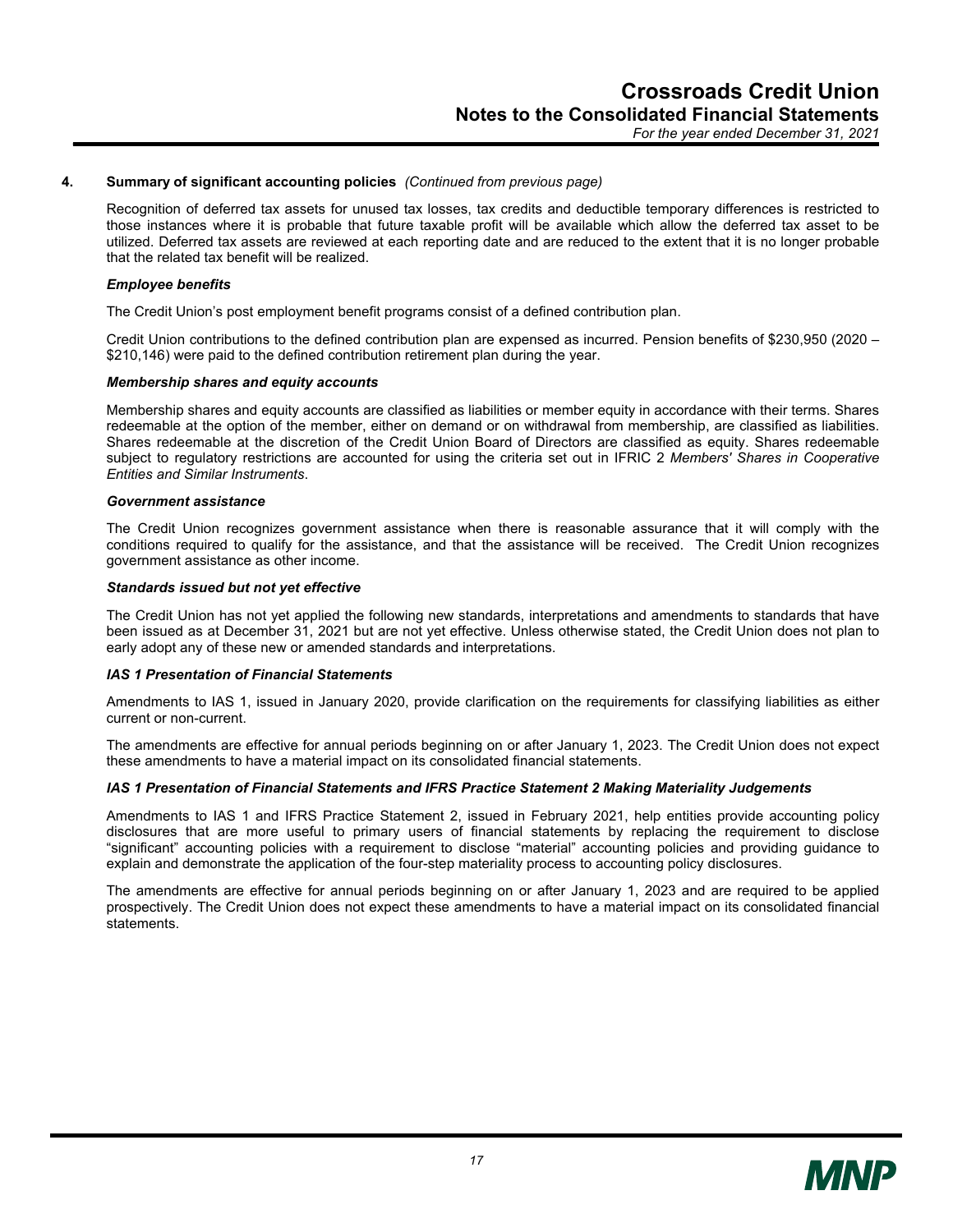## *IAS 8 Accounting Policies, Changes in Accounting Estimates and Errors*

Amendments to IAS 8, issued in February 2021, introduce a new definition of "accounting estimates" to replace the definition of "change in accounting estimates" and also include clarification intended to help entities distinguish changes in accounting policies from changes in accounting estimates.

The amendments are effective for annual periods beginning on or after January 1, 2023. The Credit Union does not expect these amendments to have a material impact on its consolidated financial statements.

## *IAS 12 Income Taxes*

Amendments to IAS 12, issued in May 2021, narrow the scope of the recognition exemption to require an entity to recognize deferred tax on initial recognition of particular transactions, to the extent that transaction gives rise to equal taxable and deductible temporary differences. These amendments apply to transactions for which an entity recognizes both an asset and liability, for example leases and decommissioning liabilities.

The amendments are effective for annual periods beginning on or after January 1, 2023. The Credit Union does not expect these amendments to have a material impact on its consolidated financial statements.

#### *IAS 16 Property, Plant, and Equipment*

Amendments to IAS 16, issued in May 2020, prohibit an entity from deducting from the cost of an item of property, plant and equipment any proceeds from selling items produced while bringing that asset to the location and condition necessary for it to be available for use. Instead, the proceeds from selling such items, and the costs of producing those items, would be recognized in profit or loss.

The amendments are effective for annual periods beginning on or after January 1, 2022. The Credit Union does not expect the amendments to have a material impact on its consolidated financial statements.

#### *IAS 37 Provisions, Contingent Liabilities and Contingent Assets*

Amendments to IAS 37, issued in May 2020, specify that in assessing whether a contract is onerous under IAS 37, the cost of fulfilling a contract includes both the incremental costs and an allocation of costs that relate directly to contract activities. The amendments also include examples of costs that do, and do not, relate directly to a contract.

The amendments are effective for annual periods beginning on or after January 1, 2022. The Credit Union does not expect the amendments to have a material impact on its consolidated financial statements.

#### **5. Cash and cash equivalents**

|                          | 2021                    | 2020                    |
|--------------------------|-------------------------|-------------------------|
| Cash<br>Cash equivalents | 6,722,829<br>13,392,658 | 6,594,127<br>13,356,656 |
|                          | 20,115,487              | 19,950,783              |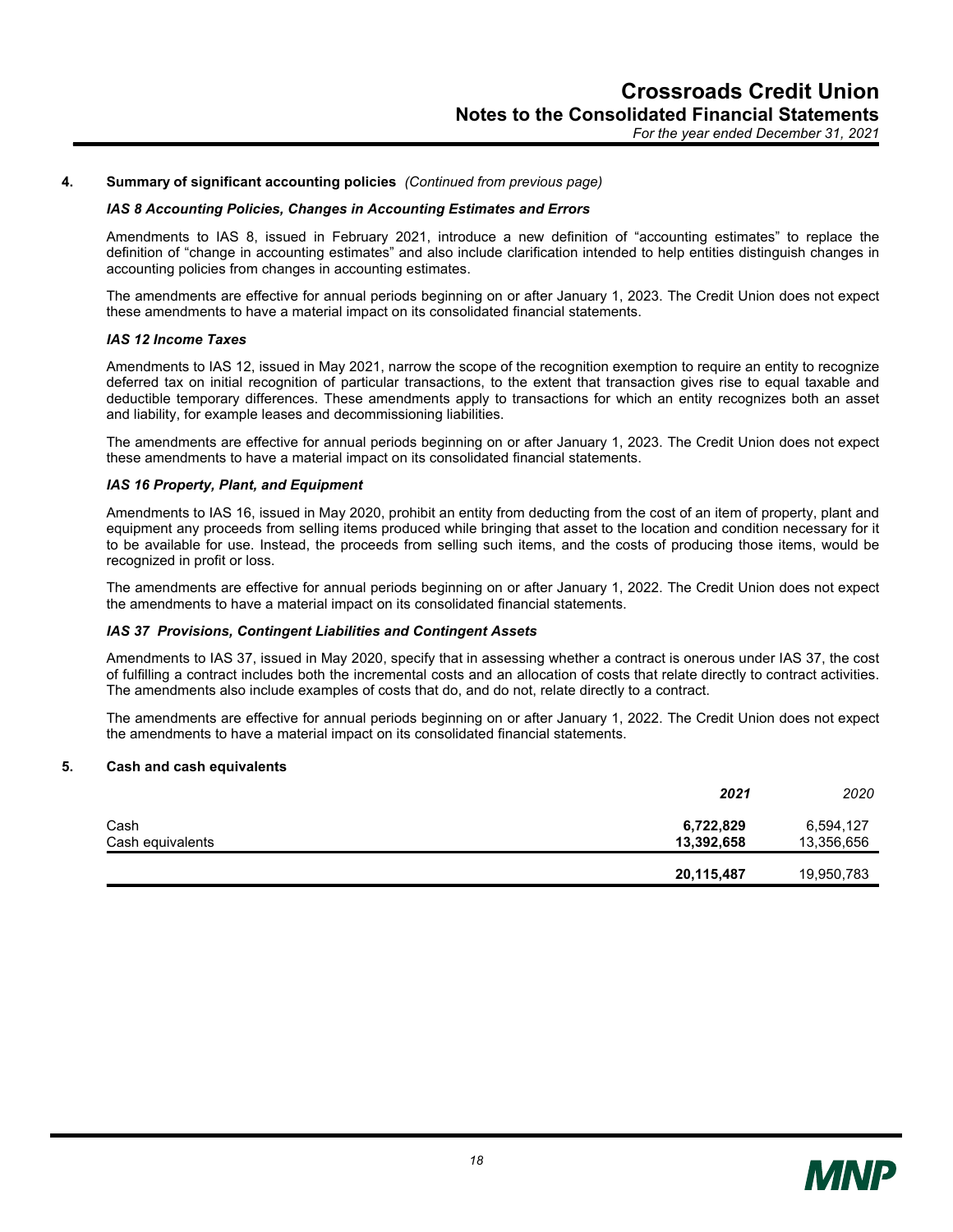## *For the year ended December 31, 2021*

#### **6. Investments**

|                                                                                                             | 2021                 | 2020                 |  |
|-------------------------------------------------------------------------------------------------------------|----------------------|----------------------|--|
| Measured at fair value through profit or loss<br>SaskCentral and Concentra Bank shares<br>Other investments | 3,198,798<br>611,354 | 3,198,798<br>533,071 |  |
|                                                                                                             | 3,810,152            | 3,731,869            |  |
| Measured at amortized cost                                                                                  |                      |                      |  |
| SaskCentral liquidity deposits                                                                              | 29,915,000           | 27,415,000           |  |
| Concentra Bank investments                                                                                  | 42,000,000           | 37,000,000           |  |
| Portfolio investments                                                                                       | 12,000,000           |                      |  |
|                                                                                                             | 83,915,000           | 64,415,000           |  |
| Accrued interest                                                                                            | 202,429              | 194,657              |  |
|                                                                                                             | 87,927,581           | 68,341,526           |  |

The table below shows the credit risk exposure on investments, excluding liquidity reserves and balances on deposit with SaskCentral and Concentra Bank. Ratings are as provided by Dominion Bond Rating Services ("DBRS") unless otherwise indicated.

|                             | 15,810,152 | 3,731,869                |
|-----------------------------|------------|--------------------------|
| Unrated                     | 611,354    | 533,071                  |
| R <sub>1</sub>              | 2,448,798  | 2,448,798                |
| A                           | 750,000    | 750,000                  |
| AA                          | 12,000,000 | $\overline{\phantom{0}}$ |
| Investment portfolio rating |            |                          |
|                             |            |                          |
|                             | 2021       | 2020                     |

SaskCentral shares are included in the R1 category above and Concentra Bank shares are included in the A category above.

#### *Statutory liquidity:*

Pursuant to Regulations, SaskCentral requires that the Credit Union maintain 10% of its total liabilities in specified liquidity deposits. The provincial regulator for Credit Unions, Credit Union Deposit Guarantee Corporation ("CUDGC"), requires that the Credit Union adhere to these prescribed limits and restrictions. As of December 31, 2021 the Credit Union met the requirement.

## *Liquidity coverage ratio:*

The Credit Union has implemented a Liquidity Coverage Ratio ("LCR") which is a regulatory requirement of CUDGC. The objective of the LCR is to ensure that the Credit Union has an adequate stock of unencumbered high-quality liquid assets ("HQLA") that:

- consists of cash or assets that can be converted into cash at little or no loss of value; and
- meets its liquidity needs for a 30-calendar day stress scenario, by which time it is assumed corrective actions have been taken by the Credit Union and/or CUDGC.

This stress scenario noted above is viewed as a minimum requirement. The Credit Union conducts additional stress tests to assess the level of liquidity to hold beyond the regulatory minimum, and constructs scenarios that could cause difficulties for specific business activities. Internal stress tests have longer time horizons and results are reported to CUDGC upon request.

The LCR is calculated as the value of the stock in HQLA in stressed conditions divided by the total net cash outflows over the next 30 calendar days.

As at December 31, 2021, the Credit Union is in compliance with regulatory requirements.

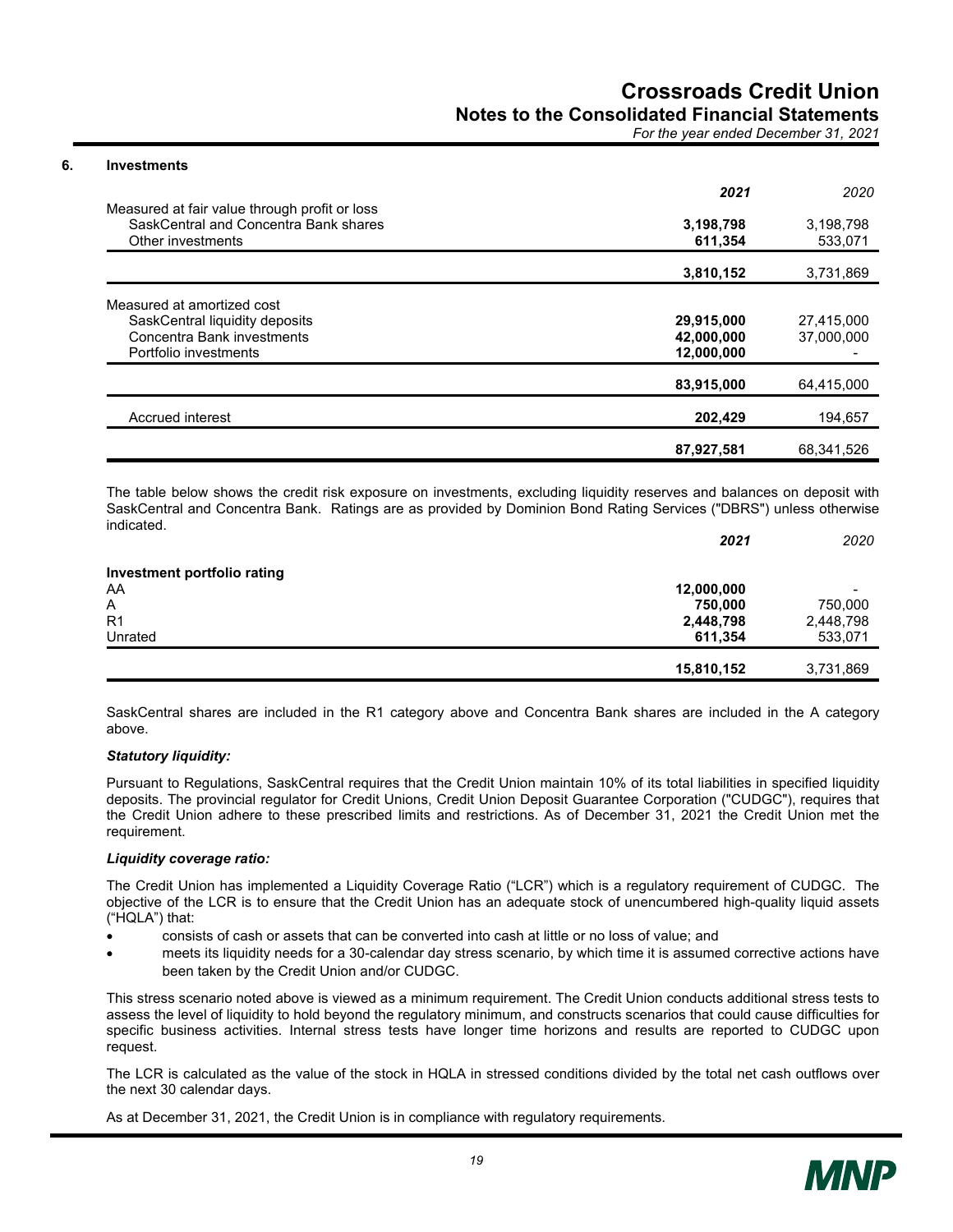# **7. Member loans receivable**

Principal and allowance by loan type:

|                                | <b>Principal</b><br>performing | <b>Principal</b><br>impaired | <b>Allowance</b><br>specific | <b>Allowance for</b><br>expected<br>credit losses | Net carrying<br>value |
|--------------------------------|--------------------------------|------------------------------|------------------------------|---------------------------------------------------|-----------------------|
| Government guaranteed          | 15.531.995                     |                              |                              |                                                   | 15,531,995            |
| Residential and farm mortgages | 103,400,947                    | $\overline{\phantom{0}}$     | $\overline{\phantom{a}}$     | 121.451                                           | 103,279,496           |
| Commercial mortgages           | 12.817.601                     |                              |                              | 56.043                                            | 12,761,558            |
| Personal loans                 | 28.556.065                     | 28.115                       | 28,115                       | 131,171                                           | 28,424,894            |
| Leases                         | 10.265.703                     |                              |                              |                                                   | 10,265,703            |
| Non-personal loans             | 46,464,383                     | 164,899                      | 40,000                       | 77,048                                            | 46,512,234            |
| Total                          | 217.036.694                    | 193.014                      | 68,115                       | 385,713                                           | 216,775,880           |
| Accrued interest               | 810,042                        | 27,372                       | 12,398                       |                                                   | 825,016               |
|                                | 217,846,736                    | 220,386                      | 80,513                       | 385.713                                           | 217,600,896           |

*2020*

*2021*

|                                | Principal<br>performing | Principal<br>impaired | Allowance<br>specific    | Allowance for<br>expected<br>credit losses | Net carrying<br>value |
|--------------------------------|-------------------------|-----------------------|--------------------------|--------------------------------------------|-----------------------|
| Government guaranteed          | 17,329,380              |                       | $\overline{\phantom{a}}$ |                                            | 17,329,380            |
| Residential and farm mortgages | 100,556,277             | 1.337.980             |                          | 119.890                                    | 101.774.367           |
| Commercial mortgages           | 17,089,684              |                       |                          | 63.081                                     | 17,026,603            |
| Personal loans                 | 27,024,053              | 168,095               | $\overline{\phantom{a}}$ | 131,041                                    | 27,061,107            |
| Leases                         | 13.168.685              |                       |                          |                                            | 13.168.685            |
| Non-personal loans             | 34,213,097              | 949.049               | 46,875                   | 63.308                                     | 35,051,963            |
| Foreclosed assets              | 149,089                 |                       | 38,231                   |                                            | 110,858               |
| Total                          | 209,530,265             | 2,455,124             | 85,106                   | 377,320                                    | 211,522,963           |
| Accrued interest               | 865,447                 | 26,495                |                          |                                            | 891,942               |
|                                | 210,395,712             | 2,481,619             | 85,106                   | 377.320                                    | 212,414,905           |

The allowance for loan impairment changed as follows:

|                                            | 2021    | 2020    |
|--------------------------------------------|---------|---------|
| Balance, beginning of year                 | 462.426 | 270,681 |
| Provision for impaired loans               | 207,671 | 323,780 |
|                                            |         |         |
|                                            | 670.097 | 594,461 |
| Less: loans written off, net of recoveries | 203,871 | 132,035 |
|                                            |         |         |
| Balance, end of year                       | 466,226 | 462.426 |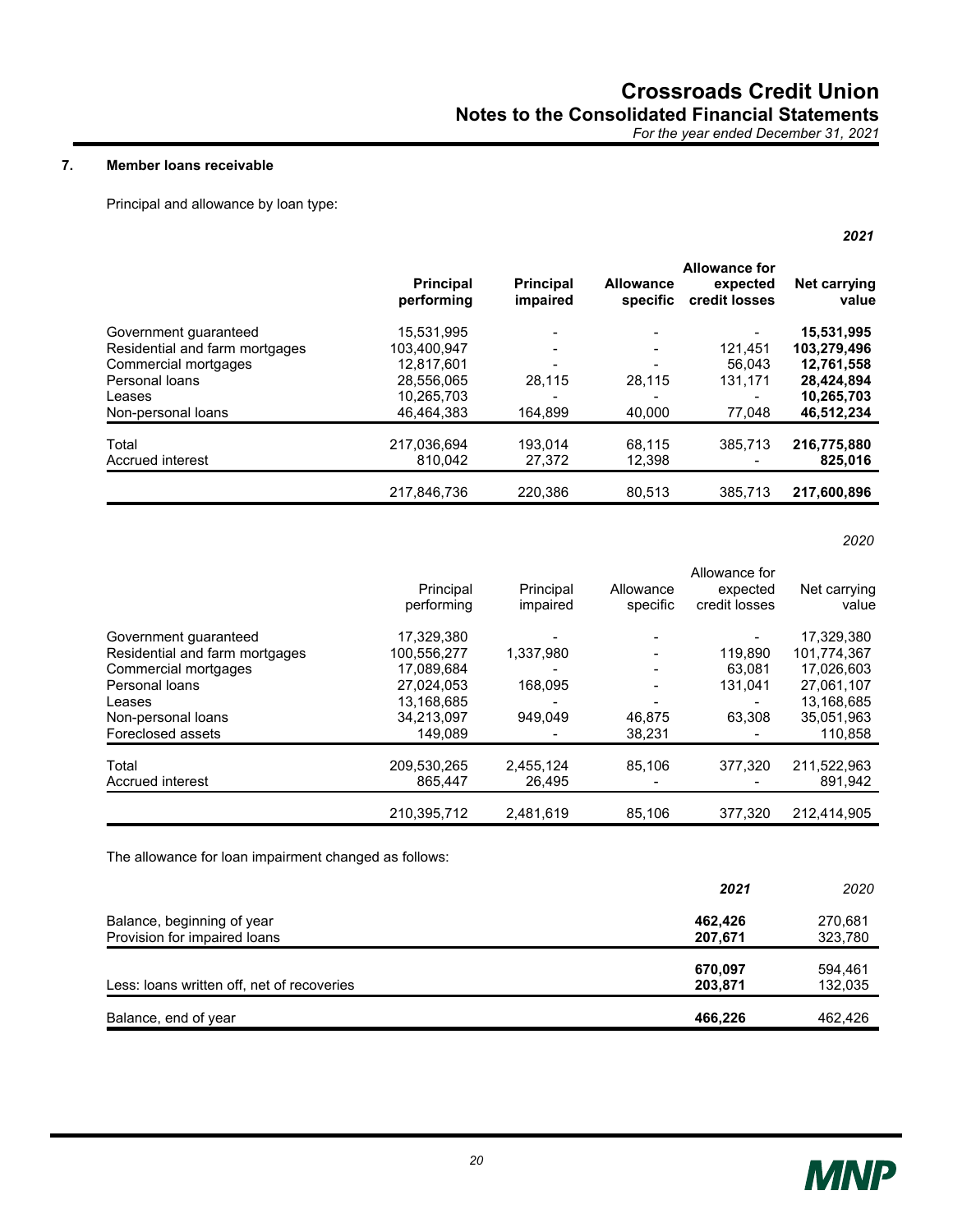*For the year ended December 31, 2021*

# **8. Other assets**

|                                  | 2021    | 2020                     |
|----------------------------------|---------|--------------------------|
| Prepaid expenses                 | 286.223 | 217.241                  |
| Corporate income tax recoverable | 133.821 | $\,$                     |
| Accounts receivable              | 23.586  | $\overline{\phantom{0}}$ |
|                                  | 443,630 | 217.241                  |

# **9. Property, plant and equipment**

|                                 | Land   | <b>Buildings</b> | <b>Furniture and</b><br>equipment | <b>Computer</b><br>software | <b>Automotive</b> | <b>Total</b> |
|---------------------------------|--------|------------------|-----------------------------------|-----------------------------|-------------------|--------------|
| Cost                            |        |                  |                                   |                             |                   |              |
| Balance at December 31, 2019    | 44,177 | 3,629,326        | 1,614,935                         | 832,349                     | 34,033            | 6,154,820    |
| Additions                       |        | 60,020           | 13,946                            | 7,250                       |                   | 81,216       |
| Balance at December 31, 2020    | 44,177 | 3,689,346        | 1,628,881                         | 839,599                     | 34,033            | 6,236,036    |
| Additions                       |        | 37,740           | 56,362                            | ۰                           |                   | 94,102       |
| Balance at December 31, 2021    | 44,177 | 3,727,086        | 1,685,243                         | 839.599                     | 34.033            | 6,330,138    |
|                                 |        |                  |                                   |                             |                   |              |
| <b>Accumulated depreciation</b> |        |                  |                                   |                             |                   |              |
| Balance at December 31, 2019    |        | 1,997,370        | 1,496,195                         | 790,809                     | 26,659            | 4,311,033    |
| Depreciation                    |        | 101,546          | 46,474                            | 19,706                      | 6,807             | 174,533      |
| Balance at December 31, 2020    |        | 2,098,916        | 1,542,669                         | 810,515                     | 33,466            | 4,485,566    |
| Depreciation                    |        | 100,415          | 57,323                            | 18,726                      | 567               | 177,031      |
| Balance at December 31, 2021    | ۰      | 2,199,331        | 1,599,992                         | 829,241                     | 34,033            | 4,662,597    |
|                                 |        |                  |                                   |                             |                   |              |
| Net book value                  |        |                  |                                   |                             |                   |              |
| At December 31, 2020            | 44.177 | 1,590,430        | 86,212                            | 29,084                      | 567               | 1,750,470    |
| At December 31, 2021            | 44,177 | 1,527,755        | 85,251                            | 10,358                      | $\blacksquare$    | 1,667,541    |

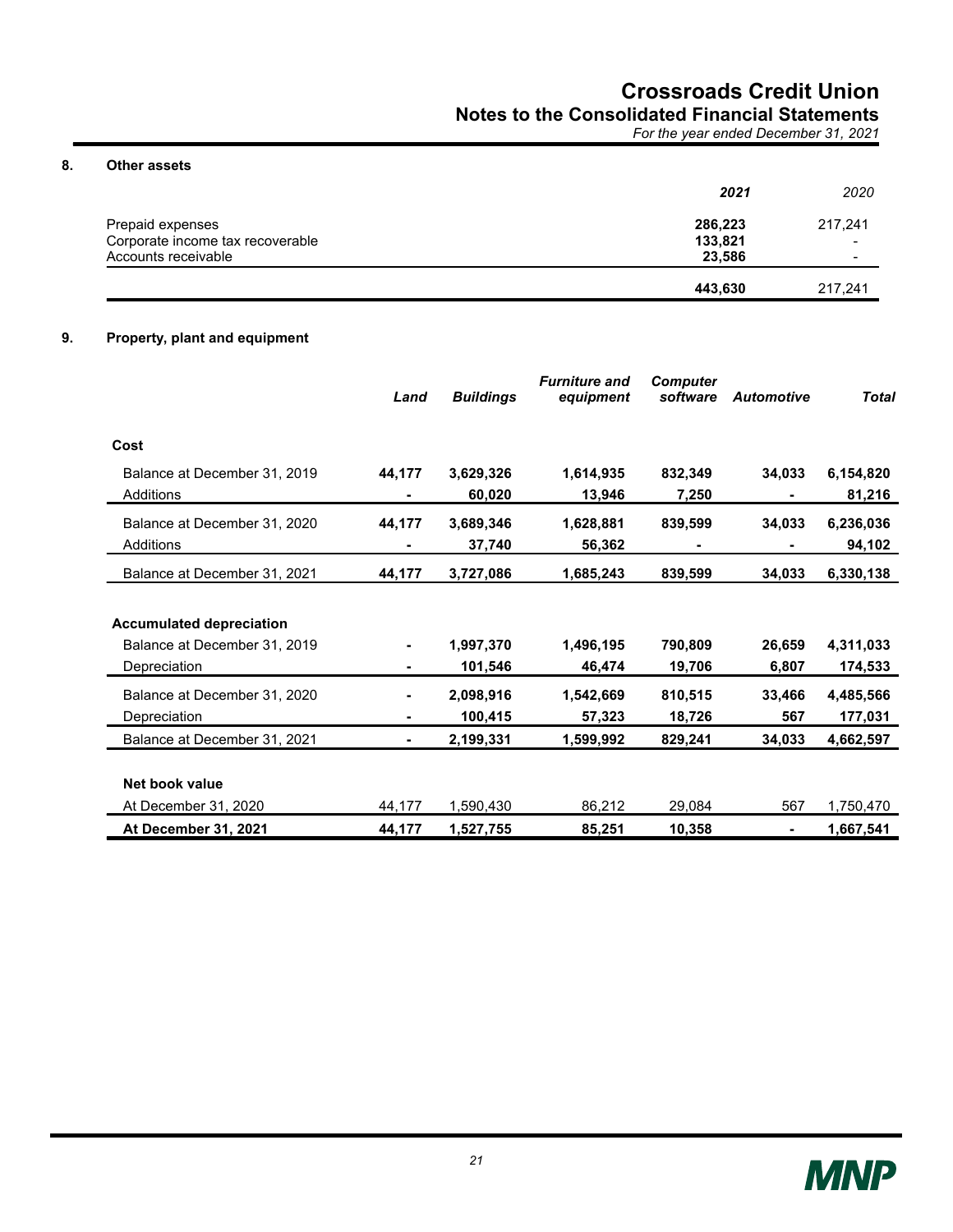# **Crossroads Credit Union Notes to the Consolidated Financial Statements**

#### **10. Goodwill**

*For the year ended December 31, 2021*

|                                                                                              | 2021              | 2020              |
|----------------------------------------------------------------------------------------------|-------------------|-------------------|
| Cost                                                                                         | 400,412           | 400,412           |
| Accumulated impairment losses, beginning of year<br>Impairment losses recognized in the year | 352,412<br>12,000 | 340.412<br>12,000 |
| Accumulated impairment losses, end of year                                                   | 364,412           | 352,412           |
| <b>Carrying amount</b>                                                                       | 36,000            | 48,000            |

The impairment loss of \$12,000 (2020 - \$12,000) is included in the consolidated statement of comprehensive income as a general business expense.

# **11. Line of credit**

The Credit Union has an approved line of credit limit of \$5,500,000 (2020 - \$4,725,000) CDN and \$500,000 (2020 - \$500,000) USD with SaskCentral. Borrowings are secured by an assignment, hypothecation, charge and pledge of all book debts and accounts to SaskCentral and bear an annual interest rate based on SaskCentral's prime rate of interest minus 0.5% (2021 - 1.95%) and prime rate plus 0.5% USD (2021 - 3.75%), with no fixed repayment dates. As at December 31, 2021, the Credit Union is not utilizing the line of credit.

## **12. Member deposits**

|                             | 2021        | 2020        |
|-----------------------------|-------------|-------------|
| Chequing, savings and other | 212,448,504 | 190,405,890 |
| Term deposits               | 63,420,505  | 62,062,104  |
| Registered savings plans    | 20,968,257  | 20,970,606  |
| Accrued interest            | 919.181     | 1,035,708   |
|                             | 297,756,447 | 274,474,308 |

Member deposits are subject to the following terms:

Chequing, savings and other products are due on demand and bear interest at rates up to 0.25% (2020 - 0.50%).

Term deposits are subject to fixed and variable rates of interest up to 3.05% (2020 - 3.05%), with interest payments due monthly, annually or on maturity.

Registered savings plans are subject to fixed and variable rates of interest up to 3.05% (2020 - 3.05%), with interest payments due monthly, annually or on maturity.

# **13. Other liabilities**

|                              | 2021                     | 2020    |
|------------------------------|--------------------------|---------|
| Accounts payable             | 424.640                  | 478,901 |
| Corporate income tax payable | $\overline{\phantom{0}}$ | 85,474  |
|                              | 424.640                  | 564,375 |

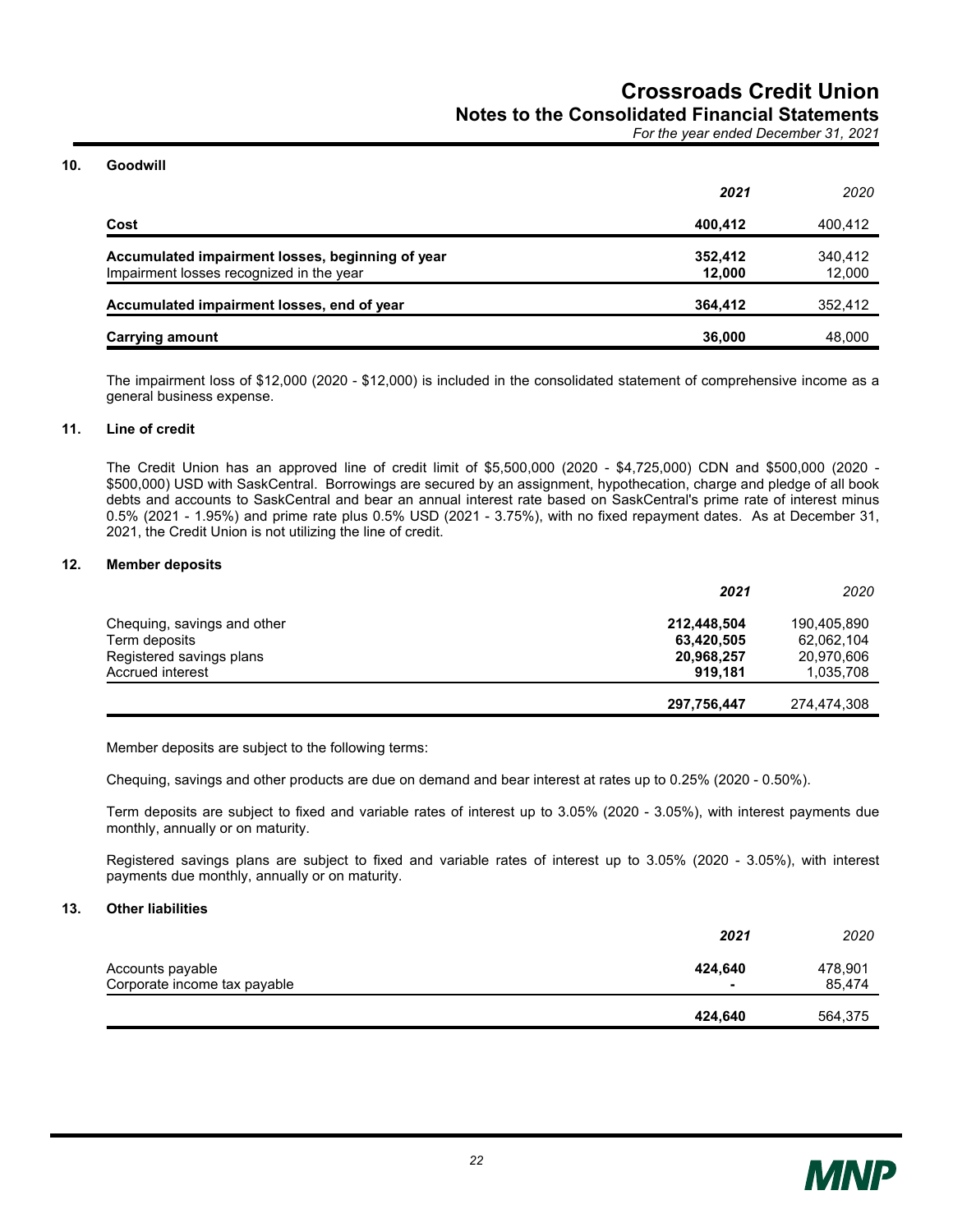## **14. Income tax**

# *Income tax expense (recovery) recognized in comprehensive income*

The applicable tax rate for the Credit Union is the aggregate of the federal income tax rate of 15% (2020 - 15%) and the provincial tax rate of 12% (2020 - 12%). Subsidiary income is taxed at a combined rate of 27% (2020 - 27%).

#### *Deferred tax expense (recovery) recognized in comprehensive income*

The deferred tax expense (recovery) recognized in comprehensive income for the current year is a result of the following changes:

|                                                                                                     | 2021       | 2020                      |
|-----------------------------------------------------------------------------------------------------|------------|---------------------------|
| Deferred tax asset                                                                                  |            |                           |
| Property, plant and equipment                                                                       | (37, 234)  | (36, 175)                 |
| Goodwill                                                                                            | 7,520      | 6,204                     |
| Allowance for impaired loans                                                                        | 106,316    | 104,174                   |
| Losses available for offset against future earnings                                                 | 512        | 295                       |
| Net deferred tax asset                                                                              | 77,114     | 74,498                    |
| Net deferred tax asset is reflected in the Consolidated Statement of Financial                      |            |                           |
| <b>Position as follows</b>                                                                          |            |                           |
| Deferred tax asset<br>Reconciliation between average effective tax rate and the applicable tax rate | 77,114     |                           |
|                                                                                                     | 2021       |                           |
| Applicable tax rate                                                                                 | 27.00%     | 74,498<br>2020<br>27.00 % |
| Non-taxable and other items                                                                         | $(0.38)\%$ | (0.63)%                   |

Issued:

|                                        | 2021   | 2020   |
|----------------------------------------|--------|--------|
| 6,511 Membership shares (2020 - 6,506) | 32.555 | 32,530 |

All membership shares and equity accounts are classified as liabilities.

When an individual becomes a member of the Credit Union, they are issued a membership share at \$5 per share. Each member of the Credit Union has one vote, regardless of the number of common shares held.

Equity accounts are established as a means of returning excess earnings to the members and at the same time increasing the Credit Union's equity base. In 2020, equity account balances were paid out to members.

During the year, the Credit Union issued a net of 5 (2020 - 1 redeemed) membership shares.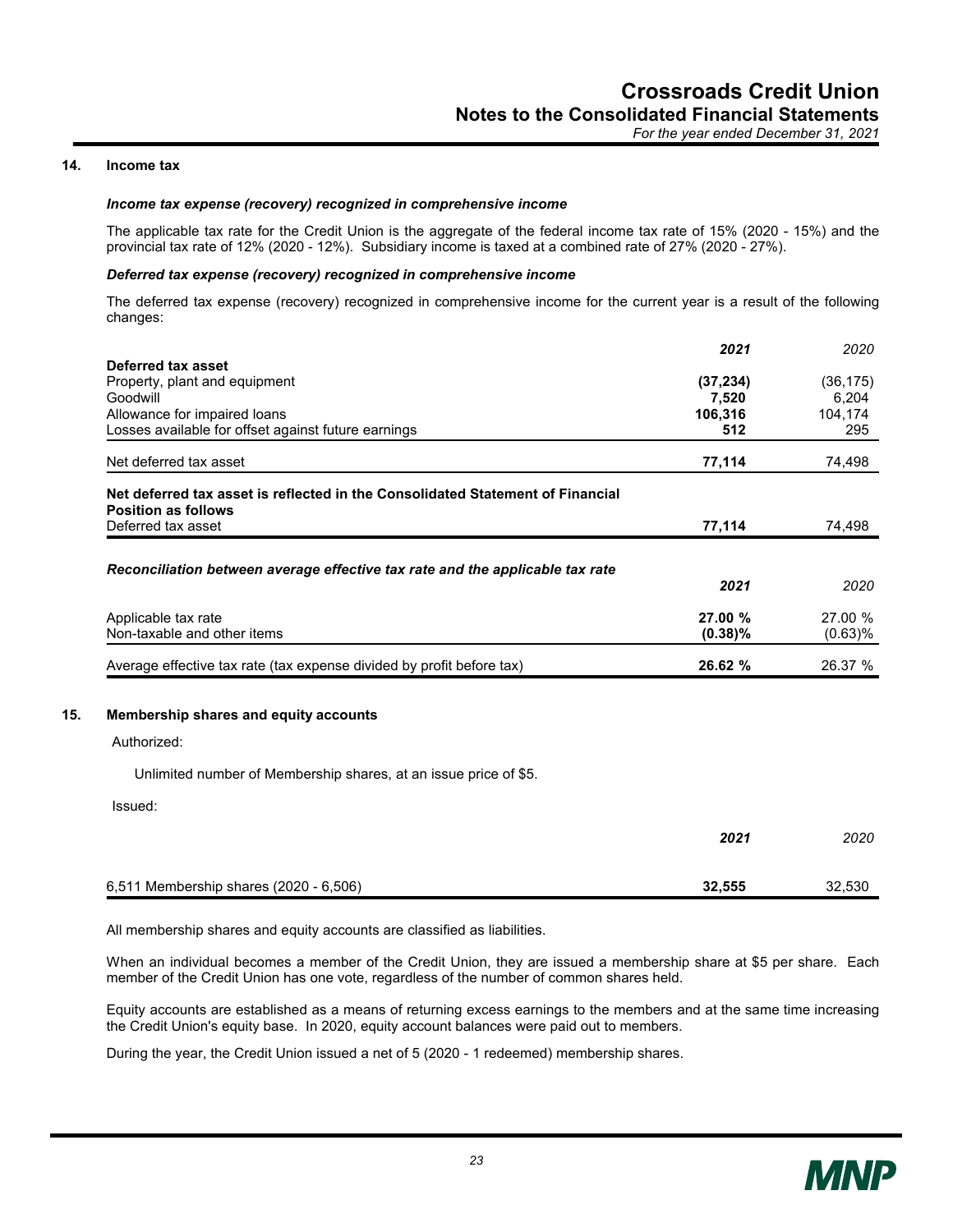#### **16. Related party transactions**

# *Key management compensation of the Credit Union*

Key management personnel ("KMP") of the Credit Union consists of the Chief Executive Officer, Manager of Finance and Risk, Manager of Corporate Services, Manager of Retail Services and members of the Board of Directors. KMP remuneration includes the following expenses:

|                                | 2021    | 2020    |
|--------------------------------|---------|---------|
| Salary and short-term benefits | 738,416 | 738,255 |

#### *Transactions with key management personnel*

The Credit Union, in accordance with its policy, may grant credit to its directors, management and staff at concessional rates of interest on their loans and facilities.

Loans made to directors and KMP are approved under the same lending criteria applicable to members and are included in member loans receivable on the consolidated statement of financial position. There are no loans to KMP that are impaired.

Directors, management and staff of the Credit Union hold deposit accounts. These accounts are maintained under the same terms and conditions as accounts of other members, and are included in member deposits on the consolidated statement of financial position.

There are no benefits or concessional terms and conditions applicable to the family members of KMP.

In the ordinary course of business, the Credit Union provided normal financial services to its wholly-owned subsidiary, Crossroads Financial Limited, on terms similar to those offered to non-related parties.

These loans and deposits were made in the normal course of operations and are measured at the exchange amount, which is the consideration established and agreed to by the related parties.

|                                                                                                                                                        | 2021                      | 2020                      |
|--------------------------------------------------------------------------------------------------------------------------------------------------------|---------------------------|---------------------------|
| Aggregate of loans to KMP<br>Aggregate revolving credit facilities to KMP<br>Less: membership shares and equity accounts                               | 715,679<br>22,000<br>(70) | 575,911<br>23,500<br>(65) |
|                                                                                                                                                        | 737,609                   | 599,346                   |
|                                                                                                                                                        | 2021                      | 2020                      |
| During the year the aggregate value of loans disbursed to KMP amounted to:<br>Mortgages<br>Loans                                                       | 386,595<br>233,597        | 58,913<br>13,482          |
|                                                                                                                                                        | 620,192                   | 72,395                    |
|                                                                                                                                                        | 2021                      | 2020                      |
| Income and expense transactions with KMP consisted of:<br>Interest and other revenue earned on loans to KMP<br>Interest paid on member deposits to KMP | 20,950<br>12,443          | 21,697<br>11,301          |

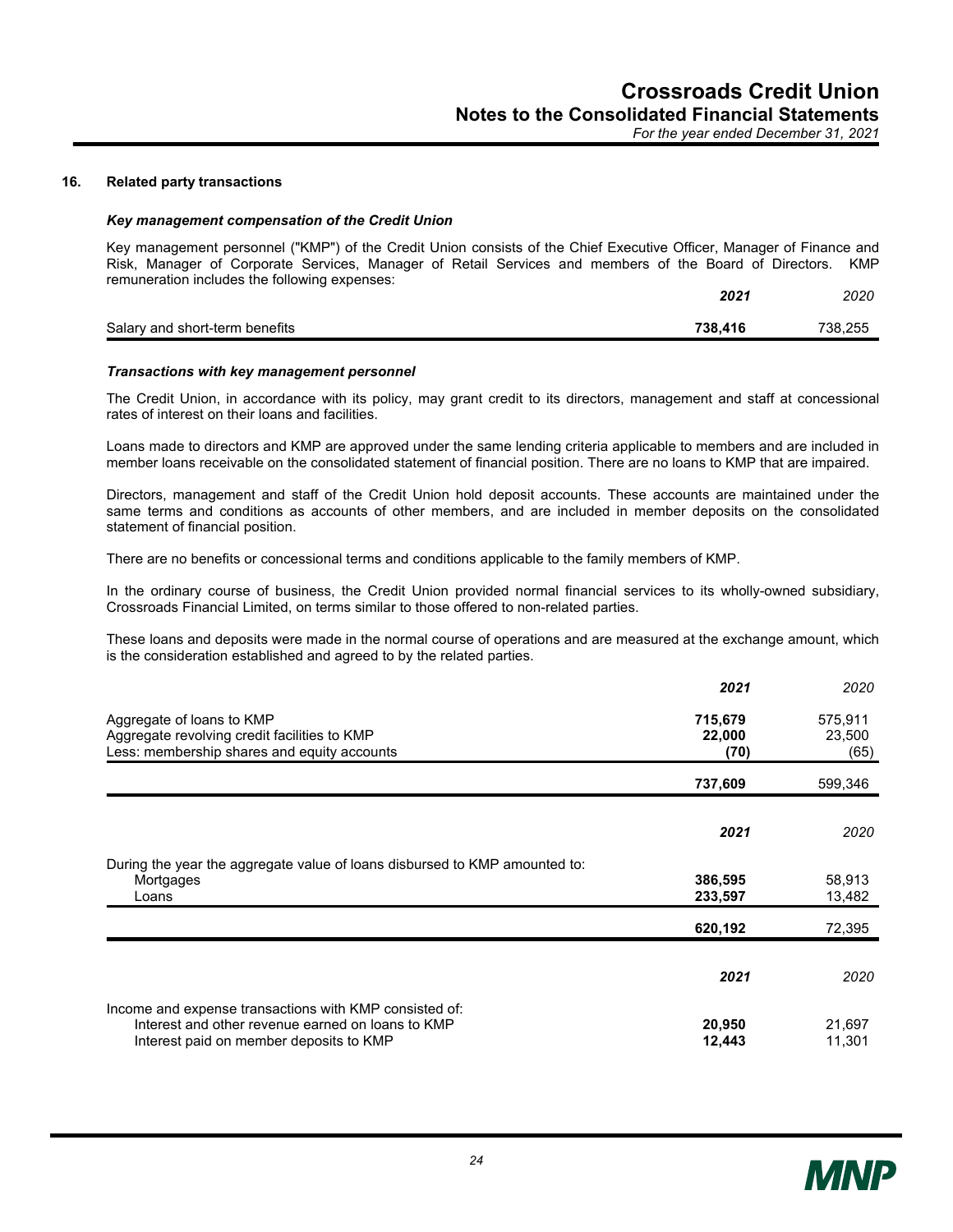*For the year ended December 31, 2021*

## **16. Related party transactions** *(Continued from previous page)*

|                                                                 | 2021      | 2020      |
|-----------------------------------------------------------------|-----------|-----------|
| The total value of member deposits from KMP as at the year-end: |           |           |
| Chequing and demand deposits                                    | 838,857   | 805,989   |
| Term deposits                                                   | 544.953   | 795.575   |
| Registered plans                                                | 121.325   | 94,031    |
| Total value of member deposits due to KMP                       | 1,505,135 | 1,695,595 |
| <b>Directors' fees and expenses</b>                             |           |           |
|                                                                 |           |           |

|                                            | 2021   | 2020   |
|--------------------------------------------|--------|--------|
| Directors' fees and committee remuneration | 32.945 | 33.510 |
| Directors' expenses                        | 5.113  | 4.189  |
| Meeting, training and conference costs     | 7.655  | 575    |

## *SaskCentral and Concentra Bank*

The Credit Union is a member of SaskCentral, which acts as a depository for surplus funds received from and loans made to credit unions. SaskCentral also provides other services for a fee to the Credit Union and acts in an advisory capacity.

The Credit Union is related to Concentra Bank, which is owned in part by SaskCentral. Concentra Bank provides financial intermediation and trust services to Canadian credit unions and associated commercial and retail customers.

Interest and dividends earned on investments during the year ended December 31, 2021 amounted to \$878,213 (2020 - \$1,222,706).

Interest paid on borrowings during the year ended December 31, 2021 amounted to \$2,443 (2020 - \$1,789).

Payments made for affiliation dues for the year ended December 31, 2021 amounted to \$155,022 (2020 - \$151,168).

## *Celero Solutions*

The Credit Union has entered into an agreement with Celero Solutions to provide the delivery of banking system services and the maintenance of the infrastructure needed to ensure uninterrupted delivery of such services. Celero Solutions was formed as a joint venture by the Credit Union Centrals of Alberta, Saskatchewan and Manitoba along with Concentra Bank.

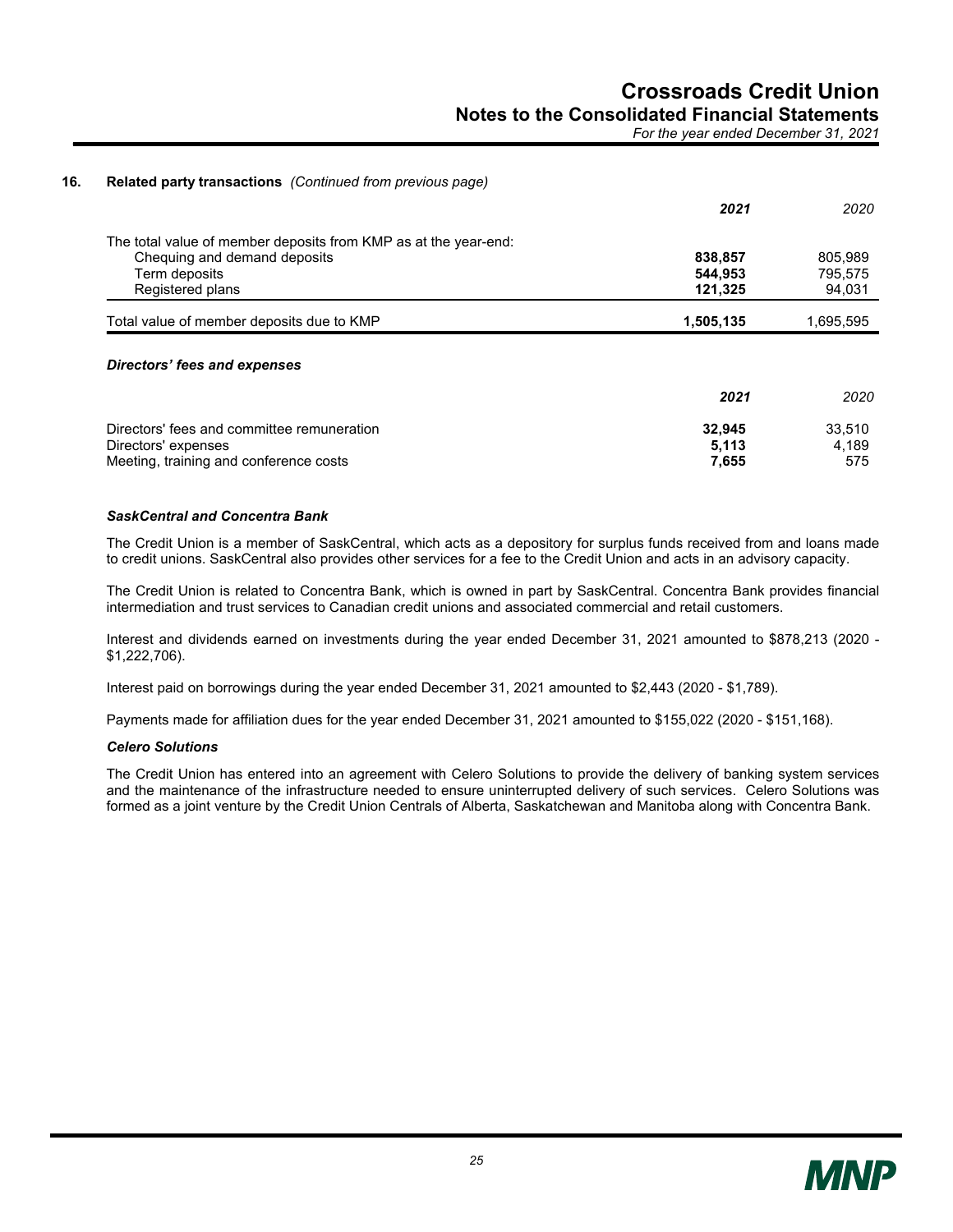#### **17. Capital management**

A capital management framework is included in policies and procedures established by the Board of Directors. The Credit Union's objectives when managing capital are to:

- Adhere to regulatory capital requirements as minimum benchmarks;
- Co-ordinate strategic risk management and capital management;
- Develop financial performance targets/budgets/goals;
- Administer a patronage program that is consistent with capital requirements;
- Administer an employee incentive program that is consistent with capital requirements; and
- Develop a growth strategy that is coordinated with capital management requirements.

CUDGC prescribes capital adequacy measures and minimum capital requirements. The capital adequacy rules issued by CUDGC have been based on the Basel III framework, consistent with the financial industry in general.

The Credit Union follows a risk-weighted asset calculation for credit and operational risk. Under this approach, credit unions are required to measure capital adequacy in accordance with instructions for determining risk-adjusted capital and riskweighted assets, including off-balance sheet commitments. Based on the prescribed risk of each type of asset, a weighting of 0% to 1,250% is assigned. The ratio of regulatory capital to risk-weighted assets is calculated and compared to the standard outlined by CUDGC. Regulatory standards require credit unions to maintain a minimum total eligible capital to riskweighted assets of 8%, a minimum tier 1 capital to total assets of 6% and a minimum common equity tier 1 capital to riskweighted assets of 4.5%. Eligible capital consists of total tier 1 and tier 2 capital. In addition to the minimum capital ratios, the Credit Union is required to hold a capital conservation buffer of 2.5%. The capital conservation buffer is designed to avoid breaches of the minimum capital requirement.

Tier 1 capital is defined as a credit union's primary capital and comprises the highest quality of capital elements while tier 2 is secondary capital and falls short of meeting tier 1 requirements for permanence or freedom from mandatory charge. Tier 1 capital consists of two components: common equity tier 1 capital and additional tier 1 capital. Common equity tier 1 capital includes retained earnings, contributed surplus and accumulated other comprehensive income ("AOCI"). Deductions from common equity tier 1 capital include goodwill, intangible assets, deferred tax assets (except those arising from temporary differences), increases in equity capital resulting from securitization transactions, unconsolidated substantial investments and fair value gains (losses) on own use property. Additional tier 1 capital consists of qualifying membership shares and other investment shares issued by the Credit Union that meet the criteria for inclusion in additional tier 1 capital.

Tier 2 capital includes a collective allowance for credit losses to a maximum of 1.25% of risk-weighted assets, subordinated indebtedness, and qualifying membership shares or other investment shares issued by the Credit Union that meet the criteria for inclusion in tier 2 capital and are not included in tier 1 capital.

Regulatory standards also require the Credit Union to maintain a minimum leverage ratio of 5%. This ratio is calculated by dividing eligible capital by total assets less deductions from capital plus specified off-balance sheet exposures. Based on the type of off-balance sheet exposure, a conversion factor is applied to the leverage ratio.

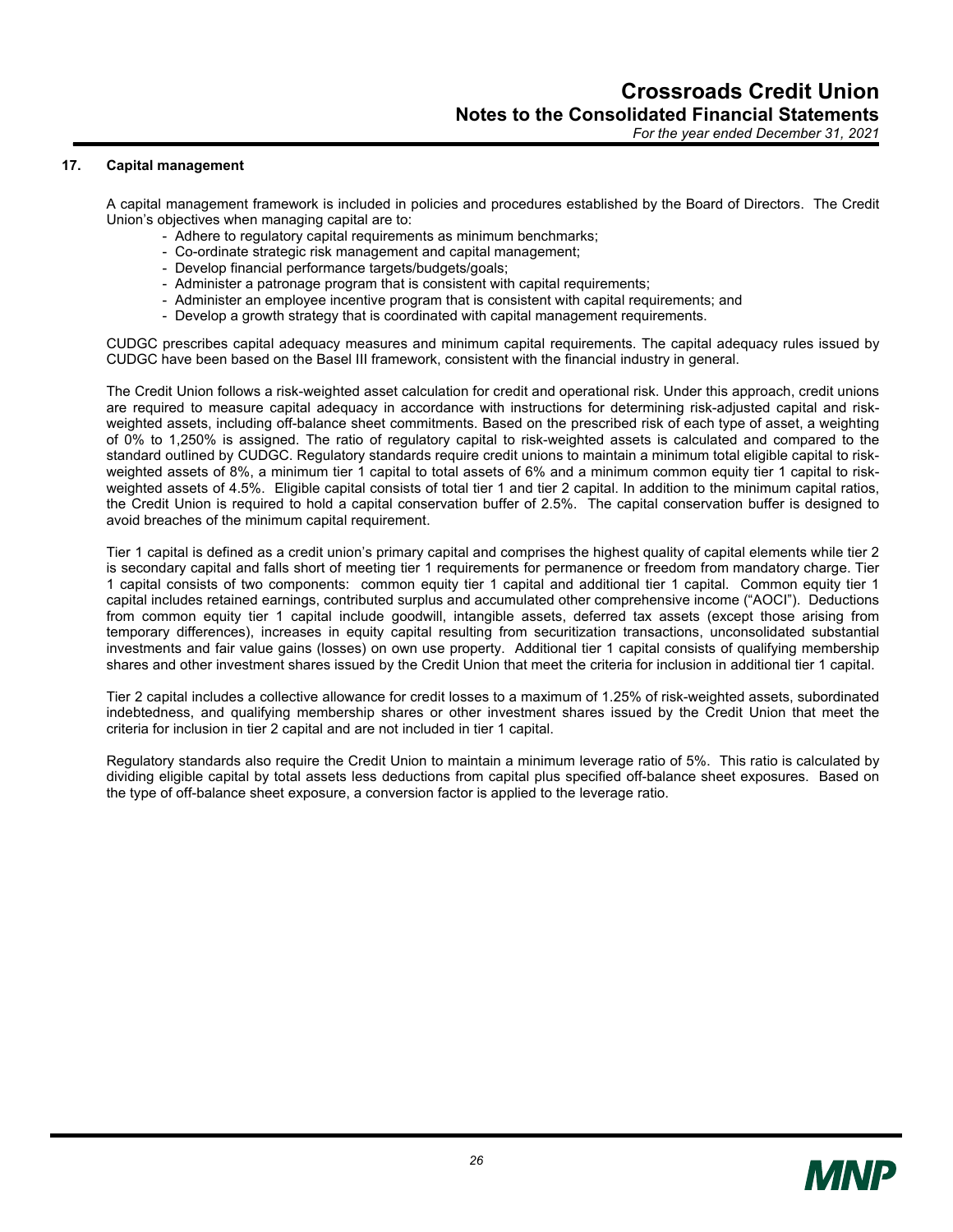## **17. Capital management** *(Continued from previous page)*

The following table compares CUDGC regulatory standards to the Credit Union's board policy for 2021:

|                                                      | <b>Regulatory</b><br>standards | Board<br>standards |
|------------------------------------------------------|--------------------------------|--------------------|
| Total eligible capital to risk-weighted assets       | 10.50%                         | 13.48 %            |
| Tier 1 capital to risk-weighted assets               | 8.50%                          | 11.90 %            |
| Common equity tier 1 capital to risk-weighted assets | 7.00%                          | 11.90 %            |
| Leverage ratio                                       | 5.00%                          | 6.50%              |

During the year, the Credit Union complied with all internal and external capital requirements.

The following table summarizes key capital information:

|                                                                               | 2021                                   | 2020                          |
|-------------------------------------------------------------------------------|----------------------------------------|-------------------------------|
| Eligible capital<br>Common equity tier 1 capital<br>Additional tier 1 capital | 29,531,135<br>$\overline{\phantom{0}}$ | 27,574,628<br>$\qquad \qquad$ |
| Total tier 1 capital<br>Total tier 2 capital                                  | 29,531,135<br>418.268                  | 27,574,628<br>409,850         |
| Total eligible capital                                                        | 29,949,403                             | 27,984,478                    |
|                                                                               |                                        |                               |

## *Risk-weighted assets*

| $1.1011$ , $1.01411$ , $0.0000$ , $0.000$            |           |         |
|------------------------------------------------------|-----------|---------|
| Total eligible capital to risk-weighted assets       | 14.93%    | 14.98 % |
| Tier 1 capital to risk-weighted assets               | 14.72 %   | 14.76 % |
| Common equity tier 1 capital to risk-weighted assets | 14.72 $%$ | 14.76 % |
| Leverage ratio                                       | $8.99\%$  | 9.14%   |
|                                                      |           |         |

## **18. Financial instruments**

The Credit Union, as part of its operations, carries a number of financial instruments which result in exposure to the following risks: credit risk, market risk and liquidity risk.

Accordingly, the Credit Union has established avoidance of undue concentrations of risk, hedging of risk exposures, and requirements for collateral to mitigate credit risk as risk management objectives. In seeking to meet these objectives, the Credit Union follows risk management policies approved by its Board of Directors.

The Credit Union's risk management policies and procedures include the following:

- Ensure all activities are consistent with the mission, vision and values of the Credit Union
- Balance risk and return
- Manage credit, market and liquidity risk through preventative and detective controls
- Ensure credit quality is maintained
- Ensure credit, market, and liquidity risk is maintained at acceptable levels
- Diversify risk in transactions, member relationships and loan portfolios
- Price according to risk taken, and
- Using consistent credit risk exposure tools.

Various Board of Directors committees are involved in financial instrument risk management oversight, including the Audit and Risk Committee and Conduct Review Committee.

There have been no significant changes from the previous year in the Credit Union's risks to which it is exposed or its general policies and procedures for managing risk.

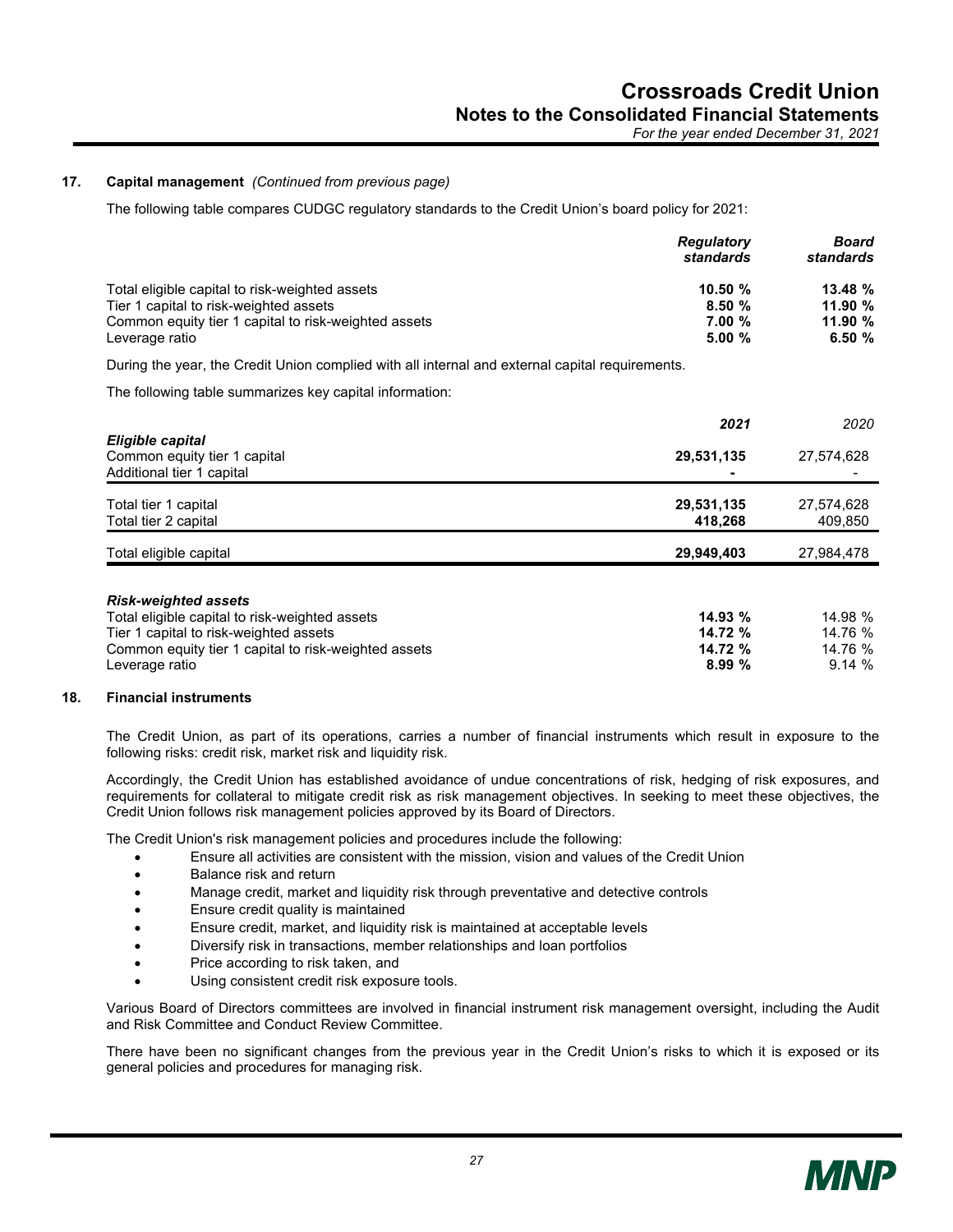# *Credit risk*

Credit risk is the risk of financial loss resulting from the failure of a borrower or counterparty to honour its financial or contractual obligations to the Credit Union. Credit risk primarily arises from member loans receivable.

## **Risk management process**

Credit risk management is integral to the Credit Union's activities. Management and the Board of Directors are responsible for developing and implementing the credit risk management practices of the Credit Union by establishing the relevant policies and procedures. Management carefully monitors and manages the Credit Union's exposure to credit risk by reviewing member credit extension policies and guidelines and reviewing the performance of loan portfolios, including default events and past due status. The risk management process starts at the time of a member credit application and continues until the loan is fully repaid.

The primary credit risk management policies and procedures include the following:

- Loan security (collateral) requirements
	- Security valuation processes, including method used to determine the value of real property and personal property when that property is subject to a mortgage or other charge; and
		- Maximum loan to value ratios where a mortgage or other charge on real or personal property is taken as security
- Borrowing member capacity (repayment ability) and character requirements
- Limits on aggregate credit exposure per individual and/or related parties
- Limits on concentration of credit risk by loan type, industry and economic sector
- Limits on the types of credit facilities and services offered
- Internal loan approval processes and loan documentation standards
- Loan re-negotiation, extension and renewal processes
- Processes that identify adverse situations and trends, including risks associated with economic, geographic and industry sectors
- Control and monitoring processes including portfolio risk identification and delinquency tolerances
- Timely loan analysis processes to identify, assess and manage delinquent and impaired loans
- Collection processes that include action plans for deteriorating loans
- Overdraft control and administration processes
- Loan syndication processes

The Credit Union's credit risk policies, processes and methodologies are reviewed periodically to ensure they remain relevant and effective in managing credit risk.

To meet the needs of its members and to manage its own exposure to fluctuations in interest rates, the Credit Union participates in various commitments and contingent liability contracts. The primary purpose of these contracts is to make funds available for the financing needs of members. These are subject to normal credit standards, financial controls, risk management and monitoring procedures. The contractual amounts of these credit instruments represent the maximum credit risk exposure without taking into account the fair value of any collateral, in the event other parties fail to perform their obligations under these instruments.

The Credit Union makes the following instruments available to its members:

- Guarantees and standby letters of credit representing irrevocable assurances that the Credit Union will pay if a member cannot meet their obligations to a third party; and
- Commitments to extend credit representing unused portions of authorizations to extend credit in the form of loans (including lines of credit and credit cards), guarantees or letters of credit.

The amounts shown on the table below do not necessarily represent future cash requirements since many commitments will expire or terminate without being funded.

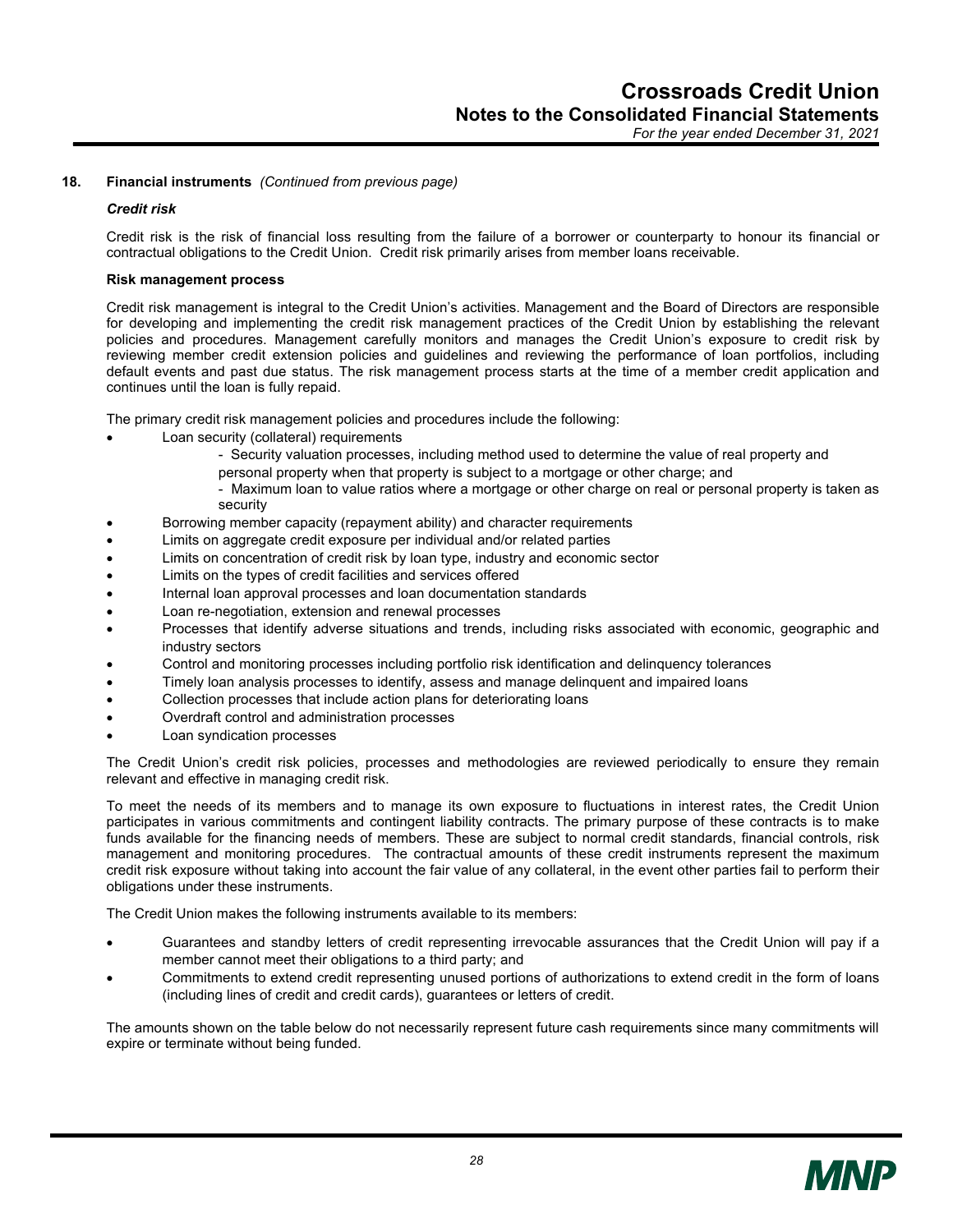As at year-end, the Credit Union had the following outstanding financial instruments subject to credit risk:

|                             | 2021       | 2020       |
|-----------------------------|------------|------------|
| Unadvanced lines of credit  | 38,106,692 | 34,638,189 |
| Authorized unadvanced loans | 4,303,875  | 2,224,221  |
| Credit card guarantees      | 644.500    | 804,500    |
| Standby letters of credit   | 383,000    | 383,000    |
|                             |            |            |
|                             | 43,438,067 | 38,049,910 |

## **Inputs, assumptions and techniques**

## *Definition of default and assessments of credit risk*

Financial instruments are assessed at each reporting date for a significant increase in credit risk since initial recognition. This assessment considers changes in the risk of a default occurring at the reporting date as compared to the date of initial recognition.

The Credit Union considers member loans to be in default when contractual payments are more than 90 days past due or other objective evidence of impairment exists, such as notification from the borrower or breach of major covenants. This definition is consistent with the definitions used for the Credit Union's internal credit risk management practices and has been selected because it most closely aligns the definition of default to the Credit Union's past credit experience, and the covenants placed in standard borrowing contracts. Relatively few financial instruments subsequently return to performing status after a default has occurred under this definition without further intervention on the part of the Credit Union.

Changes in credit risk are assessed on the basis of the risk that a default will occur over the contractual lifetime of the financial instrument rather than based on changes in the amount of expected credit losses or other factors. In making this assessment the Credit Union takes into account all reasonable and supportable information, include forward-looking information, available without undue cost or effort in making this assessment. The Credit Union considers past due information of its balances and information about the borrower available through regular commercial dealings, such as requests for loan modifications.

The credit risk of a financial instrument is deemed to have significantly increased since initial recognition when contractual payments have exceeded 30 days past due, or other information becomes available to management through the course of regular credit reviews, communication with the borrower or forecasting processes which consider macroeconomic conditions expected to have a future impact on borrowers. The Credit Union considers there not to have been a significant increase in credit risk despite contractual payments being more than 30 days past due when they have interviewed the borrower and determined that payment is forthcoming. When a financial instrument is considered to have low credit risk, it is assumed that there has not been a significant increase in credit risk since initial recognition.

The Credit Union identifies credit-impaired financial assets through regular reviews of past due balances and credit assessments of its members. Credit-impaired financial assets are typically placed on the Credit Union's watch list based on its internal credit risk policies. In making this assessment, the Credit Union considers past due information of its balances and information about the borrower available through regular commercial dealings.

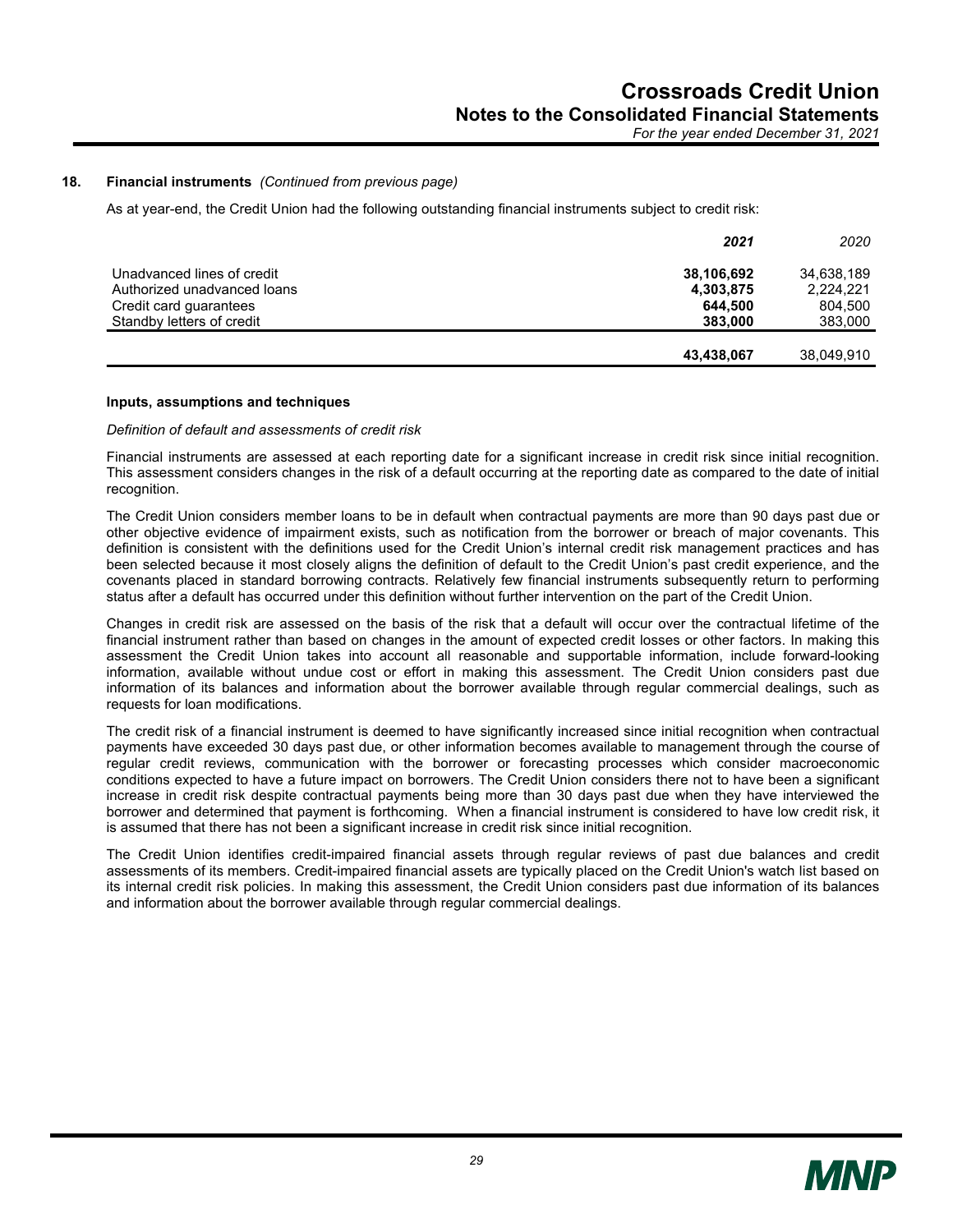#### *Payment deferrals*

In response to the COVID-19 pandemic, the Credit Union considered loan payment deferral requests from eligible members. The agreement to a payment deferral on its own does not represent a significant increase in credit risk as the loan is not considered past due, and as a result, does not automatically increase the risk of an expected credit loss. Facilities with payment deferrals are not considered past due. Loans with deferrals due to an adverse shift in economic condition increase the risk of an expected credit loss. In assessing credit risk, the Credit Union monitors the credit quality of impacted members using credit risk management practices. The loan amendments due to payment deferrals did not result in any modification gains or losses. As at December 31, 2021, the Credit Union had no loan payment deferrals (2020 eighteen loans with a balance of \$8,015,416 with payment deferral terms in place).

#### *Measurement of expected credit losses*

The Credit Union measures expected credit losses for member loans on a group basis. These assets are grouped on the basis of their shared risk characteristics such as loan type (government guaranteed, residential and farm mortgages, commercial mortgages, personal loans, leases, non-personal loans and foreclosed assets). Otherwise, expected credit losses are measured on an individual basis.

When measuring 12-month and lifetime expected credit losses, the Credit Union utilizes complex modelling, which uses current banking system loan data to assess probability of default, exposure at default, loss given default, and present value calculations. Forward-looking information is incorporated into the determination of expected credit loss by considering regional economic journals and forecasts, collecting information available from regular commercial dealings with its members and other publicly available information and considering the effect such information could have on any assumptions or inputs used in the measurement of expected credit losses and determining significant increases in credit risk or identifying a credit-impaired financial asset.

Significant judgements, estimates and assumptions are required when calculating the expected credit losses of financial assets. In measuring the 12-month and lifetime expected credit losses, management makes assumptions about prepayments, the timing and extent of missed payments or default events. In addition, management makes assumptions and estimates about the impact that future events may have on the historical data used to measure expected credit losses.

As indicated in Note 3, COVID-19 and the measures taken by Canadian federal, provincial and municipal governments to limit the spread of COVID-19 have had a material adverse impact on the Canadian economy. To mitigate the economic impact, governments have enacted policy measures to provide economic stimulus and financial support to both individuals and businesses. In determining the collective allowance, the Credit Union incorporated assumptions about the resulting macroeconomic impacts of the COVID-19 pandemic based on information available at December 31, 2021.

#### *Write-offs*

Financial assets are written off when there is no reasonable expectation of recovery. The Credit Union assesses that there is no reasonable expectation of recovery when the security relating to the loan has been sold and there are remaining amounts outstanding or when the borrower has filed for bankruptcy and the trustee has indicated that no additional funds will be paid. Where information becomes available indicating the Credit Union will receive funds, such amounts are recognized at their fair value.

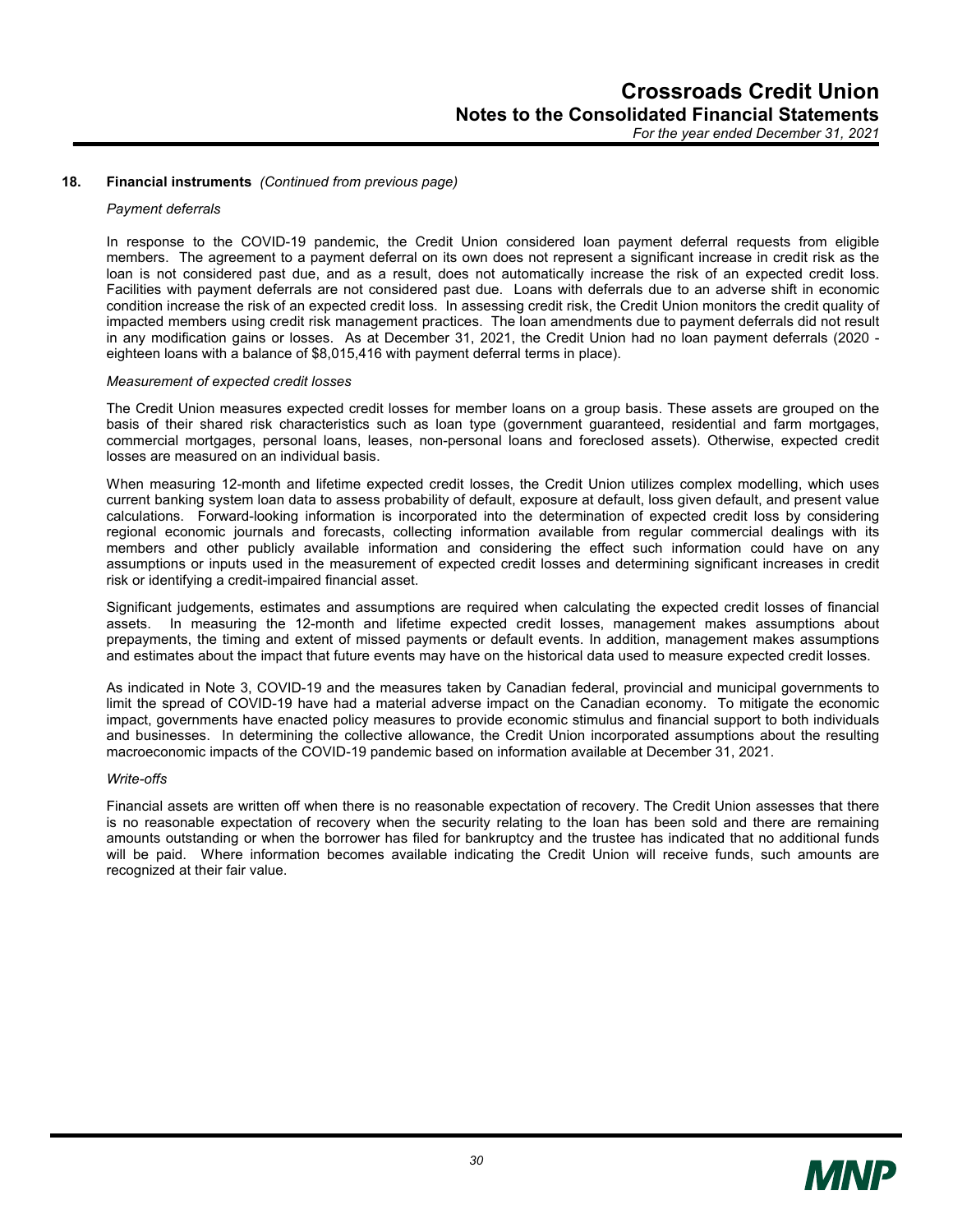#### **Exposure to credit risk**

The following table sets out information about the credit quality of financial assets assessed for impairment under IFRS 9 *Financial instruments*. The amounts in the table, unless otherwise indicated, represent the assets' gross carrying amount.

Except as noted below, the gross carrying amount of financial assets represents the maximum exposure to credit risk for that class of financial asset.

| In thousands                                                                                                             | 12-month ECL   | 2021<br><b>Lifetime ECL</b><br>(not credit<br>impaired) | <b>Lifetime ECL</b><br>(credit<br><i>impaired)</i> | <b>Total</b>              |
|--------------------------------------------------------------------------------------------------------------------------|----------------|---------------------------------------------------------|----------------------------------------------------|---------------------------|
| <b>Residential and farm mortgages</b><br>Low risk<br>Moderate risk<br>High risk                                          | 102,202        | 574<br>٠                                                | 625                                                | 102,202<br>574<br>625     |
| Total gross carrying amount<br>Less: loss allowance                                                                      | 102,202<br>121 | 574<br>1                                                | 625                                                | 103,401<br>122            |
| Total carrying amount                                                                                                    | 102,081        | 573                                                     | 625                                                | 103,279                   |
| <b>Personal loans</b><br>Low risk<br>Moderate risk<br>High risk                                                          | 28,235         | 265<br>ä,                                               | 20<br>8<br>56                                      | 28,255<br>273<br>56       |
| Total gross carrying amount<br>Less: loss allowance                                                                      | 28,235<br>131  | 265<br>۰                                                | 84<br>28                                           | 28,584<br>159             |
| Total carrying amount                                                                                                    | 28,104         | 265                                                     | 56                                                 | 28,425                    |
| Government guaranteed, commercial mortgages, non-<br>personal loans and leases<br>Low risk<br>Moderate risk<br>High risk | 84,823         | 662<br>۰                                                | 597                                                | 84,823<br>662<br>597      |
| Total gross carrying amount<br>Less: loss allowance                                                                      | 84,823<br>131  | 662<br>$\mathbf{2}$                                     | 597<br>52                                          | 86,082<br>185             |
| Total carrying amount                                                                                                    | 84,692         | 660                                                     | 545                                                | 85,897                    |
| Total<br>Low risk<br><b>Moderate risk</b><br><b>High risk</b>                                                            | 215,260        | 1,501<br>٠                                              | 20<br>8<br>1,278                                   | 215,280<br>1,509<br>1,278 |
| Total gross carrying amount<br>Less: loss allowance                                                                      | 215,260<br>383 | 1,501<br>3                                              | 1,306<br>80                                        | 218,067<br>466            |
| <b>Total carrying amount</b>                                                                                             | 214,877        | 1,498                                                   | 1,226                                              | 217,601                   |

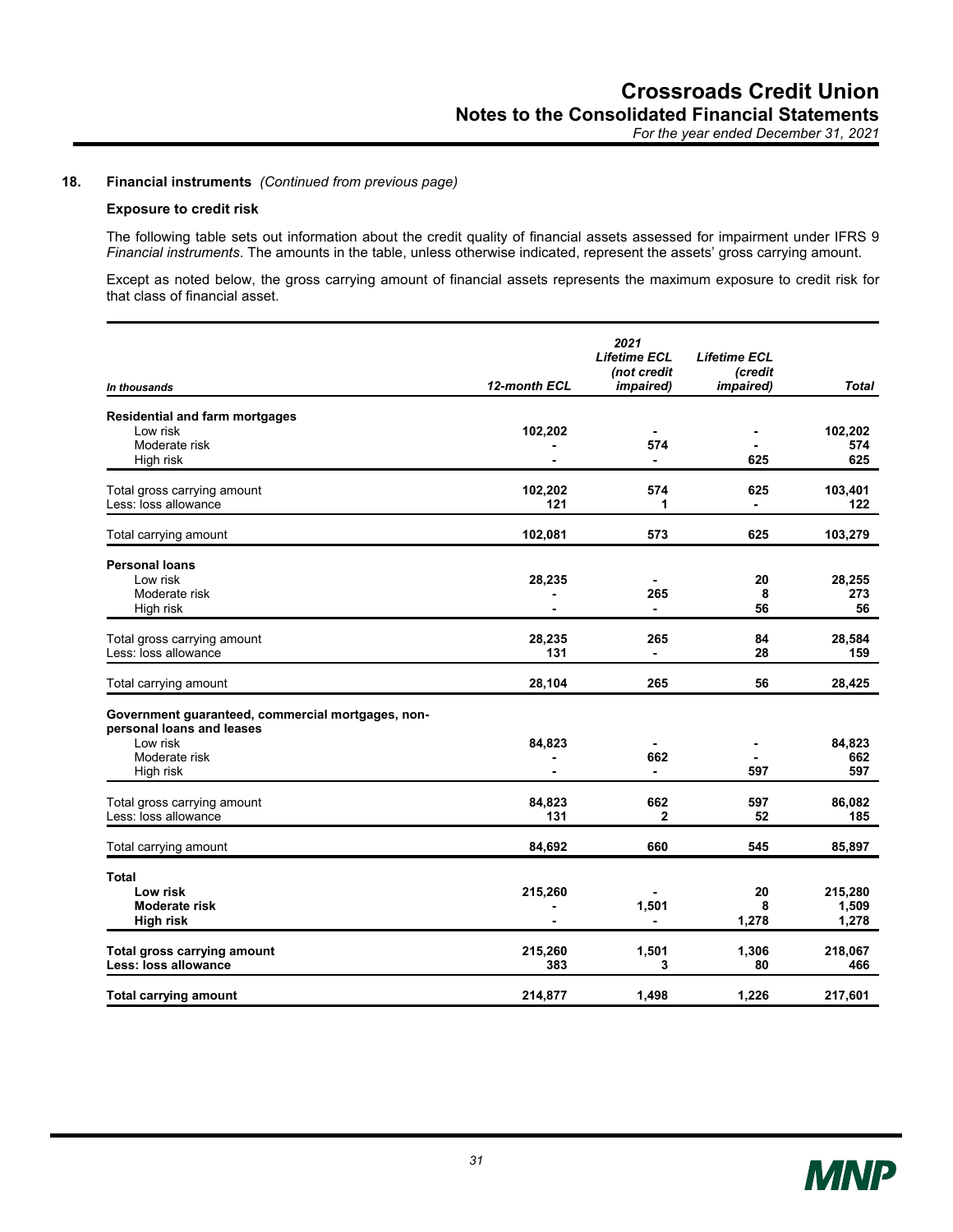| Lifetime ECL<br><b>Lifetime ECL</b><br>(not credit<br>(credit<br>12-month ECL<br><i>impaired</i> )<br><i>impaired</i> )<br>In thousands<br><b>Residential and farm mortgages</b><br>Low risk<br>99,582 | Total<br>99,582<br>1,080<br>1,232<br>101,894 |
|--------------------------------------------------------------------------------------------------------------------------------------------------------------------------------------------------------|----------------------------------------------|
|                                                                                                                                                                                                        |                                              |
|                                                                                                                                                                                                        |                                              |
|                                                                                                                                                                                                        |                                              |
|                                                                                                                                                                                                        |                                              |
|                                                                                                                                                                                                        |                                              |
| 974<br>106<br>Moderate risk                                                                                                                                                                            |                                              |
| 1,232<br>High risk<br>$\overline{a}$                                                                                                                                                                   |                                              |
| 99,582<br>974<br>1,338<br>Total gross carrying amount                                                                                                                                                  |                                              |
| Less: loss allowance<br>119<br>1                                                                                                                                                                       | 120                                          |
| 973<br>99,463<br>1,338<br>Total carrying amount                                                                                                                                                        | 101,774                                      |
| <b>Personal loans</b>                                                                                                                                                                                  |                                              |
| Low risk<br>26,908                                                                                                                                                                                     | 26,908                                       |
| 116<br>Moderate risk                                                                                                                                                                                   | 116                                          |
| 168<br>High risk<br>$\overline{\phantom{0}}$                                                                                                                                                           | 168                                          |
| 26,908<br>116<br>168<br>Total gross carrying amount                                                                                                                                                    | 27,192                                       |
| Less: loss allowance<br>131                                                                                                                                                                            | 131                                          |
| 26,777<br>116<br>168<br>Total carrying amount                                                                                                                                                          | 27,061                                       |
| Government guaranteed, commercial mortgages, non-                                                                                                                                                      |                                              |
| personal loans and leases                                                                                                                                                                              |                                              |
| 82,706<br>Low risk                                                                                                                                                                                     | 82,706                                       |
| 109<br>Moderate risk                                                                                                                                                                                   | 109                                          |
| 976<br>High risk<br>$\overline{\phantom{0}}$                                                                                                                                                           | 976                                          |
| 82,706<br>109<br>976<br>Total gross carrying amount                                                                                                                                                    | 83,791                                       |
| Less: loss allowance<br>126<br>85                                                                                                                                                                      | 211                                          |
| 109<br>82,580<br>891<br>Total carrying amount                                                                                                                                                          | 83,580                                       |
| Total                                                                                                                                                                                                  |                                              |
| Low risk<br>209,196                                                                                                                                                                                    | 209,196                                      |
| 1,199<br>106<br>Moderate risk                                                                                                                                                                          | 1,305                                        |
| 2,376<br>High risk<br>$\blacksquare$                                                                                                                                                                   | 2,376                                        |
| 209,196<br>Total gross carrying amount<br>1,199<br>2,482                                                                                                                                               | 212,877                                      |
| Less: loss allowance<br>376<br>1<br>85                                                                                                                                                                 | 462                                          |
| 208,820<br>1,198<br>2,397<br>Total carrying amount                                                                                                                                                     | 212,415                                      |

#### *Concentrations of credit risk*

Concentration of credit risk exists if a number of borrowers are exposed to similar economic risks by being engaged in similar economic activities or being located in the same geographical region, and indicate the relative sensitivity of the Credit Union's performance to developments affecting a particular segment of borrowers or geographical region. Geographical risk exists for the Credit Union due to its primary service area being Canora, Saskatchewan and surrounding area.

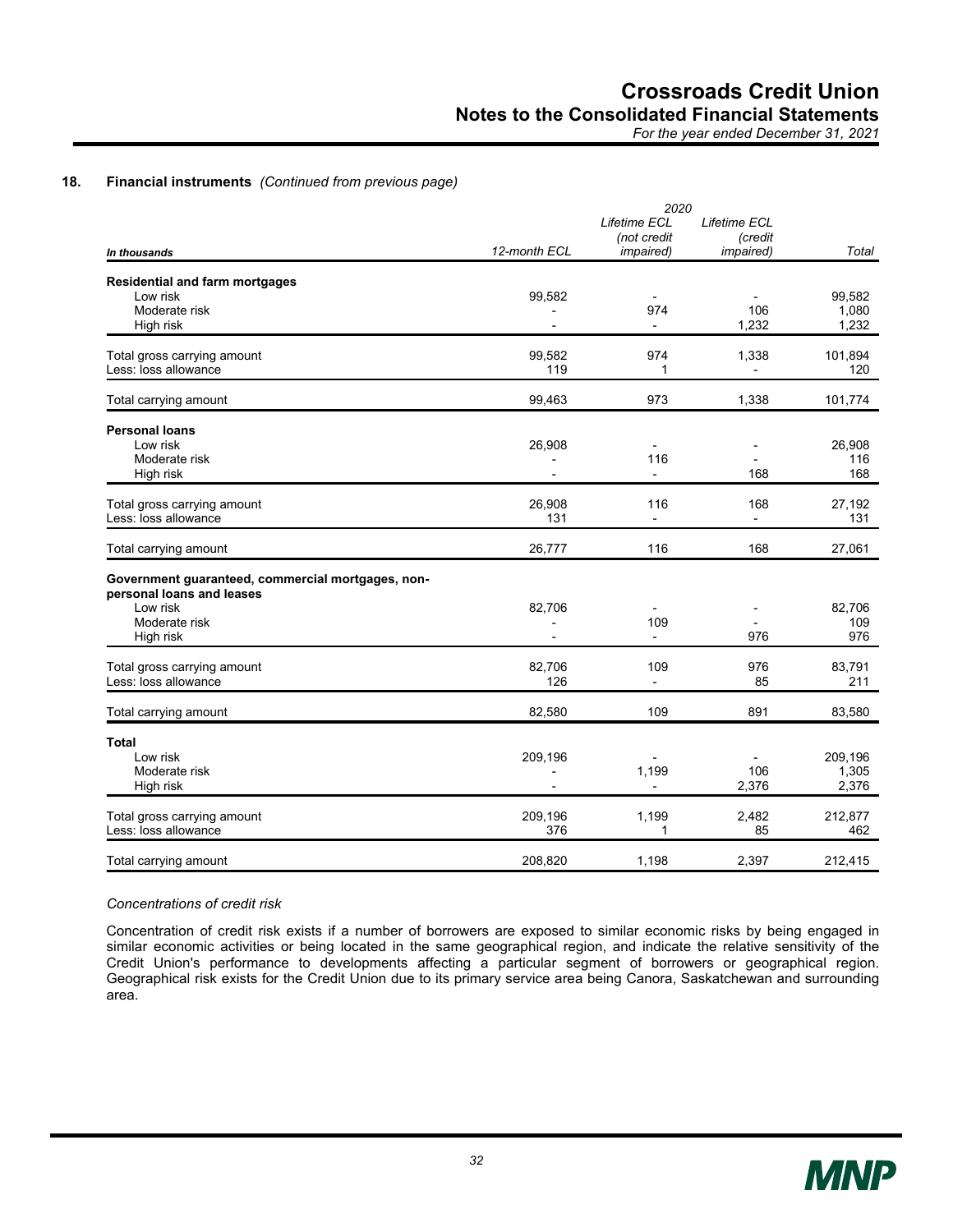#### **Amounts arising from expected credit losses**

#### *Reconciliation of the loss allowance*

The following tables show a reconciliation of the opening to the closing balance of the loss allowance by class of financial instrument.

|                                                   |              | <b>Lifetime ECL</b><br>(not credit | <b>Lifetime ECL</b><br><b>Credit</b> |                |
|---------------------------------------------------|--------------|------------------------------------|--------------------------------------|----------------|
| In thousands                                      | 12-month ECL | <i>impaired</i> )                  | <i>impaired)</i>                     | <b>Total</b>   |
| <b>Residential and farm mortgages</b>             |              |                                    |                                      |                |
| Balance at January 1, 2020                        | 88           | $\mathbf{2}$                       | 4                                    | 94             |
| Net remeasurement of loss allowance               | 31           | (1)                                | (4)                                  | 26             |
| Balance at December 31, 2020                      | 119          |                                    |                                      | 120            |
| Net remeasurement of loss allowance               | 2            |                                    |                                      | $\overline{2}$ |
| Balance at December 31, 2021                      | 121          | 1                                  |                                      | 122            |
| <b>Personal loans</b>                             |              |                                    |                                      |                |
| Balance at January 1, 2020                        | 72           |                                    | 7                                    | 79             |
| Net remeasurement of loss allowance               | 59           |                                    | (7)                                  | 52             |
| Balance at December 31, 2020                      | 131          |                                    |                                      | 131            |
| Net remeasurement of loss allowance               |              |                                    | 28                                   | 28             |
| Balance at December 31, 2021                      | 131          |                                    | 28                                   | 159            |
| Government guaranteed, commercial mortgages, non- |              |                                    |                                      |                |
| personal loans and leases                         |              |                                    |                                      |                |
| Balance at January 1, 2020                        | 68           | 1                                  | 29                                   | 98             |
| Net remeasurement of loss allowance               | 58           | (1)                                | 56                                   | 113            |
| Balance at December 31, 2020                      | 126          |                                    | 85                                   | 211            |
| Net remeasurement of loss allowance               | 5            | 2                                  | (33)                                 | (26)           |
| Balance at December 31, 2021                      | 131          | 2                                  | 52                                   | 185            |
|                                                   |              |                                    |                                      |                |
| <b>Total loss allowance</b>                       | 383          | 3                                  | 80                                   | 466            |

*Financial instruments for which the impairment requirements of IFRS 9 do not apply*

The carrying amount of SaskCentral and Concentra Bank shares as disclosed in Note 6, best represents the Credit Union's maximum exposure to credit risk for those items. The Credit Union holds no collateral or other credit enhancements on these balances.

As at December 31, 2021, the Credit Union held property with a carrying amount of \$nil (2020 – \$110,858), which was obtained by taking possession of collateral held as security on loans and mortgages.

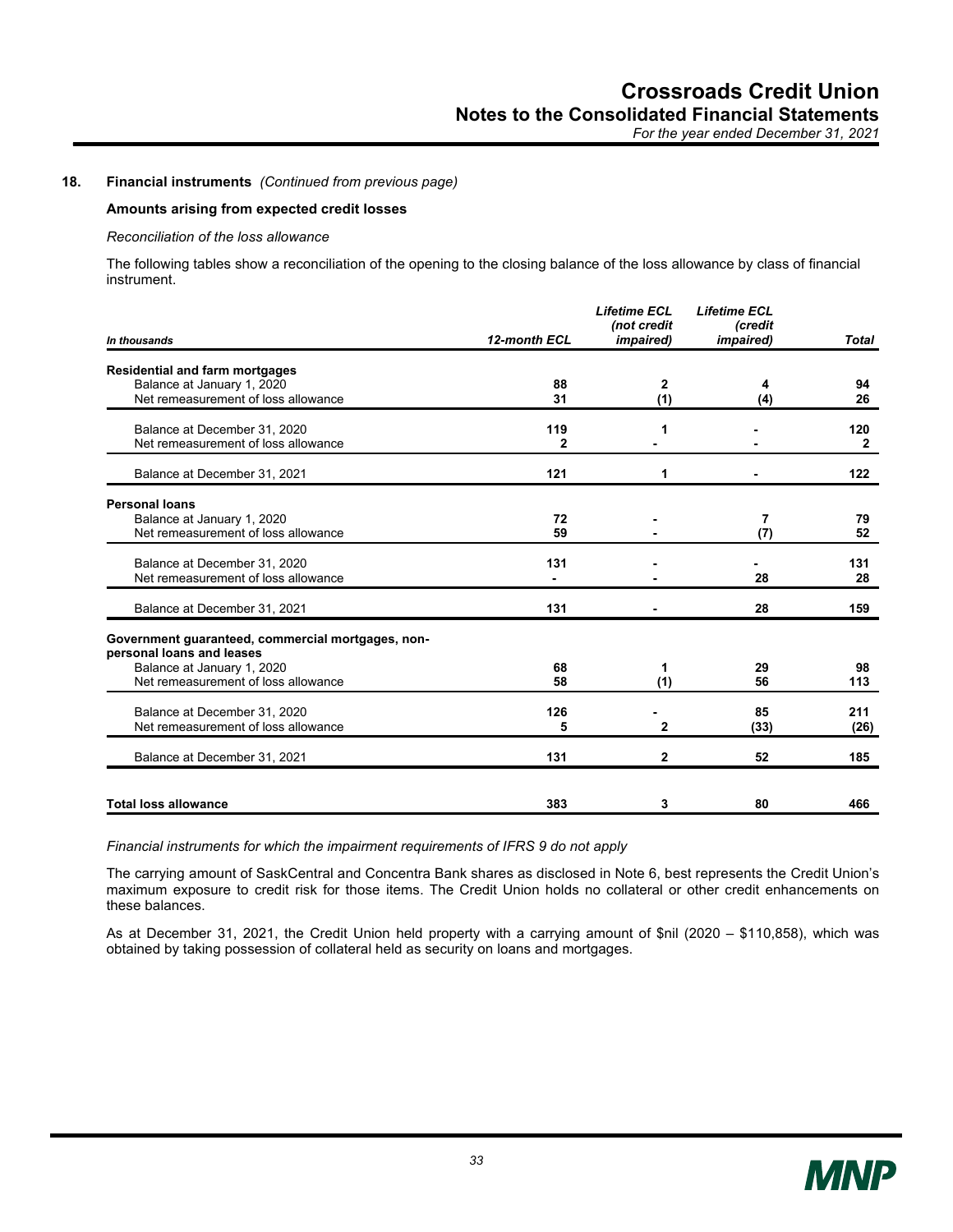#### *Market risk*

Market risk is the risk of loss in value of financial instruments that may arise from changes in market factors such as interest rates, equity prices and credit spreads. The Credit Union's exposure changes depending on market conditions. Market risks that have a significant impact on the Credit Union include fair value risk and interest rate risk.

Market risk arises from changes in interest rates that affect the Credit Union's net interest income. Exposure to this risk directly impacts the Credit Union's income from its loan and deposit portfolios. The Credit Union's objective is to earn an acceptable net return on these portfolios, without taking unreasonable risk, while meeting member owner needs.

#### *Risk measurement*

The Credit Union's risk position is measured and monitored each month to ensure compliance with policy. Management provides monthly reports on these matters to the Credit Union's Board of Directors.

#### *Objectives, policies and processes*

Management is responsible for managing the Credit Union's interest rate risk, monitoring approved limits and compliance with policies. The Credit Union manages market risk by developing and implementing asset and liability management policies, which are approved and periodically reviewed by the Board of Directors.

The Credit Union's goal is to achieve adequate levels of profitability, liquidity and safety. The Board of Directors reviews the Credit Union's investment and asset liability management policies periodically to ensure they remain relevant and effective in managing and controlling risk.

## *Interest rate risk*

Interest rate risk is the sensitivity of the Credit Union's financial condition to movements in interest rates. Cash flow interest rate risk is the risk that the future cash flows of the Credit Union's financial instruments will fluctuate due to changes in market interest rates. Fair value interest rate risk is the risk that the value of a financial instrument will fluctuate because of changes in prevailing market interest rates. Interest margins reported in comprehensive income may increase or decrease in response to changes in market interest rates. The Credit Union incurs interest rate risk on its loans and other interest bearing financial instruments.

In managing interest rate risk, the Credit Union relies primarily upon use of asset - liability and interest rate sensitivity simulation models, which is monitored by the Credit Union.

Sensitivity analysis is used to assess the change in value of the Credit Union's financial instruments against a range of incremental basis point changes in interest rates over a twelve month period. Interest rate shock analysis is calculated in a similar manner to sensitivity analysis but involves a more significant change of 100 basis points or greater in interest rates. Sensitivity analysis and interest rate shock analysis are calculated on a quarterly basis and are reported to the Board of Directors. Based on current differences between financial assets and financial liabilities as at year-end, the Credit Union estimates that an immediate and sustained 100 basis point increase in interest rates would increase net interest income by \$20,629 (2020 - \$104,051) over the next 12 months while an immediate and sustained 100 basis point decrease in interest rates would decrease net interest income by \$20,629 (2020 - \$104,051) over the next 12 months.

Other types of interest rate risk are basis risk (the risk of loss arising from changes in the relationship of interest rates which have similar but not identical characteristics; for example, the difference between prime rates and the Canadian Deposit Offering Rate) and prepayment risk (the risk of loss of interest income arising from the early repayment of fixed rate mortgages and loans), both of which are monitored on a regular basis and are reported to the Board of Directors.

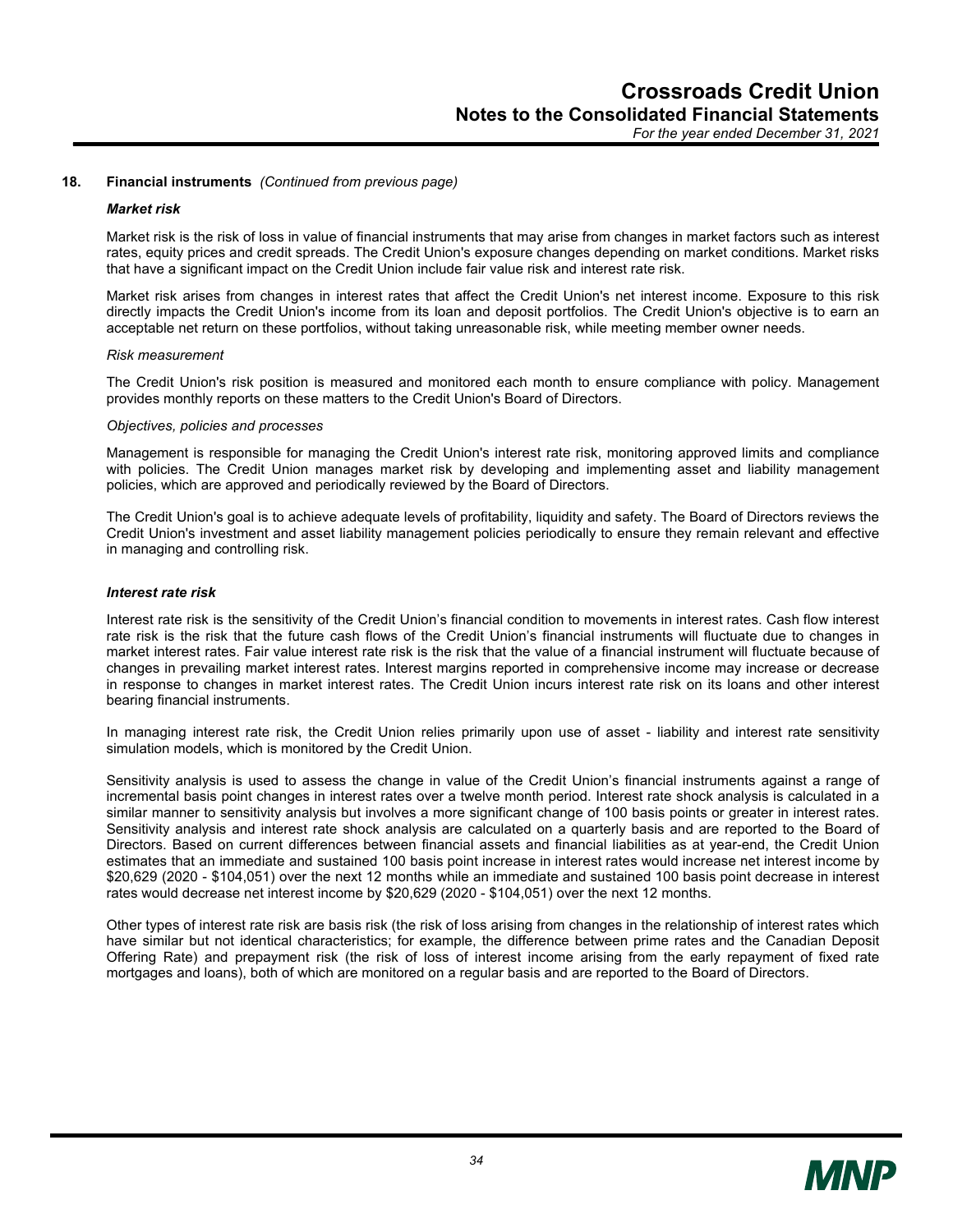The Credit Union's major source of income is financial margin which is the difference between interest earned on investments and loans to members and interest paid to members on their deposits. The objective of managing the financial margin is to match re-pricing or maturity dates of loans and investments and member deposits within policy limits. These limits are intended to limit the Credit Union's exposure to changing interest rates and to wide fluctuations of income during periods of changing interest rates. The differential represents the net mismatch between loans and investments and member deposits for those particular maturity dates. Certain items on the consolidated statement of financial position, such as non-interest bearing member deposits and equity do not provide interest rate exposure to the Credit Union. These items are reported as non-interest rate sensitive in the table below.

Amounts with variable interest rates, or due on demand, are classified as on demand.

A significant amount of member loans receivable and member deposits can be settled before maturity on payment of a penalty. No adjustment has been made for repayments that may occur prior to maturity.

#### *Interest rate sensitivity*

In the table below, the carrying amounts of financial instruments are presented in the periods in which they next re-price to market rates or mature and are summed to show the net interest rate sensitivity gap.

#### *Contractual re-pricing and maturity*

All financial instruments are reported in the schedule below based on the earlier of their contractual re-pricing date or maturity date. The schedule below does not identify management's expectations of future events where re-pricing and maturity dates differ from contractual dates.

|                         |           |                           | Over 3              | (In thousands)            |                 |                                         |                      |               |
|-------------------------|-----------|---------------------------|---------------------|---------------------------|-----------------|-----------------------------------------|----------------------|---------------|
|                         | On demand | <b>Within 3</b><br>months | months to 1<br>vear | Over 1 year<br>to 5 years | Over 5<br>vears | <b>Non-Interest</b><br><b>Sensitive</b> | 2021<br><b>Total</b> | 2020<br>Total |
| <b>Assets</b>           |           |                           |                     |                           |                 |                                         |                      |               |
| Cash and cash           |           |                           |                     |                           |                 |                                         |                      |               |
| equivalents             | 13,392    |                           |                     |                           |                 | 6,723                                   | 20,115               | 19,951        |
| Average yield %         | 0.23      |                           |                     |                           |                 |                                         | 0.15                 | 0.24          |
| Investments             | 6,175     | 8,851                     | 24,500              | 43,750                    | 2,000           | 2,652                                   | 87,928               | 68,342        |
| Average yield %         | 0.75      | 1.05                      | 1.38                | 1.25                      | 1.80            |                                         | 1.15                 | 1.35          |
| Member loans receivable | 84,120    | 11,021                    | 30,488              | 88,619                    | 2,515           | 838                                     | 217,601              | 212,415       |
| Average yield %         | 4.81      | 4.38                      | 4.35                | 4.58                      | 4.59            |                                         | 4.59                 | 4.65          |
| Accounts receivable     |           |                           |                     |                           |                 | 24                                      | 24                   |               |
| Subtotal                | 103,687   | 19,872                    | 54,988              | 132,369                   | 4,515           | 10,237                                  | 325,668              | 300,708       |
| <b>Liabilities</b>      |           |                           |                     |                           |                 |                                         |                      |               |
| Member deposits         | 150,646   | 23,435                    | 39,157              | 47,170                    |                 | 37,348                                  | 297,756              | 274,474       |
| Average yield %         | 0.09      | 1.34                      | 1.19                | 1.99                      |                 |                                         | 0.62                 | 0.83          |
| Accounts payable        |           |                           |                     |                           |                 | 425                                     | 425                  | 479           |
| Membership shares       |           | $\blacksquare$            |                     |                           |                 | 33                                      | 33                   | 33            |
| Subtotal                | 150,646   | 23,435                    | 39,157              | 47,170                    | ٠               | 37,806                                  | 298,214              | 274,986       |
| <b>Net sensitivity</b>  | (46, 959) | (3, 563)                  | 15,831              | 85,199                    | 4,515           | (27, 569)                               | 27,454               | 25,722        |

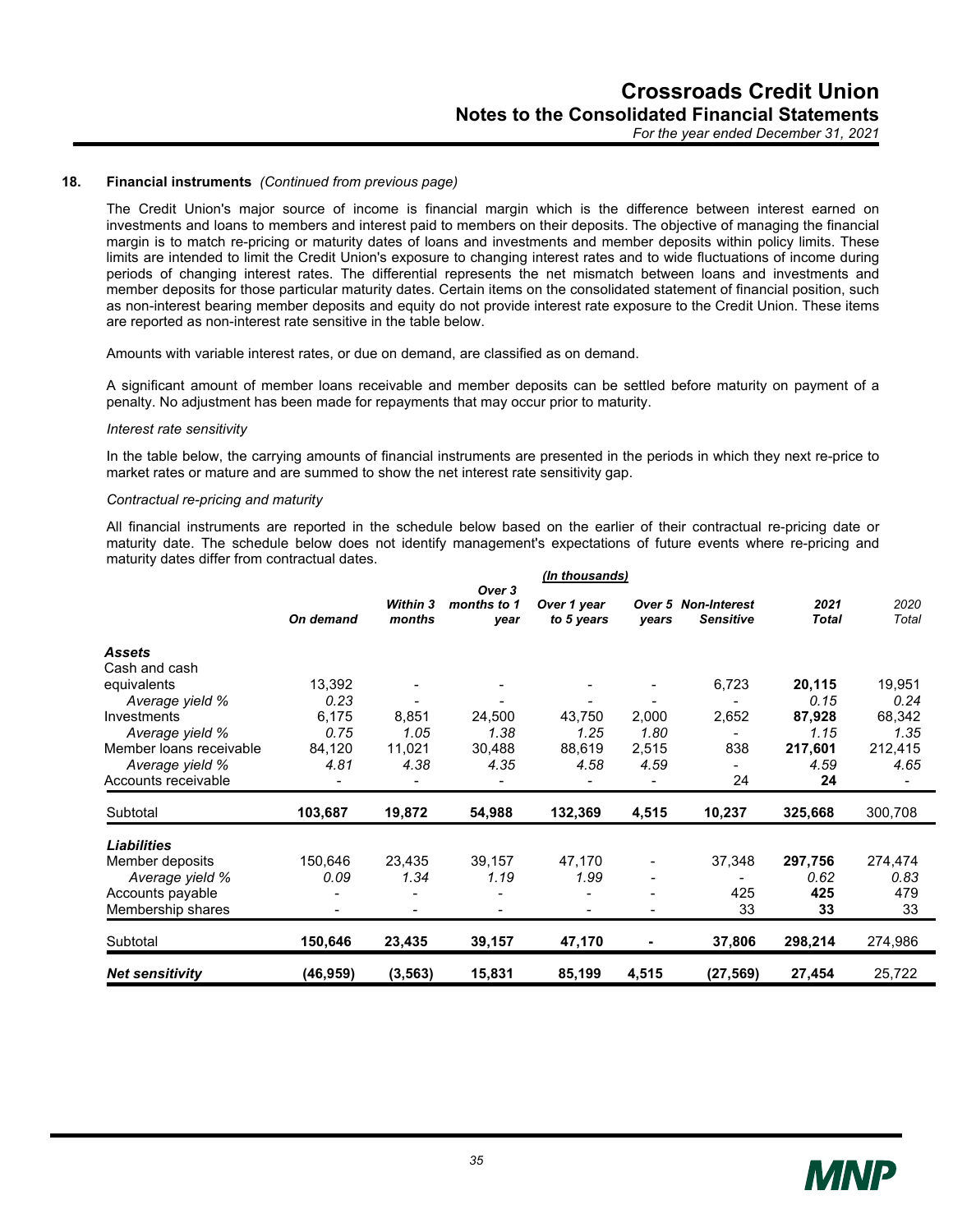# *Liquidity risk*

Liquidity risk is the risk that the Credit Union cannot meet a demand for cash or fund its obligations as they come due. The Credit Union's management oversees the Credit Union's liquidity risk to ensure the Credit Union has access to enough readily available funds to cover its financial obligations as they come due. The Credit Union's business requires such liquidity for operating and regulatory purposes. Refer to Note 6 for further information about the Credit Union's regulatory requirements.

Liquidity risk is managed through a three tiered structure consisting of the local Credit Union level, the provincial Credit Union level and the national Credit Union level.

Locally, the Credit Union manages its liquidity position from three perspectives:

- Structural liquidity risk, which addresses the risk due to mismatches in effective maturities between assets and liabilities, more specifically the risk of over reliance on short-term liabilities to fund long-term illiquid assets;
- Tactical liquidity risk, which addresses the day-to-day funding requirements that are managed by imposing prudential limits on net fund outflows; and
- Contingent liquidity risk, which assess the impact of sudden stressful events and the Credit Union's responses thereto.

The primary liquidity risk policies and procedures include the following:

- Liquidity risk management framework to measure and control liquidity risk exposure;
- Measurement of cashflows;
- Maintenance of a line of credit and borrowing facility with SaskCentral and others;
- Maintenance of a pool of high quality liquid assets;
- Monitoring of single deposits and sources of deposits;
- Monitoring of term deposits; and
- Contingency planning.

Provincially, SaskCentral manages a statutory liquidity pool of marketable investment securities on behalf of Saskatchewan Credit Unions to facilitate clearing and settlement, daily cash flow management and emergency liquidity support. Nationally, credit union centrals are represented by one central which acts as the Group Clearer, Central 1 Credit Union. The Group Clearer is a member of the Canadian Payments Association and pools provincial cash flows to settle with the Bank of Canada.

The following table details contractual maturities of financial liabilities:

## **As at December 31, 2021:**

|                                                          | < 1 year               | 1-2 years  | > 2 years            | <b>Total</b>                     |
|----------------------------------------------------------|------------------------|------------|----------------------|----------------------------------|
| Member deposits<br>Accounts payable<br>Membership shares | 250,586,460<br>424,640 | 13,878,275 | 33,291,712<br>32,555 | 297,756,447<br>424,640<br>32,555 |
| <b>Total</b>                                             | 251,011,100            | 13,878,275 | 33,324,267           | 298,213,642                      |
| As at December 31, 2020:                                 | $<$ 1 year             | 1-2 years  | > 2 years            | Total                            |
| Member deposits<br>Accounts payable<br>Membership shares | 223,010,243<br>478.901 | 17,664,831 | 33,799,234<br>32,530 | 274,474,308<br>478,901<br>32,530 |
| <b>Total</b>                                             | 223,489,144            | 17,664,831 | 33,831,764           | 274,985,739                      |

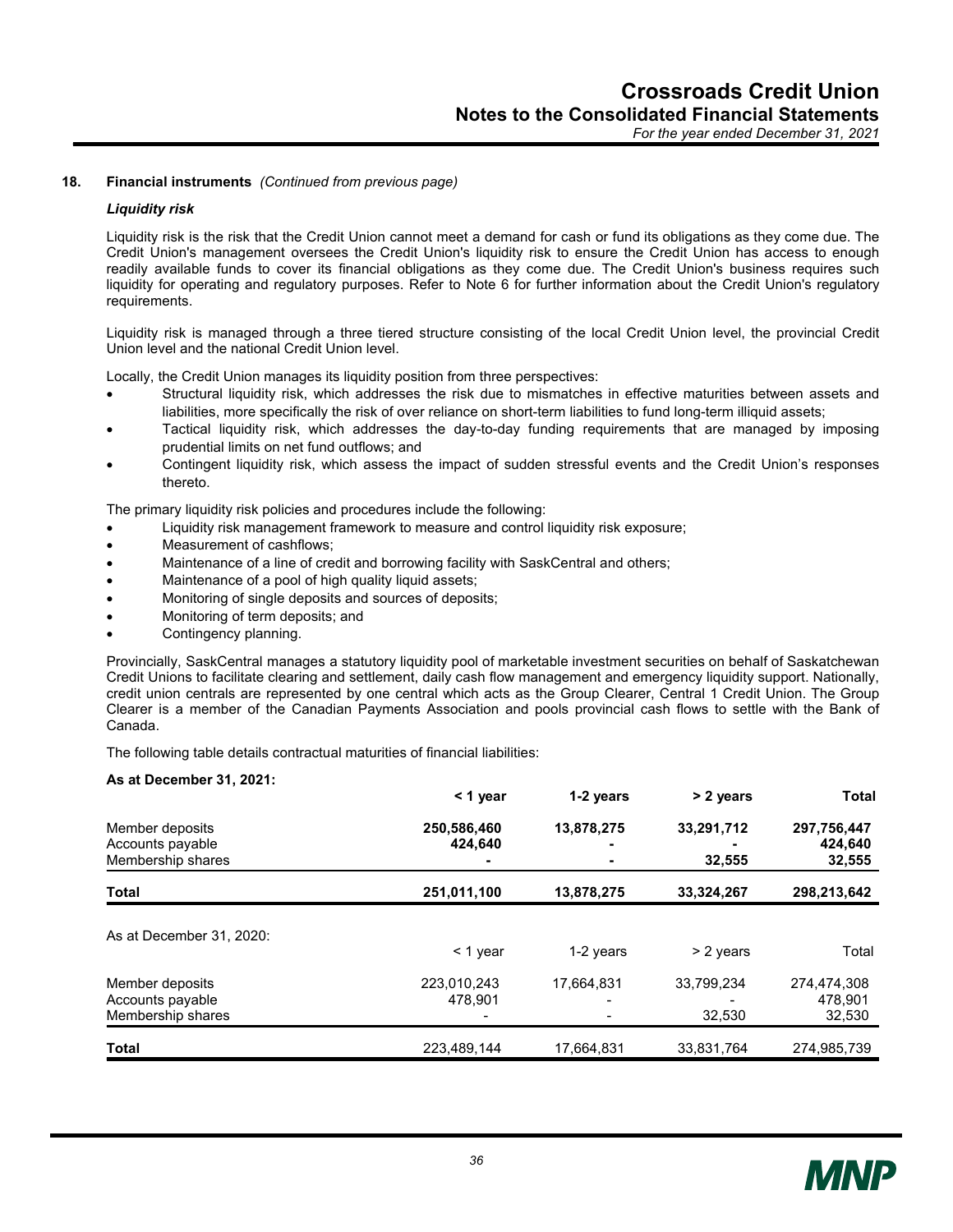The Credit Union manages liquidity risk on a net asset and liability basis. The following tables explain the contractual maturities of financial assets held for the purpose of managing liquidity risk.

## **As at December 31, 2021**:

|                                                                                            | $<$ 1 year                                        | 1-2 years                | > 2 years                | <b>Total</b>                                      |
|--------------------------------------------------------------------------------------------|---------------------------------------------------|--------------------------|--------------------------|---------------------------------------------------|
| Cash and cash equivalents<br>Investments<br>Member Ioans receivable<br>Accounts receivable | 20,115,487<br>39,728,783<br>126,466,670<br>23,586 | 17,000,000<br>26,052,803 | 31,198,798<br>65,081,423 | 20,115,487<br>87,927,581<br>217,600,896<br>23,586 |
| <b>Total</b>                                                                               | 186,334,526                                       | 43,052,803               | 96,280,221               | 325,667,550                                       |
| As at December 31, 2020:                                                                   |                                                   |                          |                          |                                                   |
|                                                                                            | $<$ 1 year                                        | 1-2 years                | > 2 years                | Total                                             |
| Cash and cash equivalents<br>Investments<br>Member loans receivable                        | 19,950,783<br>41,041,439<br>130,159,746           | 18,851,289<br>28,305,918 | 8,448,798<br>53,949,241  | 19,950,783<br>68,341,526<br>212,414,905           |
| Total                                                                                      | 191,151,968                                       | 47.157.207               | 62,398,039               | 300.707.214                                       |

## **19. Fair value measurements**

The Credit Union classifies fair value measurements recognized in the consolidated statement of financial position using a three-tier fair value hierarchy which prioritizes the inputs used in measuring fair value as follows:

- Level 1: Quoted prices (unadjusted) are available in active markets for identical assets or liabilities
- Level 2: Inputs other than quoted prices in active markets that are observable for the asset or liability, either directly or indirectly
- Level 3: Unobservable inputs for which there is little or no market data and which require the Credit Union to develop its own assumptions.

Fair value measurements are classified in the fair value hierarchy based on the lowest level input that is assessed to be significant to that fair value measurement. This assessment requires the use of judgement in considering factors specific to an asset or a liability and may affect the placement of the fair value measurement within the hierarchy.

The Credit Union considers a fair value measurement to have transferred between the levels in the fair value hierarchy on the beginning of the reporting period, the date of the event or change in circumstances that caused the transfer. There were no transfers between Level 1 and Level 2, as well as no transfers into or out of Level 3 during the period.

In determining fair value measurements, the Credit Union uses the net present valuation techniques and inputs consisting of actual balances, actual rates, market rates (for similar instruments) and payment frequency.

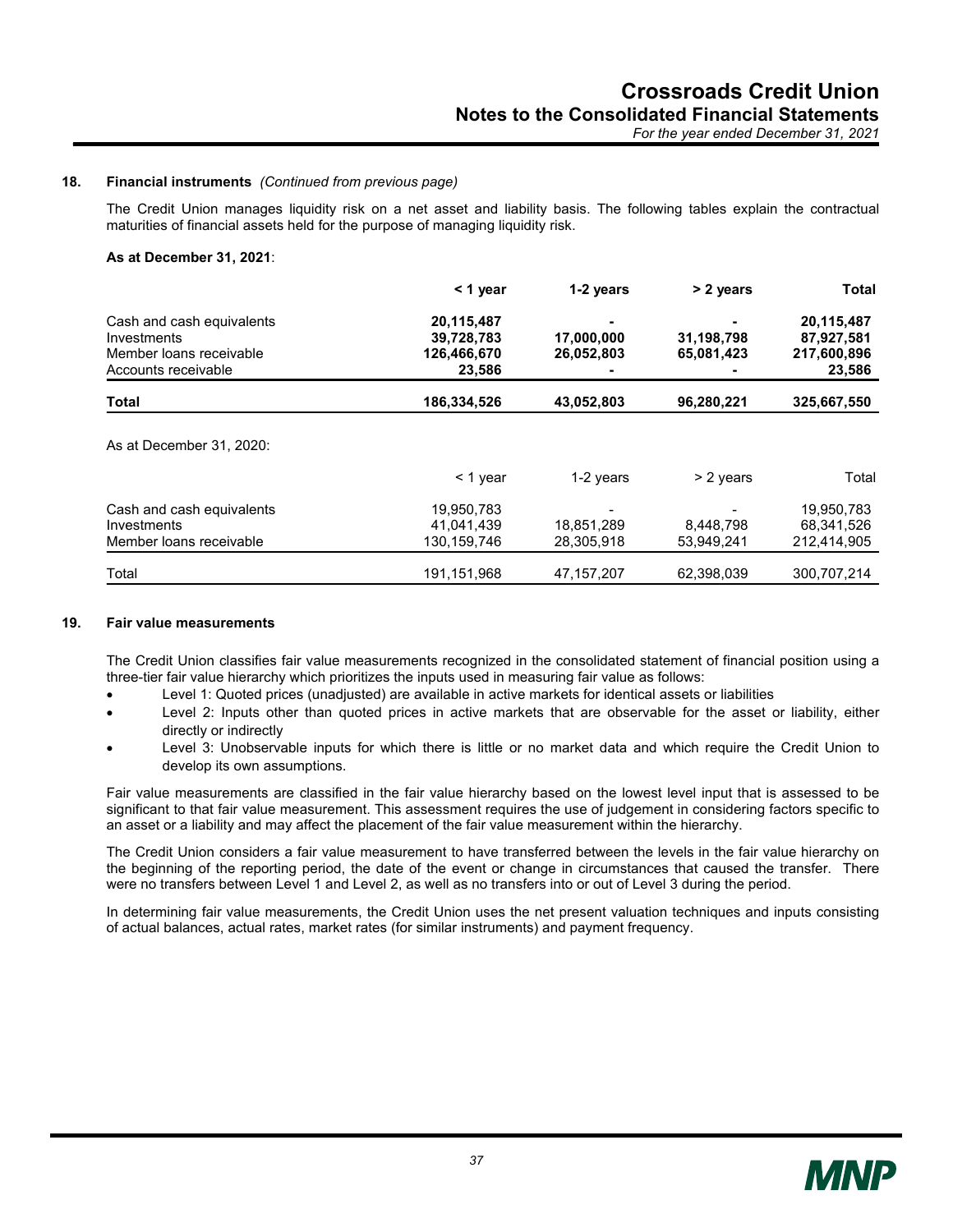# **19. Fair value measurements** *(Continued from previous page)*

#### *Financial assets and financial liabilities measured at fair value*

The Credit Union's financial assets and financial liabilities measured at fair value in the consolidated statement of financial position on a recurring basis have been categorized into the fair value hierarchy as follows:

|                                       |                   |           |                          | 2021           |
|---------------------------------------|-------------------|-----------|--------------------------|----------------|
|                                       | <b>Fair Value</b> | Level 1   | Level 2                  | Level 3        |
| <b>Financial assets</b>               |                   |           |                          |                |
| Cash                                  | 6,722,829         | 6,722,829 | $\overline{\phantom{a}}$ | $\blacksquare$ |
| SaskCentral and Concentra Bank shares | 3,198,798         |           |                          | 3,198,798      |
| Other investments                     | 611,354           |           | 611,354                  | ۰              |
| Total financial assets                | 10,532,981        | 6,722,829 | 611,354                  | 3,198,798      |

|                                       |                   |           |                          | 2020           |
|---------------------------------------|-------------------|-----------|--------------------------|----------------|
|                                       | <b>Fair Value</b> | Level 1   | Level 2                  | Level 3        |
| <b>Financial assets</b>               |                   |           |                          |                |
| Cash                                  | 6,594,127         | 6,594,127 | $\overline{\phantom{0}}$ |                |
| SaskCentral and Concentra Bank shares | 3,198,798         |           | $\overline{\phantom{0}}$ | 3,198,798      |
| Other investments                     | 533.071           |           | 533,071                  | $\blacksquare$ |
| Total financial assets                | 10,325,996        | 6,594,127 | 533.071                  | 3,198,798      |

## *Level 2 and Level 3 fair value measurements*

All fair values disclosed and categorized within Level 2 of the hierarchy use a net present value valuation technique and inputs consisting of actual balances, actual rates, market rates (for similar instruments) and payment frequency.

For fair value measurements of Level 3 SaskCentral and Concentra Bank shares, the Credit Union has assumed that the fair value of the amounts is comparable to their amortized cost, which equals the par value of the shares. The shares are not quoted or traded, however when new shares are offered the price remains the same as the par value of all currently available shares. There was no impact of the measurement on profit or loss for the year.

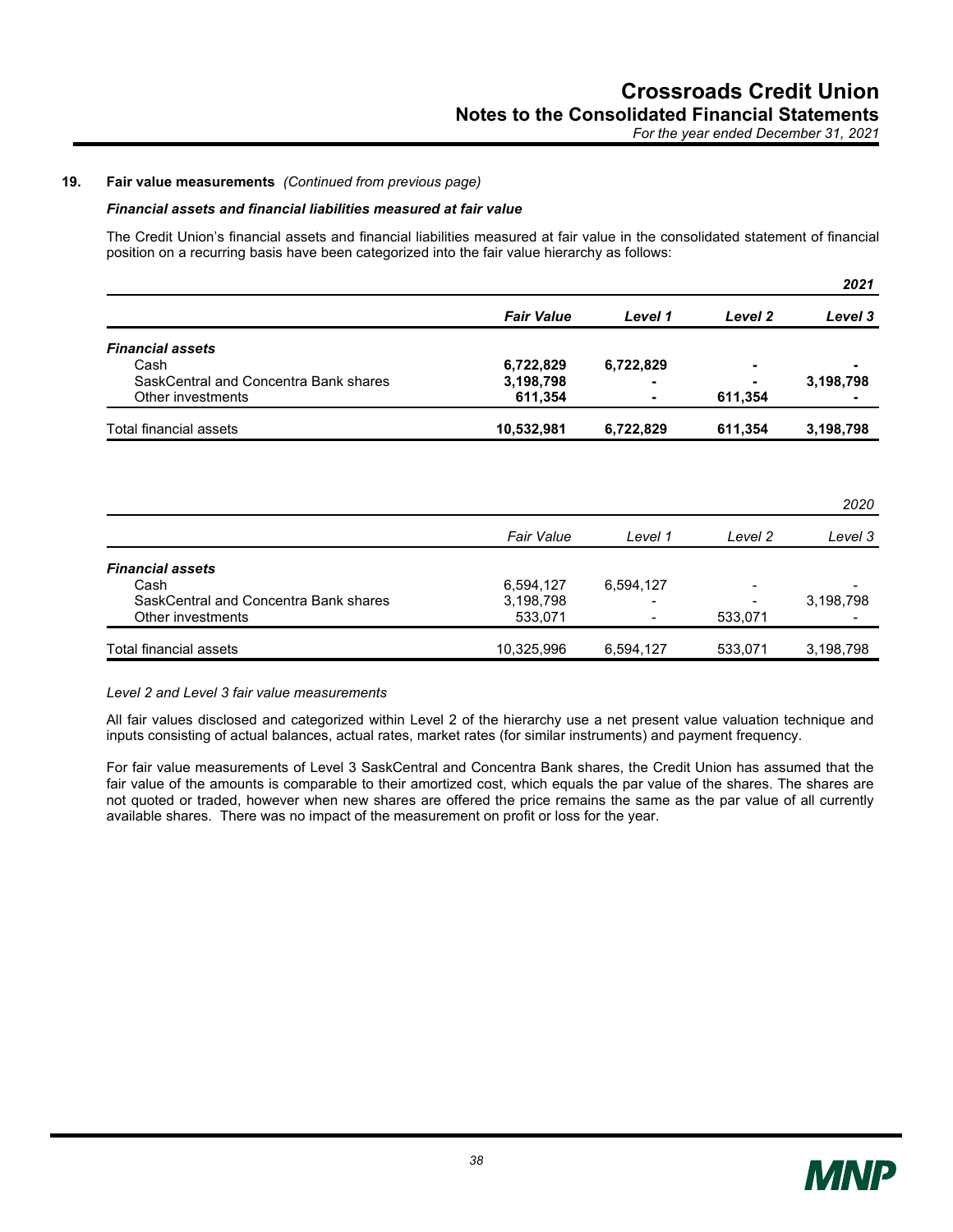## **19. Fair value measurements** *(Continued from previous page)*

## *Financial instruments not measured at fair value*

The carrying amount, fair value, and categorization into the fair value hierarchy of all other financial assets and financial liabilities held by the Credit Union and not measured at fair value on the consolidated statement of financial position are as follows:

|                                                |                           |                   |                |             | 2021    |
|------------------------------------------------|---------------------------|-------------------|----------------|-------------|---------|
|                                                | <b>Carrying</b><br>amount | <b>Fair Value</b> | Level 1        | Level 2     | Level 3 |
| <b>Financial assets measured at</b>            |                           |                   |                |             |         |
| amortized cost                                 |                           |                   |                |             |         |
| Cash equivalents                               | 13,392,658                | 13,392,658        | 13,392,658     |             |         |
| Investments                                    | 84,117,429                | 83,714,959        |                | 83,714,959  |         |
| Member Ioans receivable<br>Accounts receivable | 217,600,896               | 218,947,836       |                | 218,947,836 |         |
|                                                | 23,586                    | 23,586            |                | 23,586      |         |
| <b>Total financial assets</b>                  | 315, 134, 569             | 316,079,039       | 13,392,658     | 302,686,381 |         |
| <b>Financial liabilities measured at</b>       |                           |                   |                |             |         |
| amortized cost                                 |                           |                   |                |             |         |
| Member deposits                                | 297,756,447               | 299,363,263       |                | 299,363,263 |         |
| Accounts payable                               | 424,640                   | 424,640           |                | 424,640     |         |
| Membership shares                              | 32,555                    | 32,555            |                |             | 32,555  |
| <b>Total financial liabilities</b>             | 298,213,642               | 299,820,458       |                | 299,787,903 | 32,555  |
|                                                |                           |                   |                |             |         |
|                                                |                           |                   |                |             | 2020    |
|                                                | Carrying                  |                   |                |             |         |
|                                                | amount                    | <b>Fair Value</b> | Level 1        | Level 2     | Level 3 |
|                                                |                           |                   |                |             |         |
| <b>Financial assets</b>                        |                           |                   |                |             |         |
| Cash equivalents                               | 13,356,656                | 13,358,049        | 13,358,049     |             |         |
| Investments                                    | 64,609,657                | 64,931,831        |                | 64,931,831  |         |
| Member loans receivable                        | 212,414,905               | 214,909,254       | $\blacksquare$ | 214,909,254 |         |
| <b>Total financial assets</b>                  | 290,381,218               | 293,199,134       | 13,358,049     | 279,841,085 |         |
| <b>Financial liabilities</b>                   |                           |                   |                |             |         |
| Member deposits                                | 274,474,308               | 276,873,408       |                | 276,873,408 |         |
| Accounts payable                               | 478,901                   | 478,901           |                | 478,901     |         |
| Membership shares                              | 32,530                    | 32,530            |                |             | 32,530  |
|                                                |                           |                   |                |             |         |
| <b>Total financial liabilities</b>             | 274,985,739               | 277,384,839       |                | 277,352,309 | 32,530  |